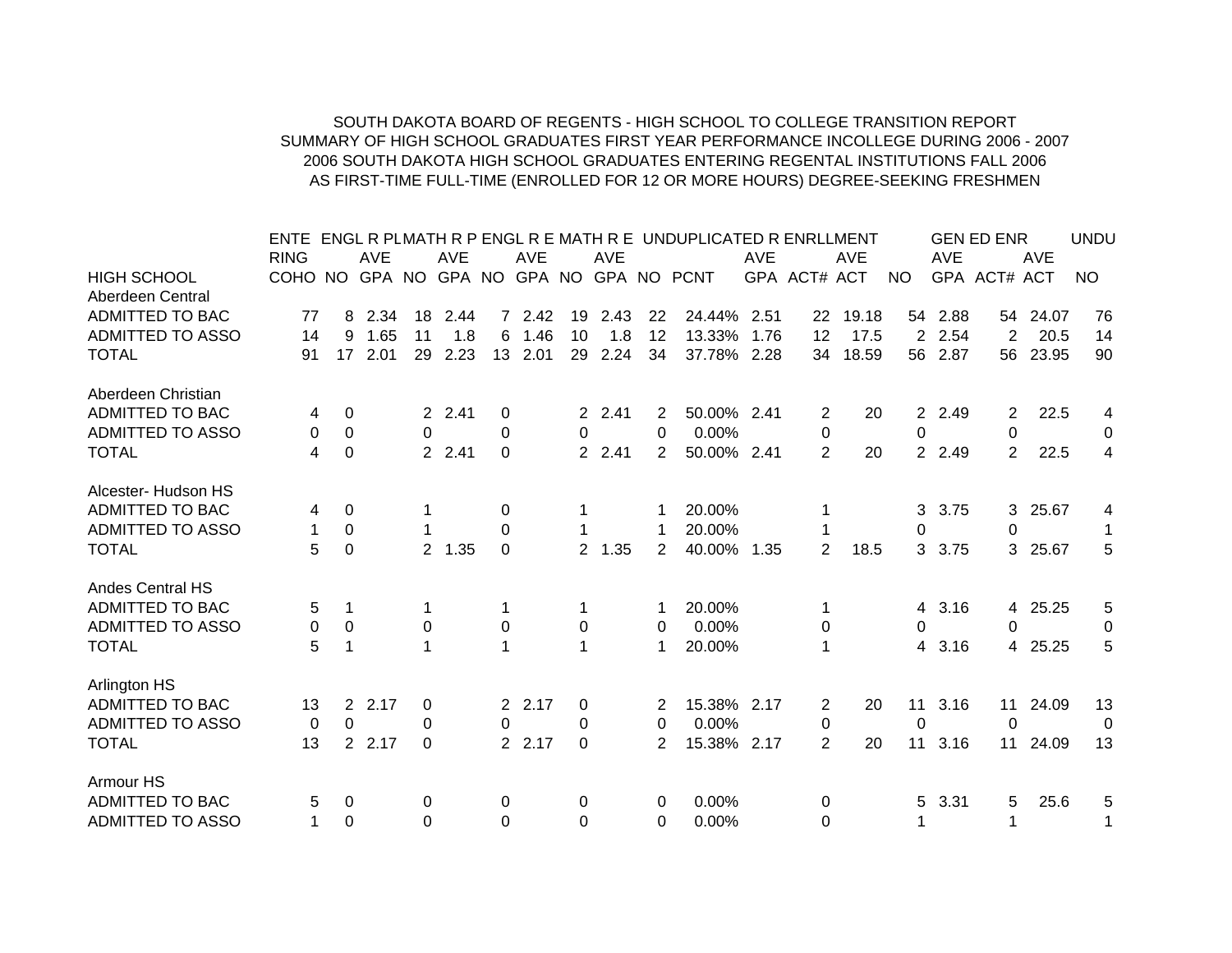| <b>TOTAL</b>             | 6            | 0         |      | 0              |        | 0 |        | 0              |      | 0        | 0.00%       |      | 0         |         | 6              | 3.41 | 6               | 25.33 | 6              |
|--------------------------|--------------|-----------|------|----------------|--------|---|--------|----------------|------|----------|-------------|------|-----------|---------|----------------|------|-----------------|-------|----------------|
| <b>Artesian HS</b>       |              |           |      |                |        |   |        |                |      |          |             |      |           |         |                |      |                 |       |                |
| ADMITTED TO BAC          | 5            | 0         |      | 0              |        | 0 |        | 0              |      | 0        | 0.00%       |      | 0         |         | 5              | 2.79 | 5               | 25.6  | 5              |
| <b>ADMITTED TO ASSO</b>  | 0            | 0         |      | 0              |        | 0 |        | 0              |      | 0        | 0.00%       |      | 0         |         | 0              |      | 0               |       | 0              |
| <b>TOTAL</b>             | 5            | 0         |      | $\Omega$       |        | 0 |        | 0              |      | $\Omega$ | 0.00%       |      | 0         |         | 5              | 2.79 | 5               | 25.6  | 5              |
| Avon HS                  |              |           |      |                |        |   |        |                |      |          |             |      |           |         |                |      |                 |       |                |
| ADMITTED TO BAC          | 6            | 0         |      | 1              |        | 0 |        | 1              |      |          | 16.67%      |      | 1         |         | 5              | 3.17 | 5               | 23    | 6              |
| <b>ADMITTED TO ASSO</b>  | 0            | $\pmb{0}$ |      | $\pmb{0}$      |        | 0 |        | 0              |      | 0        | 0.00%       |      | $\pmb{0}$ |         | 0              |      | 0               |       | 0              |
| <b>TOTAL</b>             | 6            | 0         |      | 1              |        | 0 |        | 1              |      | 1        | 16.67%      |      | 1         |         | 5              | 3.17 | 5               | 23    | 6              |
| <b>Baltic HS</b>         |              |           |      |                |        |   |        |                |      |          |             |      |           |         |                |      |                 |       |                |
| <b>ADMITTED TO BAC</b>   | 4            | 0         |      | -1             |        | 0 |        | 1              |      |          | 33.33%      |      | 1         |         | 2              | 3.17 | 2               | 22    | 3              |
| <b>ADMITTED TO ASSO</b>  | 0            | 0         |      | 0              |        | 0 |        | 0              |      | 0        | 0.00%       |      | 0         |         | 0              |      | 0               |       | $\mathbf 0$    |
| <b>TOTAL</b>             | 4            | 0         |      | $\mathbf{1}$   |        | 0 |        | $\mathbf 1$    |      | 1        | 33.33%      |      | 1         |         | $\overline{2}$ | 3.17 | 2               | 22    | 3              |
| <b>Belle Fouche HS</b>   |              |           |      |                |        |   |        |                |      |          |             |      |           |         |                |      |                 |       |                |
| ADMITTED TO BAC          | 25           | 4         | 2.69 | 7              | 2.1    |   | 4 2.69 | 7              | 2.1  | 8        | 30.77% 2.25 |      | 8         | 18.75   | 17             | 2.81 | 17 <sub>2</sub> | 23.88 | 25             |
| <b>ADMITTED TO ASSO</b>  | $\mathbf{1}$ | 0         |      | 0              |        | 0 |        | 0              |      | 0        | 0.00%       |      | 0         |         | 1              |      | 1               |       | 1              |
| <b>TOTAL</b>             | 26           | 4         | 2.69 | $\overline{7}$ | 2.1    |   | 4 2.69 | $\overline{7}$ | 2.1  | 8        | 30.77%      | 2.25 | 8         | 18.75   | 18             | 2.7  | 18              | 23.89 | 26             |
| <b>Bennett County HS</b> |              |           |      |                |        |   |        |                |      |          |             |      |           |         |                |      |                 |       |                |
| ADMITTED TO BAC          | 10           | 3         | 1.96 | 3              | 2.15   | 3 | 1.96   | 3              | 2.15 | 4        | 40.00% 2.25 |      | 4         | 18      | 6              | 2.67 | 6               | 24.83 | 10             |
| <b>ADMITTED TO ASSO</b>  | 0            | $\Omega$  |      | 0              |        | 0 |        | 0              |      | 0        | 0.00%       |      | 0         |         | 0              |      | 0               |       | 0              |
| <b>TOTAL</b>             | 10           | 3         | 1.96 | 3              | 2.15   |   | 3 1.96 | 3              | 2.15 | 4        | 40.00%      | 2.25 | 4         | 18      | 6              | 2.67 | 6               | 24.83 | 10             |
| <b>Beresford HS</b>      |              |           |      |                |        |   |        |                |      |          |             |      |           |         |                |      |                 |       |                |
| <b>ADMITTED TO BAC</b>   | 28           | 3         | 1.96 | 6              | 2.14   | 3 | 1.96   | 6              | 2.14 | 7        | 25.00% 2.17 |      | 7         | 18.43   | 21             | 2.75 | 21              | 24.52 | 28             |
| <b>ADMITTED TO ASSO</b>  | 0            | 0         |      | 0              |        | 0 |        | 0              |      | 0        | 0.00%       |      | 0         |         | $\mathbf 0$    |      | 0               |       | $\mathbf 0$    |
| <b>TOTAL</b>             | 28           | 3         | 1.96 |                | 6 2.14 |   | 3 1.96 | 6              | 2.14 | 7        | 25.00% 2.17 |      |           | 7 18.43 | 21             | 2.75 | 21              | 24.52 | 28             |
| Bon Homme HS             |              |           |      |                |        |   |        |                |      |          |             |      |           |         |                |      |                 |       |                |
| <b>ADMITTED TO BAC</b>   | 23           | 3         | 1.39 | 3              | 2.82   | 3 | 1.39   | 3.             | 2.82 | 5        | 20.00% 2.25 |      | 5         | 18.4    | 18             | 3.04 | 18              | 24.78 | 23             |
| <b>ADMITTED TO ASSO</b>  | 2            | 0         |      | 0              |        | 0 |        | 0              |      | 0        | 0.00%       |      | 0         |         | 2              | 3.46 | $\overline{2}$  | 19.5  | $\overline{2}$ |
| <b>TOTAL</b>             | 25           | 3         | 1.39 | 3              | 2.82   | 3 | 1.39   | 3              | 2.82 | 5        | 20.00% 2.25 |      | 5         | 18.4    | 20             | 3.08 | 20              | 24.25 | 25             |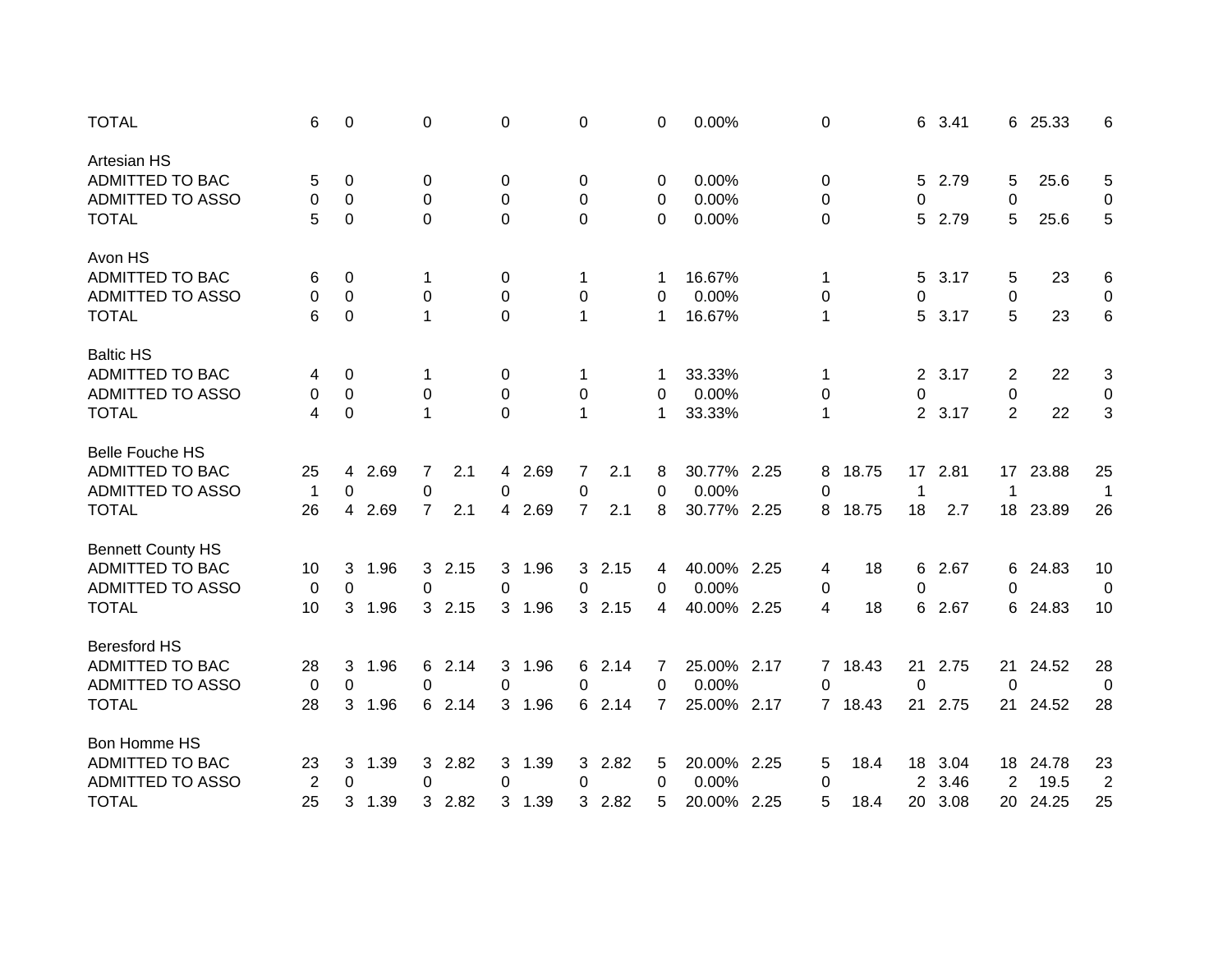| <b>Bonesteel HS</b>      |                |                |      |                |         |                |        |                |         |                |             |      |                |       |                |      |                |         |                |
|--------------------------|----------------|----------------|------|----------------|---------|----------------|--------|----------------|---------|----------------|-------------|------|----------------|-------|----------------|------|----------------|---------|----------------|
| <b>ADMITTED TO BAC</b>   | 8              | 1              |      |                | 2 2.62  | 1              |        | 2              | 2.62    | 2              | 22.22%      | 2.62 | 2              | 18.5  | 6              | 3.48 | 6              | 24.33   | 8              |
| <b>ADMITTED TO ASSO</b>  | 1              | 0              |      | $\Omega$       |         | $\pmb{0}$      |        | 0              |         | 0              | 0.00%       |      | $\pmb{0}$      |       | 1              |      | 1              |         | $\mathbf 1$    |
| <b>TOTAL</b>             | 9              | 1              |      | $\overline{2}$ | 2.62    | $\mathbf{1}$   |        | $\overline{2}$ | 2.62    | $\overline{2}$ | 22.22%      | 2.62 | 2              | 18.5  | $7^{\circ}$    | 3.21 | $\overline{7}$ | 24.14   | 9              |
| <b>Bowdle HS</b>         |                |                |      |                |         |                |        |                |         |                |             |      |                |       |                |      |                |         |                |
| <b>ADMITTED TO BAC</b>   | 2              | 0              |      | 0              |         | 0              |        | 0              |         | 0              | 0.00%       |      | 0              |       | 2              | 3.09 | 2              | 24      | $\overline{c}$ |
| ADMITTED TO ASSO         | $\mathbf{1}$   | 0              |      | 1              |         | 0              |        | 1              |         | 1              | 33.33%      |      | $\mathbf 1$    |       | 0              |      | $\mathbf 0$    |         | $\mathbf{1}$   |
| <b>TOTAL</b>             | 3              | $\mathbf 0$    |      | 1              |         | $\mathbf 0$    |        | 1              |         | 1              | 33.33%      |      | $\mathbf 1$    |       | $\overline{2}$ | 3.09 | $\overline{2}$ | 24      | 3              |
| <b>Brandon Valley HS</b> |                |                |      |                |         |                |        |                |         |                |             |      |                |       |                |      |                |         |                |
| ADMITTED TO BAC          | 48             | 3              | 1.84 | 5              | 2.29    | 3              | 1.84   | 5              | 2.3     | 6              | 12.24%      | 2.1  | 6              | 19.5  | 42             | 2.91 | 42             | 24.74   | 48             |
| ADMITTED TO ASSO         | $\mathbf{1}$   | $\mathbf 0$    |      | 0              |         | 0              |        | $\pmb{0}$      |         | 0              | 0.00%       |      | 0              |       | 1              |      | $\mathbf 1$    |         | -1             |
| <b>TOTAL</b>             | 49             | 3              | 1.84 | 5              | 2.29    |                | 3 1.84 | 5              | 2.3     | 6              | 12.24%      | 2.1  | 6              | 19.5  | 43             | 2.87 | 43             | 24.63   | 49             |
| <b>Bridgewater HS</b>    |                |                |      |                |         |                |        |                |         |                |             |      |                |       |                |      |                |         |                |
| ADMITTED TO BAC          | 4              | 1              |      | 0              |         | 1              |        | 0              |         | -1             | 16.67%      |      | 1              |       | 3              | 3.04 | 3              | 25.33   | 4              |
| <b>ADMITTED TO ASSO</b>  | 2              | 0              |      | $\Omega$       |         | 0              |        | 0              |         | 0              | 0.00%       |      | 0              |       | 2              | 2.4  | 2              | 19.5    | $\overline{2}$ |
| <b>TOTAL</b>             | 6              | 1              |      | $\Omega$       |         | $\mathbf{1}$   |        | $\Omega$       |         | 1              | 16.67%      |      | $\mathbf 1$    |       | 5              | 2.82 | 5              | 23      | 6              |
| <b>Britton HS</b>        |                |                |      |                |         |                |        |                |         |                |             |      |                |       |                |      |                |         |                |
| ADMITTED TO BAC          | 7              | $\overline{2}$ | 2.64 |                | 2 2.86  |                | 2 2.64 | 2 <sup>2</sup> | 2.86    | 3              | 42.86% 2.56 |      | 3              | 20    | 4              | 3.31 | 4              | 27.25   | $\overline{7}$ |
| <b>ADMITTED TO ASSO</b>  | 0              | 0              |      | $\Omega$       |         | 0              |        | 0              |         | $\Omega$       | 0.00%       |      | 0              |       | 0              |      | 0              |         | 0              |
| <b>TOTAL</b>             | $\overline{7}$ | $\overline{2}$ | 2.64 |                | 2 2.86  |                | 2 2.64 | $2^{\circ}$    | 2.86    | 3              | 42.86% 2.56 |      | 3              | 20    | 4              | 3.31 |                | 4 27.25 | $\overline{7}$ |
| <b>Brookings HS</b>      |                |                |      |                |         |                |        |                |         |                |             |      |                |       |                |      |                |         |                |
| ADMITTED TO BAC          | 88             | $7^{\circ}$    | 1.67 | 21             | 2.11    |                | 6 1.81 |                | 18 2.03 | 20             | 22.99%      | 2.1  | 20             | 19.3  | 63             | 2.96 | 63             | 25.1    | 83             |
| <b>ADMITTED TO ASSO</b>  | 4              | 2              | 0.23 | 3              | 1.61    |                | 2 0.23 | 1              |         | 3              | 3.45%       | 1.61 | 3              | 16    | $\mathbf 1$    |      | 1              |         | 4              |
| <b>TOTAL</b>             | 92             | 9              | 1.5  |                | 24 2.08 | 8              | 1.6    |                | 19 2.07 | 23             | 26.44%      | 2.08 | 23             | 18.87 | 64             | 2.96 | 64             | 24.97   | 87             |
| <b>Burke HS</b>          |                |                |      |                |         |                |        |                |         |                |             |      |                |       |                |      |                |         |                |
| ADMITTED TO BAC          | 5              | 0              |      | 1              |         | 0              |        | 1              |         | 1              | 20.00%      |      | 1              |       | 4              | 3.37 | 4              | 24.75   | 5              |
| <b>ADMITTED TO ASSO</b>  | 0              | 0              |      | 0              |         | 0              |        | $\pmb{0}$      |         | 0              | 0.00%       |      | 0              |       | 0              |      | 0              |         | 0              |
| <b>TOTAL</b>             | 5              | $\mathbf 0$    |      | 1              |         | $\overline{0}$ |        | $\mathbf{1}$   |         | 1              | 20.00%      |      | 1              |       | 4              | 3.37 | 4              | 24.75   | 5              |
| Canistota HS             |                |                |      |                |         |                |        |                |         |                |             |      |                |       |                |      |                |         |                |
| ADMITTED TO BAC          | $\overline{7}$ | 1              |      |                | 2 0.83  | 1              |        |                | 2 0.83  | 2              | 22.22% 0.83 |      | $\overline{2}$ | 20.5  | 5 <sup>1</sup> | 3.23 | 5              | 24.2    | $\overline{7}$ |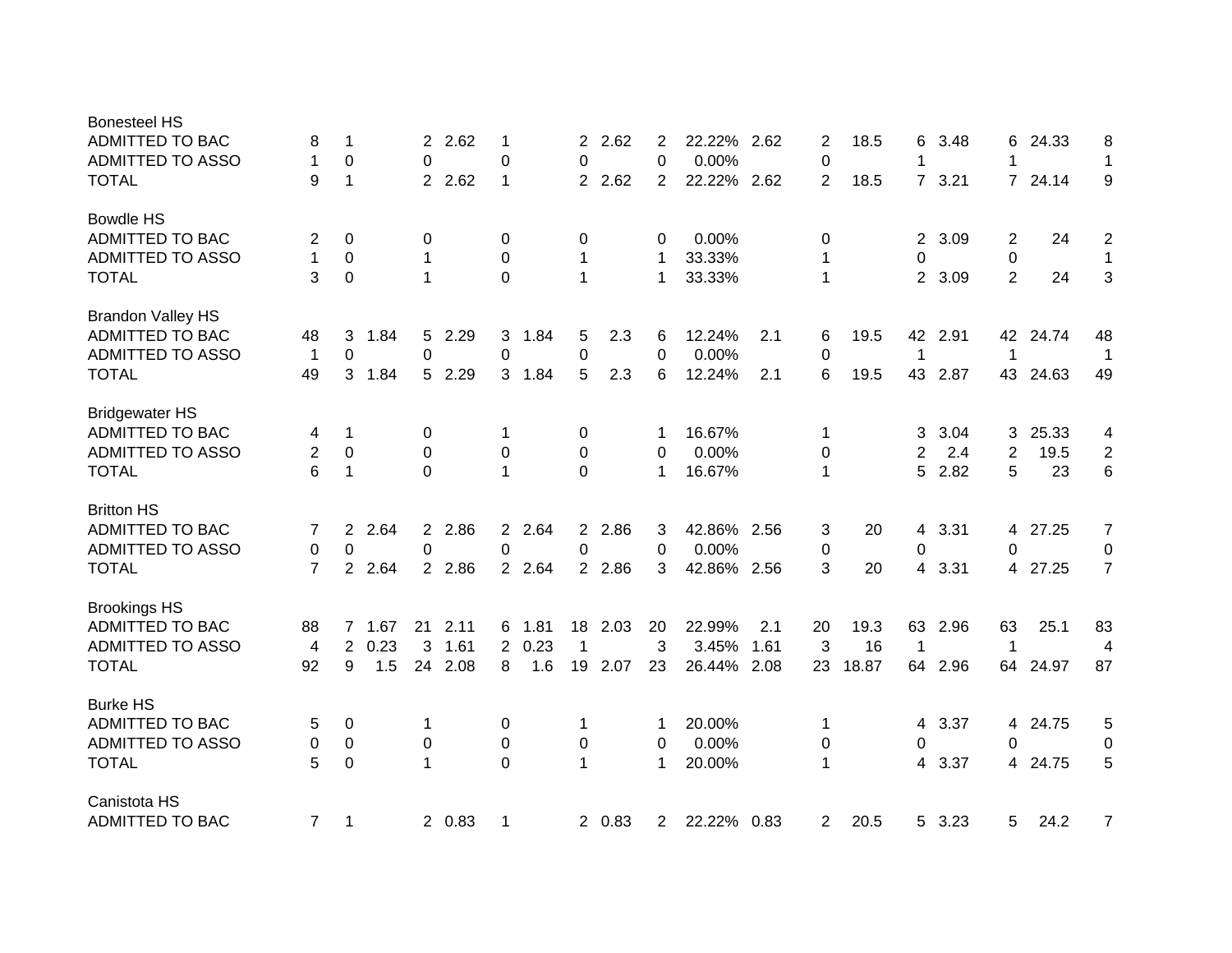| <b>ADMITTED TO ASSO</b> | 2              | 1              |      | 2           | 1.67    | 1              |        | 2            | 1.67    | 2              | 22.22%      | 1.67 | 2              | 18    | 0              |         | 0              |          | 2                |
|-------------------------|----------------|----------------|------|-------------|---------|----------------|--------|--------------|---------|----------------|-------------|------|----------------|-------|----------------|---------|----------------|----------|------------------|
| <b>TOTAL</b>            | 9              | 2              | 1.36 | 4           | 1.22    |                | 2 1.36 |              | 4 1.22  | 4              | 44.44%      | 1.22 | 4              | 19.25 | 5              | 3.23    | 5              | 24.2     | 9                |
| Canton HS               |                |                |      |             |         |                |        |              |         |                |             |      |                |       |                |         |                |          |                  |
| ADMITTED TO BAC         | 11             | 0              |      |             | 3 2.64  | 0              |        |              | 3 2.64  | 3              | 23.08% 2.64 |      | 3              | 18.67 | 8              | 2.66    | 8              | 23.25    | 11               |
| <b>ADMITTED TO ASSO</b> | $\overline{c}$ | 1              |      | 2           | 0.38    | 1              |        | 2            | 0.38    | 2              | 15.38%      | 0.38 | $\overline{2}$ | 18.5  | 0              |         | 0              |          | $\overline{2}$   |
| <b>TOTAL</b>            | 13             | 1              |      | 5.          | 2.11    | 1              |        |              | 52.11   | 5              | 38.46% 2.11 |      | 5              | 18.6  | 8              | 2.66    | 8              | 23.25    | 13               |
| Castelwood HS           |                |                |      |             |         |                |        |              |         |                |             |      |                |       |                |         |                |          |                  |
| ADMITTED TO BAC         | 8              | 0              |      |             | 2 2.97  | 0              |        |              | 2 2.97  | $\overline{2}$ | 22.22% 2.97 |      | 2              | 20    | 6              | 3.05    | 6              | 23.5     | 8                |
| <b>ADMITTED TO ASSO</b> | 1              | $\mathbf{1}$   |      | $\mathbf 1$ |         | 1              |        | 1            |         | 1              | 11.11%      |      | 1              |       | 0              |         | 0              |          | $\mathbf{1}$     |
| <b>TOTAL</b>            | 9              | 1              |      | 3           | 2.65    | $\mathbf{1}$   |        | 3            | 2.65    | 3              | 33.33% 2.65 |      | 3              | 18    | 6              | 3.05    | 6              | 23.5     | 9                |
| Centerville HS          |                |                |      |             |         |                |        |              |         |                |             |      |                |       |                |         |                |          |                  |
| ADMITTED TO BAC         | 7              | 1              |      | 1           |         | 1              |        | 1            |         |                | 14.29%      |      | 1              |       | 6              | 2.72    | 6              | 25.5     | $\boldsymbol{7}$ |
| <b>ADMITTED TO ASSO</b> | 0              | $\mathbf 0$    |      | 0           |         | 0              |        | 0            |         | 0              | 0.00%       |      | 0              |       | 0              |         | 0              |          | 0                |
| <b>TOTAL</b>            | $\overline{7}$ | $\mathbf{1}$   |      | 1           |         | 1              |        | $\mathbf{1}$ |         | 1              | 14.29%      |      | 1              |       | 6              | 2.72    | 6              | 25.5     | $\overline{7}$   |
| Chamberlain HS          |                |                |      |             |         |                |        |              |         |                |             |      |                |       |                |         |                |          |                  |
| <b>ADMITTED TO BAC</b>  | 17             | 2              | 1.9  | 3           | 2.67    | $\overline{2}$ | 1.9    |              | 3 2.67  | 4              | 22.22% 2.43 |      | 4              | 18.5  | 13             | 2.9     |                | 13 23.38 | 17               |
| ADMITTED TO ASSO        | $\mathbf{1}$   | 0              |      | 0           |         | 0              |        | 0            |         | $\Omega$       | 0.00%       |      | 0              |       | $\mathbf{1}$   |         | 1              |          | 1                |
| <b>TOTAL</b>            | 18             | $\overline{2}$ | 1.9  |             | 3 2.67  | $\overline{2}$ | 1.9    |              | 3 2.67  | 4              | 22.22% 2.43 |      | 4              | 18.5  |                | 14 2.89 |                | 14 23.43 | 18               |
| <b>Chester Area HS</b>  |                |                |      |             |         |                |        |              |         |                |             |      |                |       |                |         |                |          |                  |
| <b>ADMITTED TO BAC</b>  | 25             | 6              | 2.52 | 10          | 2.6     |                | 6 2.52 | 11           | 2.76    | 11             | 44.00% 2.76 |      | 11             | 18.18 | 14             | 3.18    |                | 14 23.57 | 25               |
| <b>ADMITTED TO ASSO</b> | 0              | 0              |      | $\Omega$    |         | $\Omega$       |        | 0            |         | $\Omega$       | 0.00%       |      | $\mathbf 0$    |       | 0              |         | $\Omega$       |          | 0                |
| <b>TOTAL</b>            | 25             | 6              | 2.52 | 10          | 2.6     |                | 6 2.52 |              | 11 2.76 | 11             | 44.00% 2.76 |      | 11             | 18.18 | 14             | 3.18    |                | 14 23.57 | 25               |
| Cheyenne E B HS         |                |                |      |             |         |                |        |              |         |                |             |      |                |       |                |         |                |          |                  |
| ADMITTED TO BAC         | 4              | 1              |      |             | 2, 1.13 | 1              |        | $2^{\circ}$  | 1.13    | $\overline{2}$ | 40.00%      | 1.13 | $\overline{2}$ | 16.5  | $\overline{2}$ | 1.27    | 2              | 22       | 4                |
| <b>ADMITTED TO ASSO</b> | 1              | 0              |      | $\Omega$    |         | $\pmb{0}$      |        | 1            |         | 1              | 20.00%      |      | 1              |       | 0              |         | 0              |          | $\mathbf{1}$     |
| <b>TOTAL</b>            | 5              | 1              |      |             | 2 1.13  | $\mathbf 1$    |        | 3            | 1.76    | 3              | 60.00%      | 1.76 | 3              | 18.33 | $2^{\circ}$    | 1.27    | $\overline{2}$ | 22       | 5                |
| <b>Clark HS</b>         |                |                |      |             |         |                |        |              |         |                |             |      |                |       |                |         |                |          |                  |
| ADMITTED TO BAC         | 16             | 1              |      |             | 2, 2.12 | 0              |        | $2^{\circ}$  | 2.12    | $\overline{2}$ | 12.50%      | 2.12 | $\overline{2}$ | 18.5  | 14             | 3.3     | 14             | 25       | 16               |
| <b>ADMITTED TO ASSO</b> | 0              | 0              |      | $\Omega$    |         | 0              |        | 0            |         | $\Omega$       | 0.00%       |      | 0              |       | 0              |         | 0              |          | 0                |
| <b>TOTAL</b>            | 16             | 1              |      |             | 2 2.12  | $\Omega$       |        | 2            | 2.12    | 2              | 12.50% 2.12 |      | 2              | 18.5  | 14             | 3.3     | 14             | 25       | 16               |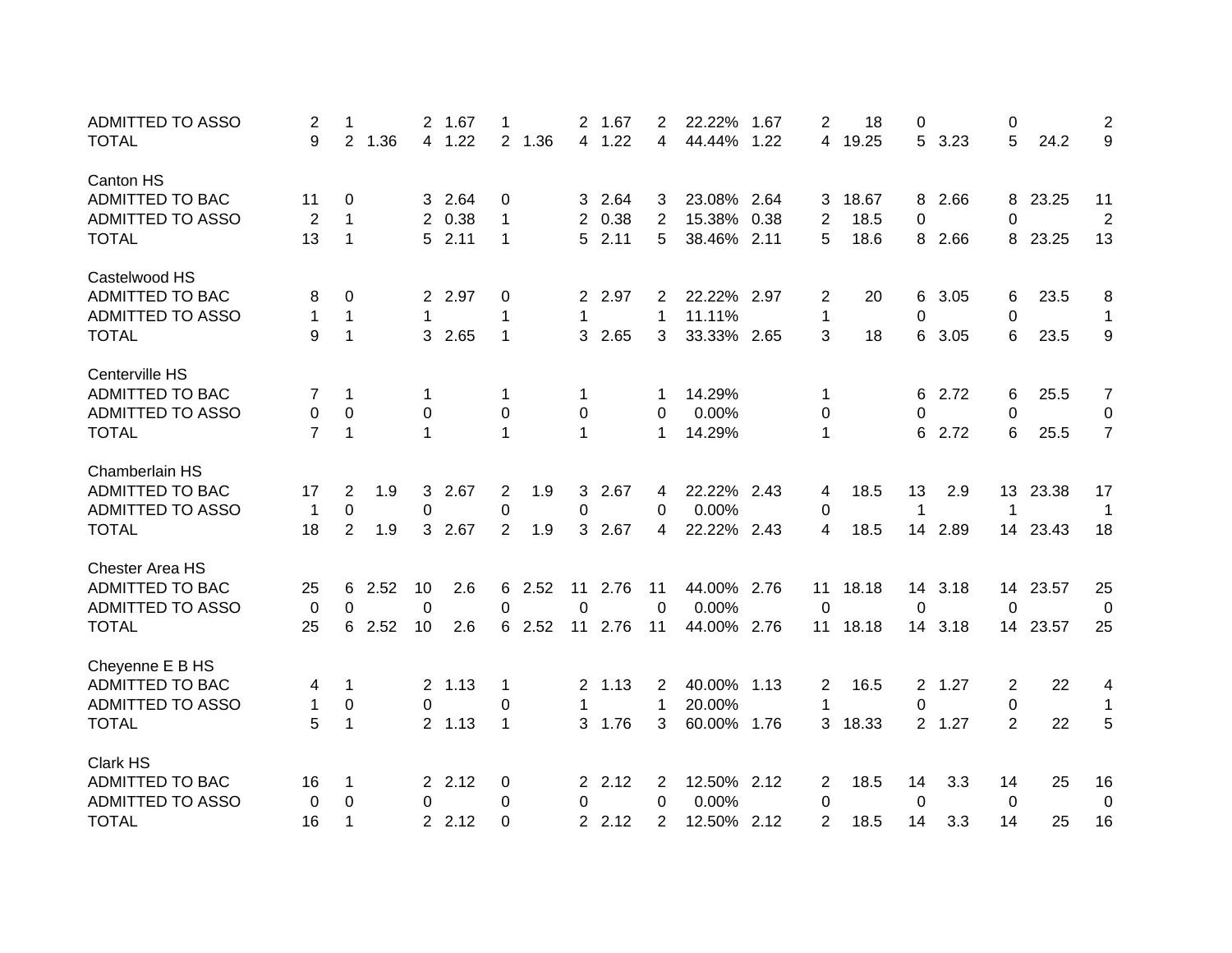| Colman HS               |                |                |      |                |      |                         |        |              |      |   |             |      |              |       |                 |      |    |       |                |
|-------------------------|----------------|----------------|------|----------------|------|-------------------------|--------|--------------|------|---|-------------|------|--------------|-------|-----------------|------|----|-------|----------------|
| <b>ADMITTED TO BAC</b>  | 4              | 1              |      | 0              |      | 1                       |        | 0            |      |   | 25.00%      |      | 1            |       | 3               | 2.69 | 3  | 22.33 | 4              |
| <b>ADMITTED TO ASSO</b> | 0              | 0              |      | 0              |      | 0                       |        | 0            |      | 0 | 0.00%       |      | 0            |       | 0               |      | 0  |       | 0              |
| <b>TOTAL</b>            | 4              | 1              |      | $\Omega$       |      | 1                       |        | $\Omega$     |      | 1 | 25.00%      |      | 1            |       | 3               | 2.69 | 3  | 22.33 | 4              |
| Corsica HS              |                |                |      |                |      |                         |        |              |      |   |             |      |              |       |                 |      |    |       |                |
| <b>ADMITTED TO BAC</b>  | 7              | $\mathbf{1}$   |      | -1             |      | 1                       |        | 1            |      |   | 14.29%      |      | 1            |       | 6               | 3.5  | 6  | 25.5  | $\overline{7}$ |
| <b>ADMITTED TO ASSO</b> | 0              | 0              |      | $\mathbf 0$    |      | 0                       |        | 0            |      | 0 | 0.00%       |      | 0            |       | $\pmb{0}$       |      | 0  |       | 0              |
| <b>TOTAL</b>            | $\overline{7}$ | 1              |      | 1              |      | $\mathbf 1$             |        | 1            |      | 1 | 14.29%      |      | 1            |       | 6               | 3.5  | 6  | 25.5  | $\overline{7}$ |
| <b>Custer HS</b>        |                |                |      |                |      |                         |        |              |      |   |             |      |              |       |                 |      |    |       |                |
| <b>ADMITTED TO BAC</b>  | 20             | 1              |      | $\overline{2}$ | 2.3  | 1                       |        | 2            | 2.3  | 2 | 9.09%       | 2.3  | 2            | 18.5  | 18              | 3.03 | 18 | 24.11 | 20             |
| <b>ADMITTED TO ASSO</b> | $\overline{2}$ | 0              |      | $\mathbf 1$    |      | 0                       |        | $\mathbf 1$  |      | 1 | 4.55%       |      | 1            |       | 1               |      | 1  |       | $\overline{2}$ |
| <b>TOTAL</b>            | 22             | $\mathbf{1}$   |      | 3              | 2.34 | $\mathbf{1}$            |        | 3            | 2.34 | 3 | 13.64%      | 2.34 | 3            | 18.67 | 19              | 3.08 | 19 | 24.11 | 22             |
| Dakota Valley HS        |                |                |      |                |      |                         |        |              |      |   |             |      |              |       |                 |      |    |       |                |
| <b>ADMITTED TO BAC</b>  | 8              | 0              |      | $\overline{2}$ | 2.8  | $\mathbf 0$             |        | 2            | 2.8  | 2 | 22.22%      | 2.8  | 2            | 23    | 6               | 2.74 | 6  | 24    | 8              |
| ADMITTED TO ASSO        | 1              | $\mathbf{1}$   |      | $\mathbf 1$    |      | 1                       |        | $\mathbf{1}$ |      | 1 | 11.11%      |      | $\mathbf{1}$ |       | $\pmb{0}$       |      | 0  |       | $\mathbf{1}$   |
| <b>TOTAL</b>            | 9              | $\mathbf 1$    |      | 3              | 2.69 | $\mathbf{1}$            |        | 3            | 2.69 | 3 | 33.33%      | 2.69 | 3            | 21.33 | 6               | 2.74 | 6  | 24    | 9              |
| De Smet HS              |                |                |      |                |      |                         |        |              |      |   |             |      |              |       |                 |      |    |       |                |
| <b>ADMITTED TO BAC</b>  | 14             | $\overline{c}$ | 1.8  | 5              | 2.44 | $\overline{\mathbf{c}}$ | 1.8    | 4            | 2.51 | 4 | 28.57% 2.51 |      | 4            | 19.75 | 10              | 2.93 | 10 | 23.5  | 14             |
| ADMITTED TO ASSO        | 0              | $\mathbf 0$    |      | 0              |      | 0                       |        | 0            |      | 0 | 0.00%       |      | 0            |       | 0               |      | 0  |       | 0              |
| <b>TOTAL</b>            | 14             | $\overline{2}$ | 1.8  | 5              | 2.44 | $\overline{2}$          | 1.8    | 4            | 2.51 | 4 | 28.57% 2.51 |      | 4            | 19.75 | 10 <sup>°</sup> | 2.93 | 10 | 23.5  | 14             |
| Dell Rapids HS          |                |                |      |                |      |                         |        |              |      |   |             |      |              |       |                 |      |    |       |                |
| ADMITTED TO BAC         | 26             | 0              |      | 8              | 2.56 | 1                       |        | 8            | 2.56 | 8 | 28.57%      | 2.56 | 8            | 19.88 | 18              | 3.01 | 18 | 25.28 | 26             |
| <b>ADMITTED TO ASSO</b> | $\overline{2}$ | $\mathbf{1}$   |      | -1             |      | 1                       |        | 1            |      | 1 | 3.57%       |      | 1            |       | 1               |      | 1  |       | $\overline{2}$ |
| <b>TOTAL</b>            | 28             | $\mathbf{1}$   |      | 9              | 2.56 |                         | 2 2.64 | 9            | 2.56 | 9 | 32.14%      | 2.56 | 9            | 19.22 | 19              | 2.98 | 19 | 25.05 | 28             |
| Deubrook HS             |                |                |      |                |      |                         |        |              |      |   |             |      |              |       |                 |      |    |       |                |
| <b>ADMITTED TO BAC</b>  | 13             | 0              |      | 4              | 2.31 | 0                       |        | 3            | 2.95 | 3 | 20.00%      | 2.95 | 3            | 18    | 10              | 2.29 | 10 | 23.6  | 13             |
| <b>ADMITTED TO ASSO</b> | $\overline{2}$ | 2              | 1.66 |                |      | $\overline{2}$          | 1.66   | 1            |      | 2 | 13.33%      | 1.66 | 2            | 17.5  | 0               |      | 0  |       | $\overline{2}$ |
| <b>TOTAL</b>            | 15             | $\overline{2}$ | 1.66 | 5              | 2.32 |                         | 2 1.66 | 4            | 2.78 | 5 | 33.33%      | 2.43 | 5            | 17.8  | 10 <sup>1</sup> | 2.29 | 10 | 23.6  | 15             |
|                         |                |                |      |                |      |                         |        |              |      |   |             |      |              |       |                 |      |    |       |                |

Deuel HS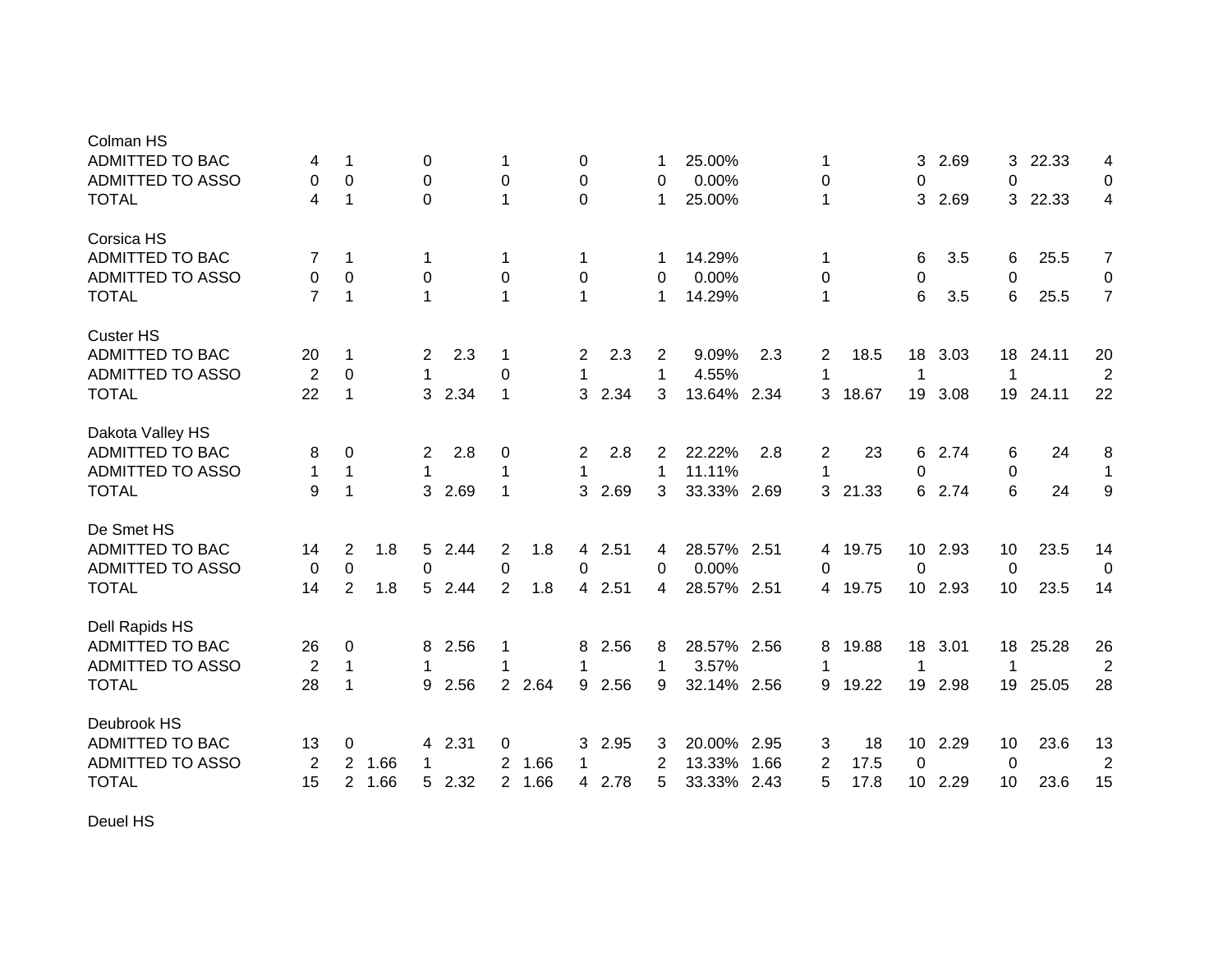| <b>ADMITTED TO BAC</b>    | 14             | 2              | 2.45 | $\overline{2}$ | 2.64   | $\overline{2}$ | 2.45    | 2              | 2.64   | 3              | 21.43%      | 2.63 | 3                | 19      | 11             | 3.33    | 11             | 25.18    | 14             |
|---------------------------|----------------|----------------|------|----------------|--------|----------------|---------|----------------|--------|----------------|-------------|------|------------------|---------|----------------|---------|----------------|----------|----------------|
| <b>ADMITTED TO ASSO</b>   | 0              | 0              |      | 0              |        | 0              |         | 0              |        | 0              | 0.00%       |      | 0                |         | $\mathbf 0$    |         | 0              |          | 0              |
| <b>TOTAL</b>              | 14             | $\overline{2}$ | 2.45 |                | 2 2.64 |                | 2 2.45  | 2 <sup>1</sup> | 2.64   | 3              | 21.43% 2.63 |      | 3                | 19      | 11             | 3.33    | 11             | 25.18    | 14             |
| Doland HS                 |                |                |      |                |        |                |         |                |        |                |             |      |                  |         |                |         |                |          |                |
| <b>ADMITTED TO BAC</b>    | 6              | 0              |      | 0              |        | 0              |         | 0              |        | 0              | 0.00%       |      | 0                |         | 6              | 2.66    | 6              | 23.83    | 6              |
| <b>ADMITTED TO ASSO</b>   | 0              | 0              |      | 0              |        | 0              |         | 0              |        | 0              | 0.00%       |      | 0                |         | 0              |         | 0              |          | 0              |
| <b>TOTAL</b>              | 6              | 0              |      | $\mathbf 0$    |        | $\overline{0}$ |         | $\mathbf 0$    |        | $\Omega$       | 0.00%       |      | $\Omega$         |         | 6              | 2.66    | 6              | 23.83    | 6              |
| Douglas HS                |                |                |      |                |        |                |         |                |        |                |             |      |                  |         |                |         |                |          |                |
| ADMITTED TO BAC           | 31             | 3              | 2.24 |                | 4 2.79 |                | 2 2.24  |                | 5 2.47 | 6              | 18.18% 2.41 |      | 5                | 18.6    | 25             | 2.87    | 25             | 24.12    | 31             |
| <b>ADMITTED TO ASSO</b>   | $\overline{2}$ | 0              |      |                | 2 2.42 | 0              |         | $\overline{2}$ | 2.42   | 2              | 6.06%       | 2.42 | $\overline{2}$   | 18.5    | 0              |         | $\Omega$       |          | $\overline{2}$ |
| <b>TOTAL</b>              | 33             | 3              | 2.24 |                | 6 2.67 |                | 2 2.24  |                | 7 2.46 | 8              | 24.24%      | 2.41 |                  | 7 18.57 | 25             | 2.87    |                | 25 24.12 | 33             |
| <b>Edmunds Central HS</b> |                |                |      |                |        |                |         |                |        |                |             |      |                  |         |                |         |                |          |                |
| ADMITTED TO BAC           | 5              | 0              |      |                | 2 0.43 | 0              |         |                | 2 0.43 | 2              | 40.00%      | 0.43 | 2                | 20.5    | 3              | 3.5     | 3              | 24.33    | 5              |
| <b>ADMITTED TO ASSO</b>   | 0              | 0              |      | 0              |        | 0              |         | 0              |        | $\Omega$       | 0.00%       |      | 0                |         | $\pmb{0}$      |         | 0              |          | 0              |
| <b>TOTAL</b>              | 5              | 0              |      |                | 2 0.43 | 0              |         |                | 2 0.43 | $\overline{2}$ | 40.00%      | 0.43 | 2                | 20.5    | 3              | 3.5     | 3              | 24.33    | 5              |
| <b>Elk Point HS</b>       |                |                |      |                |        |                |         |                |        |                |             |      |                  |         |                |         |                |          |                |
| <b>ADMITTED TO BAC</b>    | 17             | 3              | 3.18 | 4              | 1.9    |                | 3.18    | 4              | 1.9    | 5              | 25.00% 2.33 |      | 5                | 19.2    |                | 12 2.86 | 12             | 24.5     | 17             |
| ADMITTED TO ASSO          | 3              | 0              |      | 1              |        | 0              |         | 1              |        | 1              | 5.00%       |      | 1                |         | $\overline{2}$ | 2.48    | $\overline{2}$ | 20.5     | 3              |
| <b>TOTAL</b>              | 20             | 3              | 3.18 | 5              | 2.11   |                | 3, 3.18 | 5              | 2.11   | 6              | 30.00% 2.44 |      | 6                | 19.5    |                | 14 2.82 | 14             | 23.93    | 20             |
| <b>Elkton HS</b>          |                |                |      |                |        |                |         |                |        |                |             |      |                  |         |                |         |                |          |                |
| ADMITTED TO BAC           | 4              | 0              |      | 1              |        | 0              |         | 1              |        | -1             | 25.00%      |      | 1                |         | 3              | 2.24    | 3              | 21       | 4              |
| <b>ADMITTED TO ASSO</b>   | 0              | 0              |      | 0              |        | 0              |         | 0              |        | 0              | 0.00%       |      | 0                |         | 0              |         | 0              |          | 0              |
| <b>TOTAL</b>              | 4              | 0              |      | $\mathbf{1}$   |        | $\overline{0}$ |         | $\mathbf{1}$   |        | $\mathbf 1$    | 25.00%      |      | 1                |         | 3              | 2.24    | 3              | 21       | 4              |
| Emery HS                  |                |                |      |                |        |                |         |                |        |                |             |      |                  |         |                |         |                |          |                |
| ADMITTED TO BAC           | 7              | 0              |      | 0              |        | 0              |         | 0              |        | 0              | 0.00%       |      | 0                |         | 7              | 3.69    | $\overline{7}$ | 25.29    | $\overline{7}$ |
| <b>ADMITTED TO ASSO</b>   | 0              | $\pmb{0}$      |      | $\pmb{0}$      |        | $\pmb{0}$      |         | 0              |        | 0              | 0.00%       |      | 0                |         | 0              |         | $\Omega$       |          | 0              |
| <b>TOTAL</b>              | $\overline{7}$ | $\mathbf 0$    |      | $\mathbf 0$    |        | $\overline{0}$ |         | 0              |        | 0              | 0.00%       |      | $\boldsymbol{0}$ |         | $\overline{7}$ | 3.69    | $\overline{7}$ | 25.29    | $\overline{7}$ |
| <b>Estelline HS</b>       |                |                |      |                |        |                |         |                |        |                |             |      |                  |         |                |         |                |          |                |
| <b>ADMITTED TO BAC</b>    | 9              | 3              | 1.6  | $\overline{2}$ | 2.25   | 3              | 1.6     | $\overline{2}$ | 2.25   | 3              | 33.33%      | 1.6  | 3                | 18      | 6              | 2.75    | 6              | 22.67    | 9              |
| <b>ADMITTED TO ASSO</b>   | 0              | 0              |      | $\Omega$       |        | 0              |         | 0              |        | $\Omega$       | 0.00%       |      | 0                |         | $\overline{0}$ |         | $\Omega$       |          | 0              |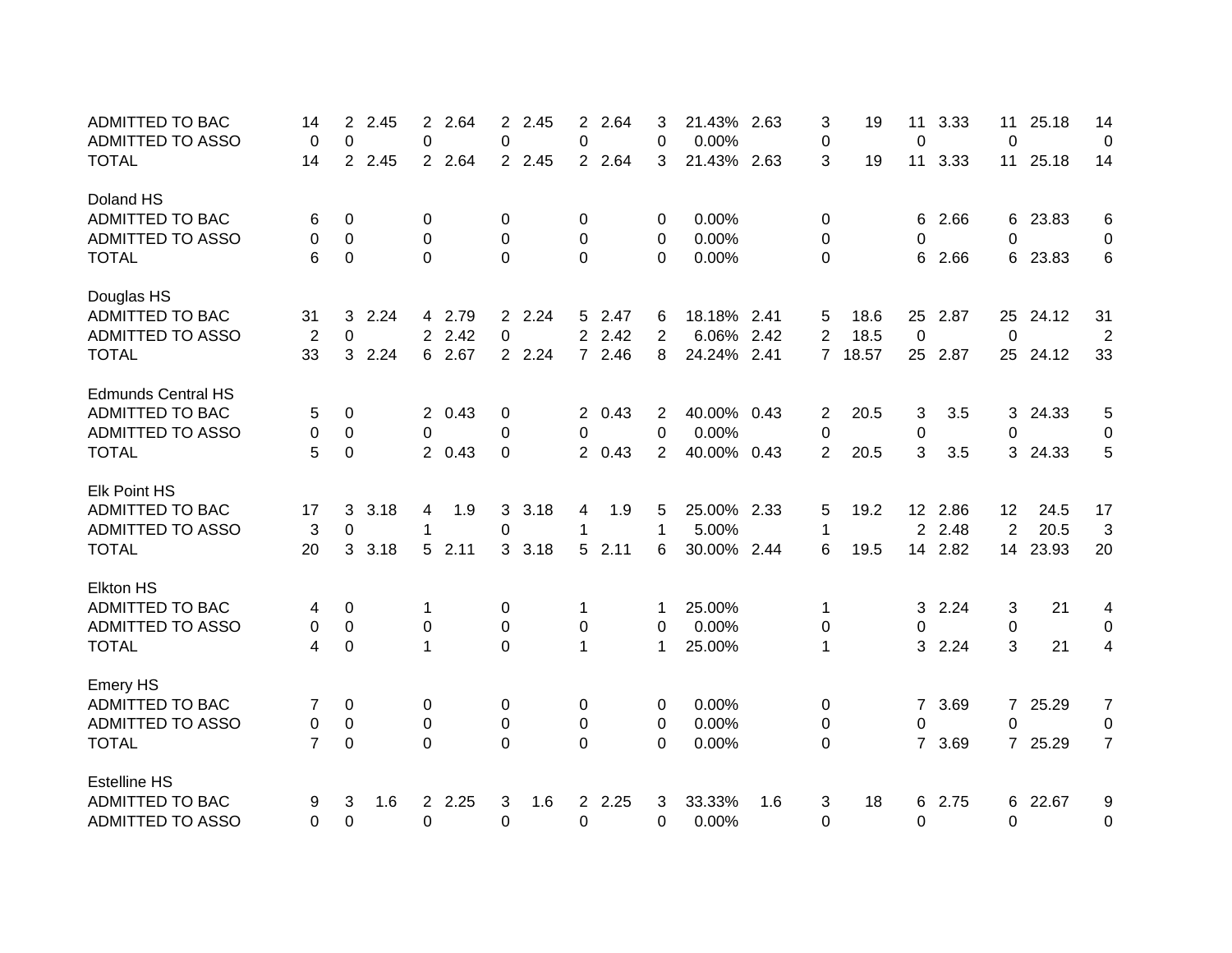| <b>TOTAL</b>            | 9              | 3<br>1.6               | 2 2.25                 | 3<br>1.6     | 2 2.25                 | 3              | 33.33%      | 1.6  | 3              | 18    | 6              | 2.75    |                  | 6 22.67 | 9              |
|-------------------------|----------------|------------------------|------------------------|--------------|------------------------|----------------|-------------|------|----------------|-------|----------------|---------|------------------|---------|----------------|
| Eureka HS               |                |                        |                        |              |                        |                |             |      |                |       |                |         |                  |         |                |
| ADMITTED TO BAC         | 7              | 2 2.55                 | 4 3.02                 | 2 2.55       | 3 2.91                 | 3              | 37.50% 2.91 |      | 3              | 18.33 |                | 4 3.18  |                  | 4 24.75 | $\overline{7}$ |
| ADMITTED TO ASSO        | 1              | $\mathbf 0$            | 1                      | 0            | 1                      | $\mathbf 1$    | 12.50%      |      | 1              |       | 0              |         | 0                |         | $\mathbf{1}$   |
| <b>TOTAL</b>            | 8              | $2^{\circ}$<br>2.55    | 2.93<br>5 <sup>5</sup> | 2 2.55       | 2.82<br>$\overline{4}$ | 4              | 50.00% 2.82 |      | 4              | 18.25 | 4              | 3.18    | 4                | 24.75   | 8              |
| Faith HS                |                |                        |                        |              |                        |                |             |      |                |       |                |         |                  |         |                |
| ADMITTED TO BAC         | 6              | 0                      | 1                      | 0            | 2.13<br>$2^{\circ}$    | 2              | 28.57% 2.13 |      | 2              | 21    | 4              | 3.04    | 4                | 24.25   | 6              |
| ADMITTED TO ASSO        | 1              | $\mathbf 0$            | $\mathbf 0$            | $\pmb{0}$    | 0                      | 0              | 0.00%       |      | 0              |       | 1              |         | 1                |         | $\mathbf{1}$   |
| <b>TOTAL</b>            | 7              | $\mathbf 0$            | 1                      | $\mathbf 0$  | 2 2.13                 | $\overline{2}$ | 28.57% 2.13 |      | $\overline{2}$ | 21    | 5              | 2.94    | 5                | 23.8    | $\overline{7}$ |
| <b>Faulkton HS</b>      |                |                        |                        |              |                        |                |             |      |                |       |                |         |                  |         |                |
| ADMITTED TO BAC         | 5              | 1                      | 0                      | 1            | 0                      |                | 20.00%      |      | 1              |       | 4              | 2.33    | 4                | 24      | 5              |
| ADMITTED TO ASSO        | 0              | 0                      | 0                      | $\pmb{0}$    | 0                      | 0              | 0.00%       |      | 0              |       | 0              |         | 0                |         | 0              |
| <b>TOTAL</b>            | 5              | $\mathbf 1$            | $\Omega$               | $\mathbf{1}$ | 0                      | 1              | 20.00%      |      | $\mathbf{1}$   |       | 4              | 2.33    | 4                | 24      | $\overline{5}$ |
| Flandreau HS            |                |                        |                        |              |                        |                |             |      |                |       |                |         |                  |         |                |
| <b>ADMITTED TO BAC</b>  | 18             | 0                      | 1.51<br>3              | 0            | 1.51<br>3              | 3              | 16.67% 1.51 |      | 3              | 19.67 |                | 15 3.11 | 15 <sub>15</sub> | 23.67   | 18             |
| ADMITTED TO ASSO        | 0              | $\mathbf 0$            | 0                      | 0            | 0                      | 0              | 0.00%       |      | 0              |       | $\mathbf 0$    |         | 0                |         | 0              |
| <b>TOTAL</b>            | 18             | 0                      | 1.51<br>3              | 0            | 1.51<br>3              | 3              | 16.67%      | 1.51 | 3              | 19.67 |                | 15 3.11 | 15 <sub>1</sub>  | 23.67   | 18             |
| Florence HS             |                |                        |                        |              |                        |                |             |      |                |       |                |         |                  |         |                |
| ADMITTED TO BAC         | 5              | 0                      | 0                      | 0            | 0                      | 0              | 0.00%       |      | 0              |       | 5              | 3.36    | 5                | 24.4    | 5              |
| ADMITTED TO ASSO        | 2              | $\mathbf 0$            | 0                      | $\pmb{0}$    | 0                      | 0              | 0.00%       |      | 0              |       | $\overline{2}$ | 2.89    | 2                | 22.5    | $\overline{c}$ |
| <b>TOTAL</b>            | $\overline{7}$ | 0                      | $\Omega$               | $\mathbf 0$  | 0                      | 0              | 0.00%       |      | 0              |       |                | 7 3.23  | $\overline{7}$   | 23.86   | $\overline{7}$ |
| <b>Frederick HS</b>     |                |                        |                        |              |                        |                |             |      |                |       |                |         |                  |         |                |
| ADMITTED TO BAC         | 5              | 1                      | 1                      | 0            | 1                      |                | 20.00%      |      | 1              |       | 4              | 3.08    | 4                | 25.75   | 5              |
| ADMITTED TO ASSO        | 0              | $\pmb{0}$              | 0                      | $\pmb{0}$    | 0                      | 0              | 0.00%       |      | 0              |       | 0              |         | 0                |         | 0              |
| <b>TOTAL</b>            | 5              | 1                      | 1                      | $\mathbf 0$  | 1                      | 1              | 20.00%      |      | 1              |       | 4              | 3.08    | 4                | 25.75   | 5              |
| Freeman HS              |                |                        |                        |              |                        |                |             |      |                |       |                |         |                  |         |                |
| ADMITTED TO BAC         | 9              | 2.31<br>2 <sup>1</sup> | 3<br>1.65              | 2 2.31       | 1.65<br>$\mathbf{3}$   | 3              | 30.00%      | 1.65 | 3              | 19.33 | 6              | 3.11    | 6                | 26.5    | 9              |
| <b>ADMITTED TO ASSO</b> | 1              | 0                      | 0                      | 0            | 0                      | 0              | 0.00%       |      | 0              |       |                |         | 1                |         | 1              |
| <b>TOTAL</b>            | 10             | $\overline{2}$<br>2.31 | 3<br>1.65              | 2 2.31       | 3<br>1.65              | 3              | 30.00%      | 1.65 | 3              | 19.33 |                | 73.14   | $7^{\circ}$      | 26.29   | 10             |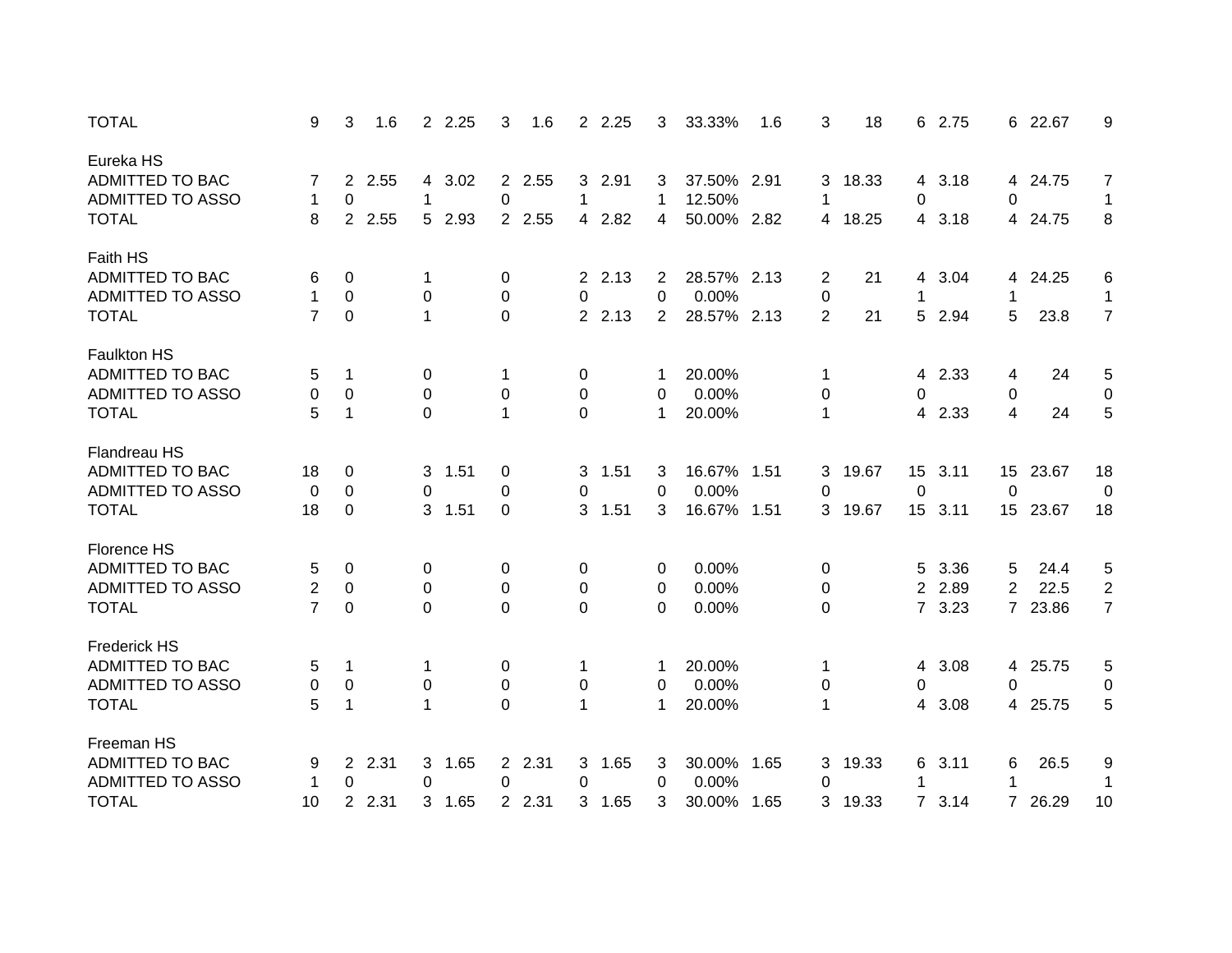| Garretson HS             |    |             |      |                |        |                |        |                  |      |    |             |      |                |       |                  |      |                |          |              |
|--------------------------|----|-------------|------|----------------|--------|----------------|--------|------------------|------|----|-------------|------|----------------|-------|------------------|------|----------------|----------|--------------|
| <b>ADMITTED TO BAC</b>   | 8  | 1           |      | 1              |        | 1              |        | 1                |      |    | 12.50%      |      | 1              |       | 7                | 3.31 | 7              | 26.57    | 8            |
| <b>ADMITTED TO ASSO</b>  | 0  | $\mathbf 0$ |      | 0              |        | $\pmb{0}$      |        | $\boldsymbol{0}$ |      | 0  | 0.00%       |      | $\pmb{0}$      |       | 0                |      | 0              |          | $\mathbf 0$  |
| <b>TOTAL</b>             | 8  | 1           |      | 1              |        | 1              |        | 1                |      | 1  | 12.50%      |      | $\mathbf{1}$   |       | $\overline{7}$   | 3.31 | $\overline{7}$ | 26.57    | 8            |
| Gayville- Volin HS       |    |             |      |                |        |                |        |                  |      |    |             |      |                |       |                  |      |                |          |              |
| <b>ADMITTED TO BAC</b>   | 8  | 3           | 2.2  | 4              | 2.47   | 3              | 2.2    | 4                | 2.47 | 4  | 44.44%      | 2.47 | 4              | 19    | 4                | 2.19 | 4              | 22.75    | 8            |
| <b>ADMITTED TO ASSO</b>  | 1  | $\pmb{0}$   |      | 0              |        | $\pmb{0}$      |        | 0                |      | 0  | 0.00%       |      | $\pmb{0}$      |       | 1                |      | 1              |          | $\mathbf 1$  |
| <b>TOTAL</b>             | 9  | 3           | 2.2  | 4              | 2.47   | 3              | 2.2    | 4                | 2.47 | 4  | 44.44%      | 2.47 | 4              | 19    | 5                | 2.05 | 5              | 22.2     | 9            |
| Geddes HS                |    |             |      |                |        |                |        |                  |      |    |             |      |                |       |                  |      |                |          |              |
| <b>ADMITTED TO BAC</b>   | 4  | 0           |      | 1              |        | 0              |        | 1                |      | 1  | 20.00%      |      | 1              |       | 3                | 3.28 | 3              | 26       | 4            |
| <b>ADMITTED TO ASSO</b>  | 1  | 0           |      | 1              |        | 0              |        | 1                |      | -1 | 20.00%      |      | 1              |       | 0                |      | 0              |          | $\mathbf 1$  |
| <b>TOTAL</b>             | 5  | $\pmb{0}$   |      |                | 2 2.06 | $\mathbf 0$    |        | $\overline{2}$   | 2.06 | 2  | 40.00%      | 2.06 | $\overline{2}$ | 18    | 3                | 3.28 | 3              | 26       | 5            |
| Gettysburg HS            |    |             |      |                |        |                |        |                  |      |    |             |      |                |       |                  |      |                |          |              |
| ADMITTED TO BAC          | 8  | 2           | 2.28 | 5              | 2.28   |                | 2 2.28 | 3                | 2.29 | 4  | 50.00%      | 2.3  | 4              | 20    | 4                | 2.96 | 4              | 23.5     | 8            |
| <b>ADMITTED TO ASSO</b>  | 0  | $\mathbf 0$ |      | 0              |        | 0              |        | 0                |      | 0  | 0.00%       |      | $\pmb{0}$      |       | 0                |      | 0              |          | 0            |
| <b>TOTAL</b>             | 8  | $2^{\circ}$ | 2.28 | 5              | 2.28   |                | 2 2.28 | 3                | 2.29 | 4  | 50.00%      | 2.3  | 4              | 20    | 4                | 2.96 | 4              | 23.5     | 8            |
| <b>Grant-Deuel HS</b>    |    |             |      |                |        |                |        |                  |      |    |             |      |                |       |                  |      |                |          |              |
| <b>ADMITTED TO BAC</b>   | 4  | 0           |      | $2^{\circ}$    | 1.48   | 0              |        | $\mathbf{2}$     | 1.48 | 2  | 40.00%      | 1.48 | $\overline{2}$ | 19    | $\overline{2}$   | 3.31 | 2              | 23       | 4            |
| <b>ADMITTED TO ASSO</b>  | 1  | 1           |      | $\Omega$       |        | 1              |        | 0                |      | 1  | 20.00%      |      | 1              |       | 0                |      | 0              |          | $\mathbf{1}$ |
| <b>TOTAL</b>             | 5  | 1           |      | $\overline{2}$ | 1.48   | $\mathbf{1}$   |        | $2^{\circ}$      | 1.48 | 3  | 60.00% 2.06 |      | 3              | 19    | $\overline{2}$   | 3.31 | $\overline{2}$ | 23       | 5            |
| <b>Great Plains Luth</b> |    |             |      |                |        |                |        |                  |      |    |             |      |                |       |                  |      |                |          |              |
| <b>ADMITTED TO BAC</b>   | 4  | -1          |      | 1              |        | 1              |        | 1                |      | 1  | 25.00%      |      | -1             |       | 3                | 3.48 | 3              | 27.33    | 4            |
| <b>ADMITTED TO ASSO</b>  | 0  | 0           |      | 0              |        | 0              |        | 0                |      | 0  | 0.00%       |      | 0              |       | 0                |      | 0              |          | 0            |
| <b>TOTAL</b>             | 4  | 1           |      | 1              |        | 1              |        | 1                |      | 1  | 25.00%      |      | $\mathbf 1$    |       | 3                | 3.48 | 3              | 27.33    | 4            |
| Gregory HS               |    |             |      |                |        |                |        |                  |      |    |             |      |                |       |                  |      |                |          |              |
| ADMITTED TO BAC          | 5  | 2           | 2.49 | 2              | 2.4    | $\overline{2}$ | 2.49   | 2                | 2.4  | 3  | 60.00%      | 2.44 | 3              | 19.67 | $\overline{2}$   | 3.42 | 2              | 23       | $\sqrt{5}$   |
| <b>ADMITTED TO ASSO</b>  | 0  | 0           |      | 0              |        | 0              |        | $\pmb{0}$        |      | 0  | 0.00%       |      | 0              |       | 0                |      | 0              |          | 0            |
| <b>TOTAL</b>             | 5  | 2           | 2.49 | $\overline{2}$ | 2.4    |                | 2 2.49 | $\overline{2}$   | 2.4  | 3  | 60.00%      | 2.44 | 3              | 19.67 | $\overline{2}$   | 3.42 | 2              | 23       | 5            |
| Groton HS                |    |             |      |                |        |                |        |                  |      |    |             |      |                |       |                  |      |                |          |              |
| <b>ADMITTED TO BAC</b>   | 18 | 3           | 2.83 | $\mathbf 1$    |        |                | 3 2.83 | 1                |      | 3  | 15.79% 2.83 |      | 3              | 19    | 15 <sup>15</sup> | 3.43 |                | 15 24.53 | 18           |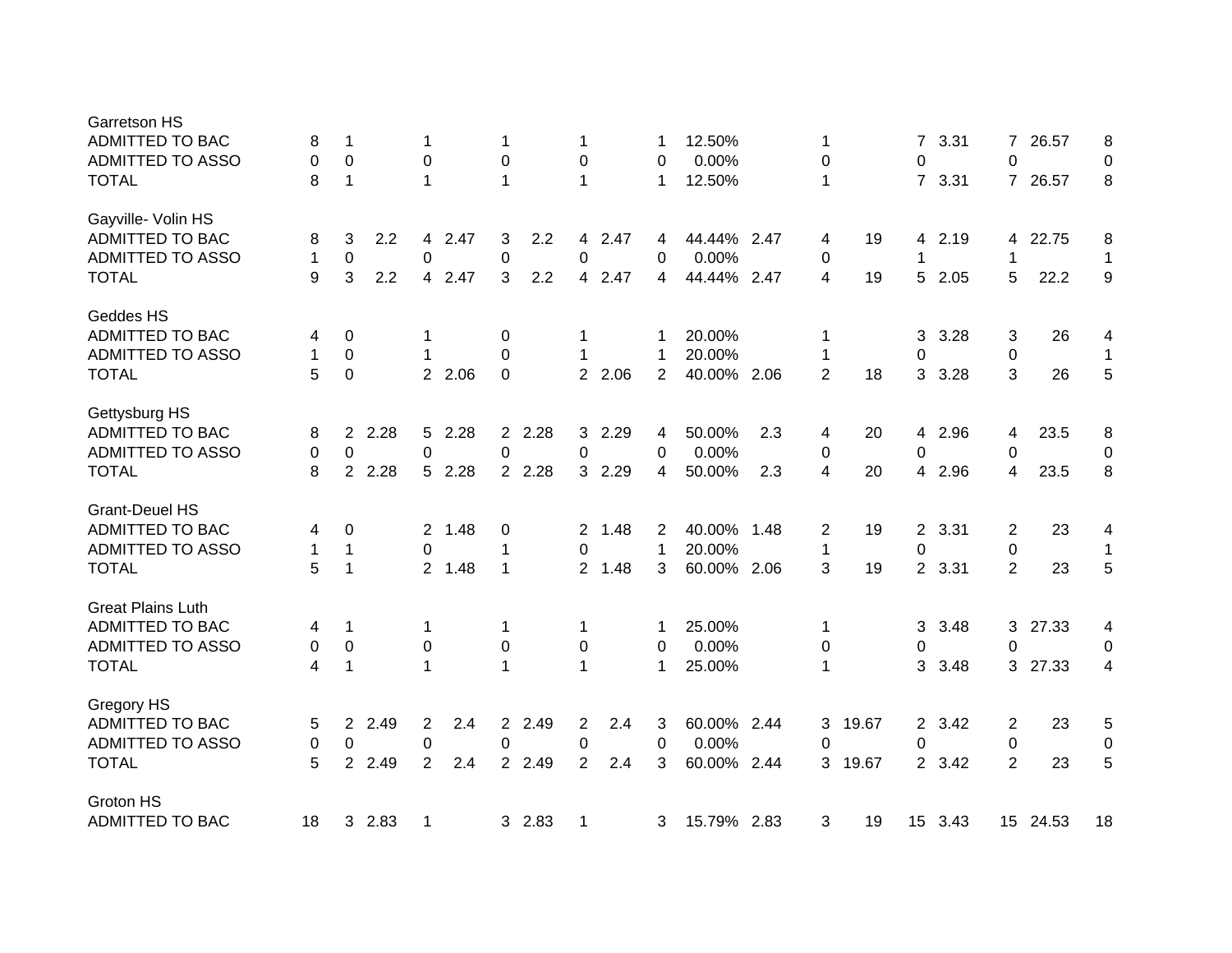| <b>ADMITTED TO ASSO</b>  | 1              | 0                      | 1                      | 0           |                        | 1            | 5.26%       |      | 1              |       | 0                |         | 0                |          | 1              |
|--------------------------|----------------|------------------------|------------------------|-------------|------------------------|--------------|-------------|------|----------------|-------|------------------|---------|------------------|----------|----------------|
| <b>TOTAL</b>             | 19             | 3<br>2.83              | $\overline{2}$<br>3.07 | 3 2.83      | $\overline{2}$<br>3.07 | 4            | 21.05% 2.88 |      | 4              | 19.25 |                  | 15 3.43 | 15               | 24.53    | 19             |
| Hamlin HS                |                |                        |                        |             |                        |              |             |      |                |       |                  |         |                  |          |                |
| <b>ADMITTED TO BAC</b>   | 11             | 0                      | 1                      | 0           | 1                      | -1           | 7.69%       |      | 1              |       | 10               | 3.01    | 10               | 24.3     | 11             |
| <b>ADMITTED TO ASSO</b>  | $\overline{2}$ | 0                      | $\Omega$               | 0           | 0                      | 0            | 0.00%       |      | 0              |       | 2                | 2.51    | 2                | 20       | $\overline{2}$ |
| <b>TOTAL</b>             | 13             | $\Omega$               | $\mathbf{1}$           | $\mathbf 0$ | $\mathbf 1$            | $\mathbf{1}$ | 7.69%       |      | $\mathbf 1$    |       | 12 <sup>2</sup>  | 2.95    |                  | 12 23.58 | 13             |
| Hanson HS                |                |                        |                        |             |                        |              |             |      |                |       |                  |         |                  |          |                |
| <b>ADMITTED TO BAC</b>   | 6              | 2.75<br>$\overline{2}$ | 2 2.24                 | 1           | 2 2.24                 | 2            | 40.00% 2.24 |      | 2              | 17.5  | 3                | 2.69    | 3                | 19.67    | 5              |
| <b>ADMITTED TO ASSO</b>  | 0              | 0                      | 0                      | 0           | 0                      | $\Omega$     | 0.00%       |      | 0              |       | 0                |         | 0                |          | 0              |
| <b>TOTAL</b>             | 6              | 2.75<br>$2^{\circ}$    | 2 2.24                 | 1           | 2 2.24                 | 2            | 40.00% 2.24 |      | 2              | 17.5  | 3                | 2.69    | 3                | 19.67    | 5              |
| <b>Harding County HS</b> |                |                        |                        |             |                        |              |             |      |                |       |                  |         |                  |          |                |
| ADMITTED TO BAC          | 3              | 0                      | 0                      | 0           | 0                      | 0            | 0.00%       |      | 0              |       | 3                | 3.42    | 3                | 26.33    | 3              |
| <b>ADMITTED TO ASSO</b>  | 0              | 0                      | 0                      | 0           | 0                      | 0            | 0.00%       |      | 0              |       | 0                |         | 0                |          | 0              |
| <b>TOTAL</b>             | 3              | 0                      | $\Omega$               | 0           | 0                      | 0            | 0.00%       |      | 0              |       | 3                | 3.42    | 3                | 26.33    | 3              |
| Harrisburg HS            |                |                        |                        |             |                        |              |             |      |                |       |                  |         |                  |          |                |
| <b>ADMITTED TO BAC</b>   | 15             | 0                      | 1                      | 0           | 1                      | -1           | 5.56%       |      | 1              |       | 14               | 2.97    |                  | 14 23.86 | 15             |
| <b>ADMITTED TO ASSO</b>  | 3              | $\mathbf{1}$           | 2 2.17                 | 1           | $\overline{2}$<br>2.17 | 2            | 11.11%      | 2.17 | $\overline{2}$ | 18    | 1                |         | 1                |          | 3              |
| <b>TOTAL</b>             | 18             | 1                      | 3<br>1.98              | 1           | 3<br>1.98              | 3            | 16.67%      | 1.98 | 3              | 19    | 15               | 3.01    |                  | 15 23.87 | 18             |
| <b>Herreid HS</b>        |                |                        |                        |             |                        |              |             |      |                |       |                  |         |                  |          |                |
| <b>ADMITTED TO BAC</b>   | 4              | 0                      | 1                      | 0           | 1                      | -1           | 25.00%      |      | 1              |       | 3                | 3.61    | 3                | 22       | 4              |
| <b>ADMITTED TO ASSO</b>  | 0              | 0                      | 0                      | 0           | 0                      | 0            | 0.00%       |      | 0              |       | 0                |         | 0                |          | 0              |
| <b>TOTAL</b>             | 4              | 0                      | 1                      | 0           | 1                      | $\mathbf 1$  | 25.00%      |      | 1              |       | 3                | 3.61    | 3                | 22       | 4              |
| <b>Highmore HS</b>       |                |                        |                        |             |                        |              |             |      |                |       |                  |         |                  |          |                |
| ADMITTED TO BAC          | 6              | 0                      | 1                      | 0           | 1                      | 1            | 16.67%      |      | 1              |       | 5                | 3.41    | 5                | 25       | 6              |
| <b>ADMITTED TO ASSO</b>  | 0              | 0                      | 0                      | 0           | 0                      | 0            | 0.00%       |      | 0              |       | 0                |         | 0                |          | 0              |
| <b>TOTAL</b>             | 6              | 0                      | 1                      | 0           | 1                      | $\mathbf 1$  | 16.67%      |      | 1              |       | 5                | 3.41    | 5                | 25       | 6              |
| <b>Hill City HS</b>      |                |                        |                        |             |                        |              |             |      |                |       |                  |         |                  |          |                |
| ADMITTED TO BAC          | 20             | 1.65<br>$\overline{2}$ | 2.37<br>$7^{\circ}$    | 2 1.65      | 2.22<br>5              | 6            | 28.57%      | 1.95 | 6              | 18.83 | 14               | 2.45    | 14               | 22.79    | 20             |
| <b>ADMITTED TO ASSO</b>  | $\mathbf 1$    | 0                      | $\mathbf{1}$           | 0           | 0                      | $\Omega$     | 0.00%       |      | 0              |       | 1                |         | 1                |          | $\mathbf 1$    |
| <b>TOTAL</b>             | 21             | 1.65<br>$\overline{2}$ | 2.28<br>8              | 2 1.65      | 2.22<br>5              | 6            | 28.57%      | 1.95 | 6              | 18.83 | 15 <sup>15</sup> | 2.41    | 15 <sub>15</sub> | 22.47    | 21             |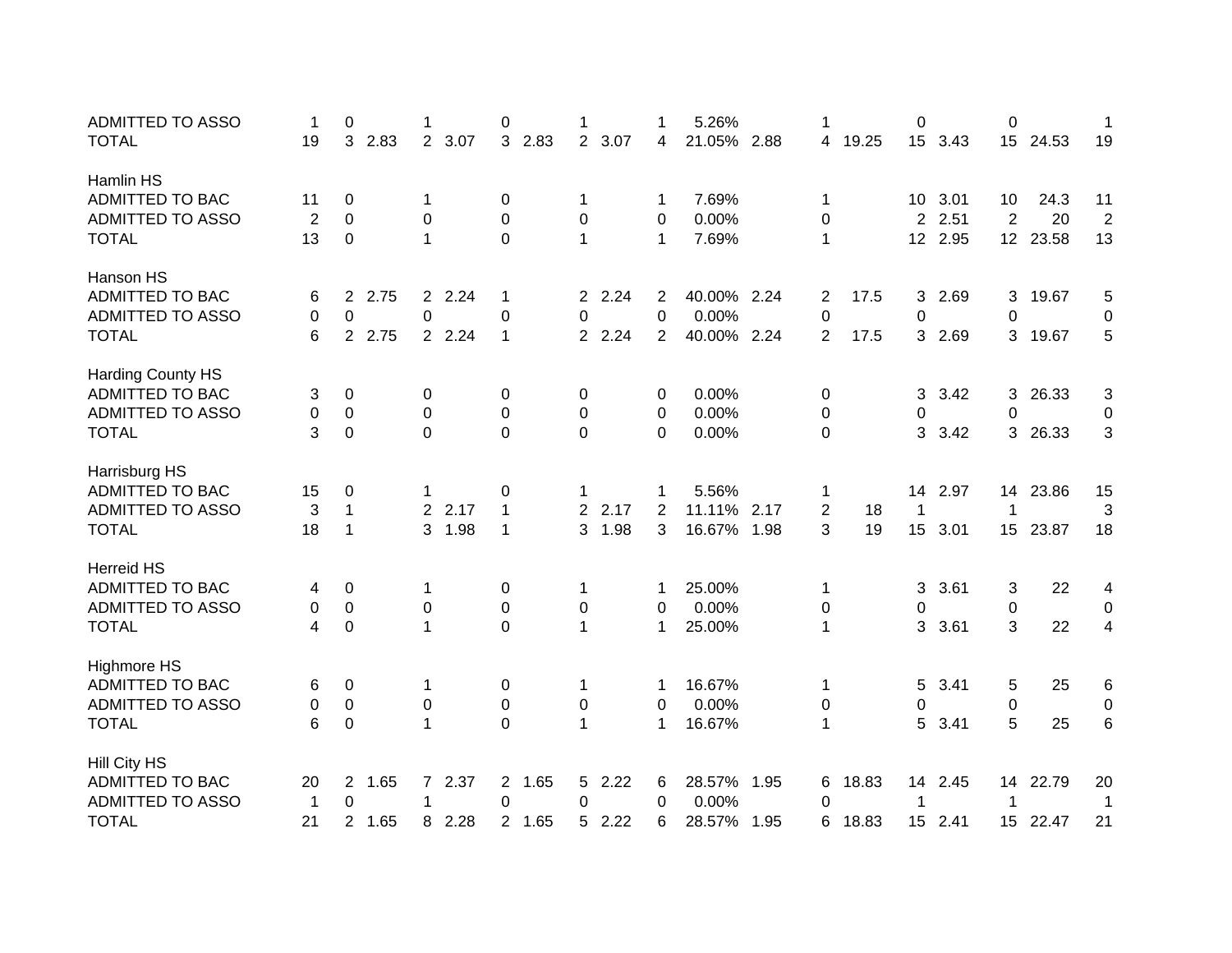| <b>Hot Springs HS</b>   |    |                |      |                |      |                |         |                |      |                |             |      |                |       |                 |      |                 |       |                |
|-------------------------|----|----------------|------|----------------|------|----------------|---------|----------------|------|----------------|-------------|------|----------------|-------|-----------------|------|-----------------|-------|----------------|
| ADMITTED TO BAC         | 3  | 1              |      | 1              |      | 1              |         | 1              |      | 2              | 66.67% 2.85 |      | 2              | 19    | 1               |      |                 |       | 3              |
| ADMITTED TO ASSO        | 0  | 0              |      | 0              |      | 0              |         | 0              |      | 0              | 0.00%       |      | 0              |       | $\mathbf 0$     |      | 0               |       | $\pmb{0}$      |
| <b>TOTAL</b>            | 3  | 1              |      | $\mathbf 1$    |      | 1              |         | 1              |      | 2              | 66.67% 2.85 |      | $\overline{2}$ | 19    | 1               |      | $\mathbf 1$     |       | 3              |
| Hoven HS                |    |                |      |                |      |                |         |                |      |                |             |      |                |       |                 |      |                 |       |                |
| <b>ADMITTED TO BAC</b>  | 5  | 0              |      | 0              |      | 0              |         | 0              |      | 0              | 0.00%       |      | 0              |       | 5               | 3.01 | 5               | 22.4  | 5              |
| <b>ADMITTED TO ASSO</b> | 0  | 0              |      | 0              |      | 0              |         | 0              |      | 0              | 0.00%       |      | 0              |       | 0               |      | 0               |       | 0              |
| <b>TOTAL</b>            | 5  | 0              |      | $\Omega$       |      | 0              |         | 0              |      | 0              | 0.00%       |      | 0              |       | 5               | 3.01 | 5               | 22.4  | 5              |
| <b>Howard HS</b>        |    |                |      |                |      |                |         |                |      |                |             |      |                |       |                 |      |                 |       |                |
| <b>ADMITTED TO BAC</b>  | 14 | 1              |      | 5              | 3.05 | 1              |         | 5              | 3.05 | 5              | 35.71%      | 3.05 | 5              | 19.4  | 9               | 3.57 | 9               | 24.44 | 14             |
| <b>ADMITTED TO ASSO</b> | 0  | $\Omega$       |      | $\Omega$       |      | 0              |         | 0              |      | $\Omega$       | 0.00%       |      | 0              |       | 0               |      | 0               |       | $\Omega$       |
| <b>TOTAL</b>            | 14 | 1              |      | 5              | 3.05 | 1              |         | 5.             | 3.05 | 5              | 35.71% 3.05 |      | 5              | 19.4  | 9               | 3.57 | 9               | 24.44 | 14             |
| <b>Hurley HS</b>        |    |                |      |                |      |                |         |                |      |                |             |      |                |       |                 |      |                 |       |                |
| ADMITTED TO BAC         | 5  | 0              |      | 0              |      | 0              |         | 0              |      | 0              | 0.00%       |      | 0              |       | 5               | 3.25 | 5               | 25.4  | 5              |
| <b>ADMITTED TO ASSO</b> | 0  | 0              |      | $\Omega$       |      | 0              |         | 0              |      | 0              | 0.00%       |      | 0              |       | 0               |      | 0               |       | 0              |
| <b>TOTAL</b>            | 5  | 0              |      | $\Omega$       |      | $\overline{0}$ |         | $\overline{0}$ |      | $\Omega$       | 0.00%       |      | 0              |       | 5               | 3.25 | 5               | 25.4  | 5              |
| Huron Senior HS         |    |                |      |                |      |                |         |                |      |                |             |      |                |       |                 |      |                 |       |                |
| <b>ADMITTED TO BAC</b>  | 60 | 9              | 2.23 | 16             | 2.38 |                | 9 2.23  | 16             | 2.38 | 19             | 30.16%      | 2.43 | 19             | 19.47 | 41              | 2.88 | 41              | 25.24 | 60             |
| <b>ADMITTED TO ASSO</b> | 3  | 3              | 1.54 | 3              | 1.54 | 3              | 1.54    | 3              | 1.54 | 3              | 4.76%       | 1.54 | 3              | 16.33 | 0               |      | 0               |       | 3              |
| <b>TOTAL</b>            | 63 | 12             | 2.14 | 19             | 2.32 |                | 12 2.14 | 19             | 2.32 | 22             | 34.92%      | 2.38 | 22             | 19.05 | 41              | 2.88 | 41              | 25.24 | 63             |
| Indian Voca HS          |    |                |      |                |      |                |         |                |      |                |             |      |                |       |                 |      |                 |       |                |
| <b>ADMITTED TO BAC</b>  | 3  | $\overline{2}$ | 0.75 | 3              | 1.34 | 1              |         | 3              | 1.34 | 3              | 100.00%     | 1.34 | 3              | 16.67 | 0               |      | 0               |       | 3              |
| <b>ADMITTED TO ASSO</b> | 0  | $\mathbf 0$    |      | $\mathbf 0$    |      | $\mathbf 0$    |         | 0              |      | 0              | 0.00%       |      | 0              |       | $\mathbf 0$     |      | $\mathbf 0$     |       | $\mathbf 0$    |
| <b>TOTAL</b>            | 3  | $\overline{2}$ | 0.75 | 3 <sup>1</sup> | 1.34 | 1              |         | 3              | 1.34 |                | 3 100.00%   | 1.34 | 3              | 16.67 | $\Omega$        |      | 0               |       | 3              |
| Ipswich HS              |    |                |      |                |      |                |         |                |      |                |             |      |                |       |                 |      |                 |       |                |
| <b>ADMITTED TO BAC</b>  | 12 | 1              |      | 0              |      |                |         | 0              |      | 1              | 7.14%       |      | 1              |       | 11              | 2.64 | 11              | 24.09 | 12             |
| <b>ADMITTED TO ASSO</b> | 2  | 1              |      | 0              |      |                |         | 0              |      | 1              | 7.14%       |      | 1              |       | 1               |      |                 |       | $\overline{2}$ |
| <b>TOTAL</b>            | 14 | $\overline{2}$ | 0.65 | $\Omega$       |      |                | 2 0.65  | 0              |      | $\overline{2}$ | 14.29%      | 0.65 | $\overline{2}$ | 18    | 12 <sup>°</sup> | 2.62 | 12 <sup>7</sup> | 23.83 | 14             |

Irene HS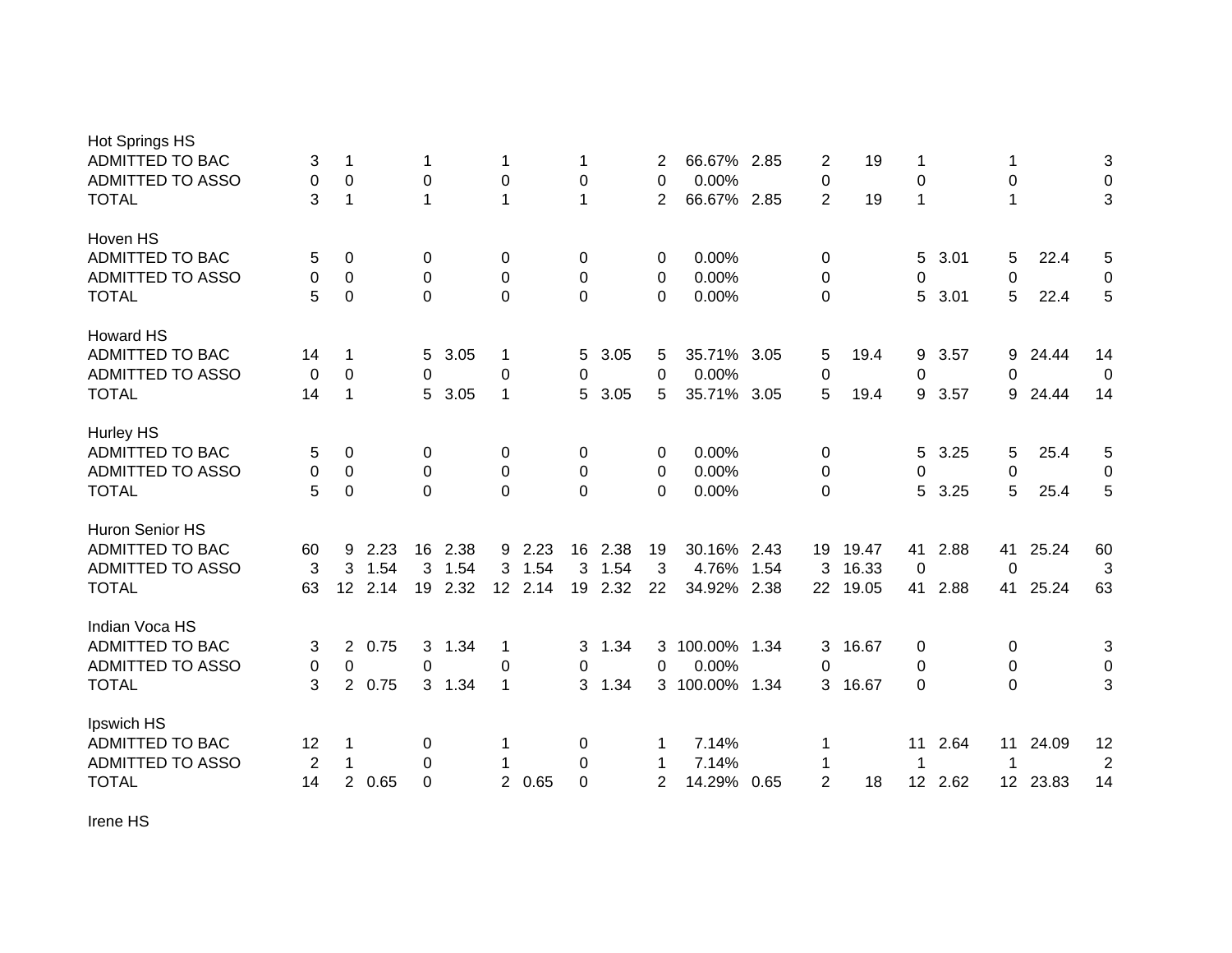| <b>ADMITTED TO BAC</b>  | 9              | $\mathbf{1}$     | 4              | 2.06 | 1                | 4              | 2.06   | 5              | 55.56% 2.02 |     | 5              | 19.2  | 4              | 3.11   | 4              | 20.25 | 9              |
|-------------------------|----------------|------------------|----------------|------|------------------|----------------|--------|----------------|-------------|-----|----------------|-------|----------------|--------|----------------|-------|----------------|
| <b>ADMITTED TO ASSO</b> | 0              | 0                | 0              |      | 0                | 0              |        | 0              | 0.00%       |     | 0              |       | 0              |        | 0              |       | 0              |
| <b>TOTAL</b>            | 9              | $\mathbf{1}$     | 4              | 2.06 | $\mathbf{1}$     | 4              | 2.06   | 5              | 55.56% 2.02 |     | 5              | 19.2  |                | 4 3.11 | 4              | 20.25 | 9              |
| Iroquois HS             |                |                  |                |      |                  |                |        |                |             |     |                |       |                |        |                |       |                |
| ADMITTED TO BAC         | 5              | 0                | 0              |      | 0                | 0              |        | 0              | 0.00%       |     | 0              |       | 5              | 3.15   | 5              | 22.8  | 5              |
| <b>ADMITTED TO ASSO</b> | 2              | $\mathbf 0$      | $\overline{2}$ | 2.3  | 0                | $\overline{2}$ | 2.3    | $\overline{2}$ | 28.57%      | 2.3 | 2              | 17.5  | 0              |        | 0              |       | $\overline{2}$ |
| <b>TOTAL</b>            | $\overline{7}$ | 0                | 2              | 2.3  | 0                | $\overline{2}$ | 2.3    | $\overline{2}$ | 28.57%      | 2.3 | $\overline{2}$ | 17.5  |                | 5 3.15 | 5              | 22.8  | $\overline{7}$ |
| <b>Isabel HS</b>        |                |                  |                |      |                  |                |        |                |             |     |                |       |                |        |                |       |                |
| <b>ADMITTED TO BAC</b>  | 3              | 1                | 1              |      | 1                | 1              |        | 1              | 33.33%      |     | 1              |       | $\overline{2}$ | 2.02   | 2              | 22    | 3              |
| <b>ADMITTED TO ASSO</b> | 0              | $\boldsymbol{0}$ | $\mathbf 0$    |      | $\pmb{0}$        | $\mathbf 0$    |        | 0              | 0.00%       |     | $\pmb{0}$      |       | 0              |        | $\pmb{0}$      |       | $\pmb{0}$      |
| <b>TOTAL</b>            | 3              | $\mathbf{1}$     | $\mathbf{1}$   |      | $\mathbf{1}$     | $\mathbf{1}$   |        | $\mathbf{1}$   | 33.33%      |     | $\mathbf{1}$   |       |                | 2 2.02 | $\overline{2}$ | 22    | 3              |
| Jones Co. HS            |                |                  |                |      |                  |                |        |                |             |     |                |       |                |        |                |       |                |
| <b>ADMITTED TO BAC</b>  | 5              | 1                | 3              | 2.19 | $\mathbf{1}$     |                | 3 2.19 | 3              | 50.00% 2.19 |     | 3              | 18.67 |                | 2 2.98 | 2              | 25    | 5              |
| ADMITTED TO ASSO        | 1              | 0                | 0              |      | $\pmb{0}$        | 0              |        | 0              | 0.00%       |     | 0              |       | 1              |        | $\mathbf{1}$   |       | $\mathbf{1}$   |
| <b>TOTAL</b>            | 6              | $\mathbf{1}$     | 3              | 2.19 | $\mathbf{1}$     | 3 <sup>1</sup> | 2.19   | 3              | 50.00% 2.19 |     | 3              | 18.67 |                | 3 2.96 | 3              | 24    | $\,6$          |
| Kadoka HS               |                |                  |                |      |                  |                |        |                |             |     |                |       |                |        |                |       |                |
| <b>ADMITTED TO BAC</b>  | 8              | 1                | 1              |      | 1                | 1              |        | 2              | 28.57% 2.15 |     | 2              | 19.5  | 5              | 2.93   | 5              | 24.4  | $\overline{7}$ |
| ADMITTED TO ASSO        | 0              | $\pmb{0}$        | 0              |      | 0                | 0              |        | 0              | 0.00%       |     | $\pmb{0}$      |       | 0              |        | 0              |       | 0              |
| <b>TOTAL</b>            | 8              | 1                | $\mathbf 1$    |      | $\mathbf{1}$     | 1              |        | $\overline{2}$ | 28.57% 2.15 |     | 2              | 19.5  | 5              | 2.93   | 5              | 24.4  | $\overline{7}$ |
| Kimball HS              |                |                  |                |      |                  |                |        |                |             |     |                |       |                |        |                |       |                |
| <b>ADMITTED TO BAC</b>  | 3              | 0                | 1              |      | 0                | 1              |        | 1              | 25.00%      |     | 1              |       | $\overline{2}$ | 3.17   | $\overline{2}$ | 23.5  | 3              |
| ADMITTED TO ASSO        | $\mathbf{1}$   | $\mathbf{1}$     |                |      | 0                | 1              |        | 1              | 25.00%      |     | 1              |       | $\mathbf 0$    |        | 0              |       | $\mathbf 1$    |
| <b>TOTAL</b>            | 4              | $\mathbf 1$      | 2 <sup>1</sup> | 2.78 | $\boldsymbol{0}$ |                | 2 2.78 | $\overline{2}$ | 50.00% 2.78 |     | $\overline{2}$ | 17    |                | 2 3.17 | $\overline{2}$ | 23.5  | 4              |
| Lake Preston HS         |                |                  |                |      |                  |                |        |                |             |     |                |       |                |        |                |       |                |
| <b>ADMITTED TO BAC</b>  | 10             | 0                | 1              |      | 0                | 1              |        | 1              | 10.00%      |     | 1              |       | 9              | 2.96   | 9              | 22.89 | 10             |
| <b>ADMITTED TO ASSO</b> | 0              | $\Omega$         | 0              |      | 0                | 0              |        | 0              | 0.00%       |     | 0              |       | 0              |        | $\Omega$       |       | 0              |
| <b>TOTAL</b>            | 10             | 0                | $\mathbf 1$    |      | $\mathbf 0$      | 1              |        | $\mathbf 1$    | 10.00%      |     | 1              |       | 9              | 2.96   | 9              | 22.89 | 10             |
| Langford HS             |                |                  |                |      |                  |                |        |                |             |     |                |       |                |        |                |       |                |
| <b>ADMITTED TO BAC</b>  | 5              | 0                | 0              |      | 0                | 0              |        | 0              | 0.00%       |     | 0              |       | 5              | 3.01   | 5              | 25.2  | 5              |
| ADMITTED TO ASSO        | 0              | $\mathbf 0$      | $\Omega$       |      | $\overline{0}$   | $\Omega$       |        | $\Omega$       | 0.00%       |     | 0              |       | $\mathbf 0$    |        | 0              |       | 0              |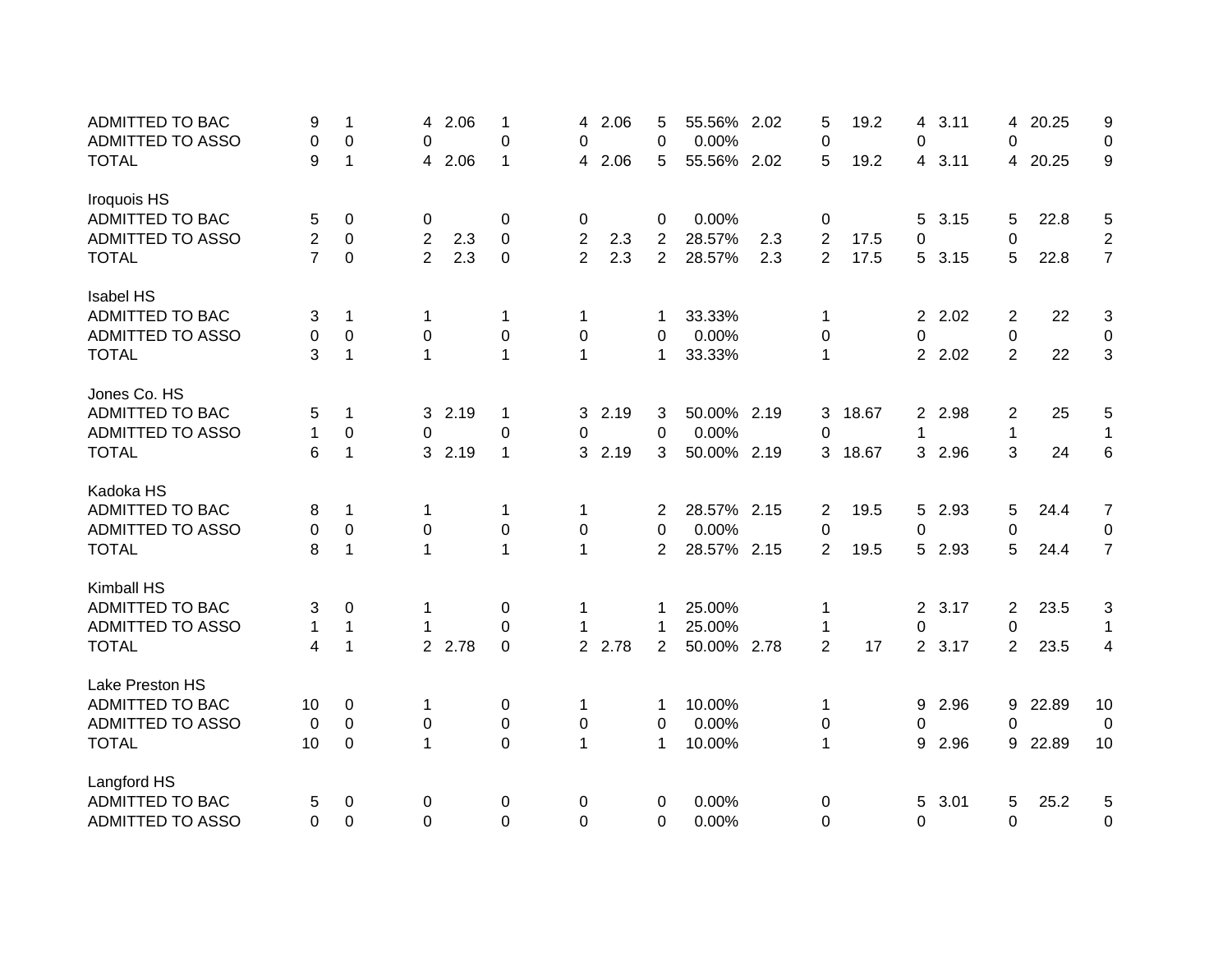| <b>TOTAL</b>            | 5              | 0            |      | $\Omega$       |         | $\Omega$    |        | 0               |        | 0              | 0.00%       |      | $\Omega$       |         | 5           | 3.01    | 5               | 25.2     | 5              |
|-------------------------|----------------|--------------|------|----------------|---------|-------------|--------|-----------------|--------|----------------|-------------|------|----------------|---------|-------------|---------|-----------------|----------|----------------|
| Lead HS                 |                |              |      |                |         |             |        |                 |        |                |             |      |                |         |             |         |                 |          |                |
| ADMITTED TO BAC         | 22             | 4            | 2.71 |                | 8 2.34  |             | 3 2.55 |                 | 9 2.39 | 10             | 45.45% 2.56 |      | 9              | 19.78   |             | 12 3.05 |                 | 12 23.17 | 22             |
| <b>ADMITTED TO ASSO</b> | 0              | 0            |      | $\Omega$       |         | 0           |        | 0               |        | $\mathbf{0}$   | 0.00%       |      | 0              |         | 0           |         | 0               |          | 0              |
| <b>TOTAL</b>            | 22             | 4            | 2.71 |                | 8 2.34  |             | 3 2.55 |                 | 9 2.39 | 10             | 45.45% 2.56 |      | 9              | 19.78   |             | 12 3.05 |                 | 12 23.17 | 22             |
| Lemmon HS               |                |              |      |                |         |             |        |                 |        |                |             |      |                |         |             |         |                 |          |                |
| <b>ADMITTED TO BAC</b>  | 8              | $2^{\circ}$  | 1.67 | $\overline{2}$ | 2.5     |             | 2 1.67 | $\overline{2}$  | 2.5    | 3              | 37.50% 2.14 |      | 3              | 16.67   | 5           | 3.21    | 5               | 22.6     | 8              |
| <b>ADMITTED TO ASSO</b> | 0              | 0            |      | 0              |         | $\pmb{0}$   |        | 0               |        | $\Omega$       | 0.00%       |      | 0              |         | 0           |         | 0               |          | 0              |
| <b>TOTAL</b>            | 8              | $2^{\circ}$  | 1.67 | $\overline{2}$ | 2.5     |             | 2 1.67 | $\overline{2}$  | 2.5    | 3              | 37.50% 2.14 |      | 3              | 16.67   | 5           | 3.21    | 5               | 22.6     | 8              |
| Lennox HS               |                |              |      |                |         |             |        |                 |        |                |             |      |                |         |             |         |                 |          |                |
| <b>ADMITTED TO BAC</b>  | 29             | 1            |      | 12             | 1.68    |             | 2 2.57 | 12 <sup>°</sup> | 1.68   | 13             | 46.43%      | 1.74 | 13             | 19      | 15          | 2.62    | 15              | 24.67    | 28             |
| <b>ADMITTED TO ASSO</b> | 0              | 0            |      | 0              |         | 0           |        | 0               |        | 0              | 0.00%       |      | $\overline{0}$ |         | $\mathbf 0$ |         | 0               |          | 0              |
| <b>TOTAL</b>            | 29             | 1            |      | 12             | 1.68    |             | 2 2.57 | 12 <sup>7</sup> | 1.68   | 13             | 46.43% 1.74 |      | 13             | 19      | 15          | 2.62    | 15 <sub>1</sub> | 24.67    | 28             |
| Leola HS                |                |              |      |                |         |             |        |                 |        |                |             |      |                |         |             |         |                 |          |                |
| ADMITTED TO BAC         | 5              | 1            |      |                | 2 1.33  | 1           |        | $\mathbf{2}$    | 1.33   | 2              | 40.00% 1.33 |      | 2              | 18.5    | 3           | 3.27    | 3.              | 24.67    | 5              |
| <b>ADMITTED TO ASSO</b> | 0              | 0            |      | 0              |         | 0           |        | 0               |        | 0              | 0.00%       |      | 0              |         | 0           |         | 0               |          | 0              |
| <b>TOTAL</b>            | 5              | $\mathbf{1}$ |      |                | 2 1.33  | 1           |        |                 | 2 1.33 | $\overline{2}$ | 40.00%      | 1.33 | $\overline{2}$ | 18.5    | 3           | 3.27    | 3               | 24.67    | 5              |
| Lincoln HS, SF          |                |              |      |                |         |             |        |                 |        |                |             |      |                |         |             |         |                 |          |                |
| <b>ADMITTED TO BAC</b>  | 84             | 7            | 2.62 | 11             | 2.18    |             | 7 2.62 | 11              | 2.33   | 16             | 17.98% 2.45 |      | 16             | 19.56   | 68          | 2.9     | 68              | 24.96    | 84             |
| <b>ADMITTED TO ASSO</b> | 5              | 3            | 2.17 | 1              |         | 3           | 2.17   | $\overline{2}$  | 1.41   | 3              | 3.37%       | 2.17 | 3              | 18.33   | 2           | 2.94    | 2               | 21       | 5              |
| <b>TOTAL</b>            | 89             | 10           | 2.5  |                | 12 2.08 | 10          | 2.5    | 13              | 2.22   | 19             | 21.35%      | 2.41 | 19             | 19.37   | 70          | 2.9     | 70              | 24.84    | 89             |
| Lyman HS                |                |              |      |                |         |             |        |                 |        |                |             |      |                |         |             |         |                 |          |                |
| <b>ADMITTED TO BAC</b>  | 11             | 1            |      |                | 2 1.35  | $\mathbf 1$ |        |                 | 2 1.35 | 2              | 18.18%      | 1.35 | 2              | 18      | 9           | 2.63    | 9               | 24       | 11             |
| <b>ADMITTED TO ASSO</b> | 0              | 0            |      | 0              |         | 0           |        | 0               |        | 0              | 0.00%       |      | 0              |         | 0           |         | 0               |          | 0              |
| <b>TOTAL</b>            | 11             | 1            |      |                | 2 1.35  | $\mathbf 1$ |        |                 | 2 1.35 | 2              | 18.18% 1.35 |      | $\overline{2}$ | 18      | 9           | 2.63    | 9               | 24       | 11             |
| Madison HS              |                |              |      |                |         |             |        |                 |        |                |             |      |                |         |             |         |                 |          |                |
| ADMITTED TO BAC         | 37             | 5            | 1.85 | 6              | 1.93    |             | 5 1.85 | 6               | 1.93   | 7              | 17.95% 1.91 |      |                | 7 17.86 |             | 30 2.98 | 30              | 25.27    | 37             |
| ADMITTED TO ASSO        | $\overline{2}$ | 0            |      | 0              |         | 0           |        | 0               |        | 0              | 0.00%       |      | 0              |         | 2           | 2.76    | $\overline{2}$  | 19.5     | $\overline{2}$ |
| <b>TOTAL</b>            | 39             | 5            | 1.85 | 6              | 1.93    |             | 5 1.85 | 6               | 1.93   | 7              | 17.95%      | 1.91 |                | 7 17.86 |             | 32 2.97 |                 | 32 24.91 | 39             |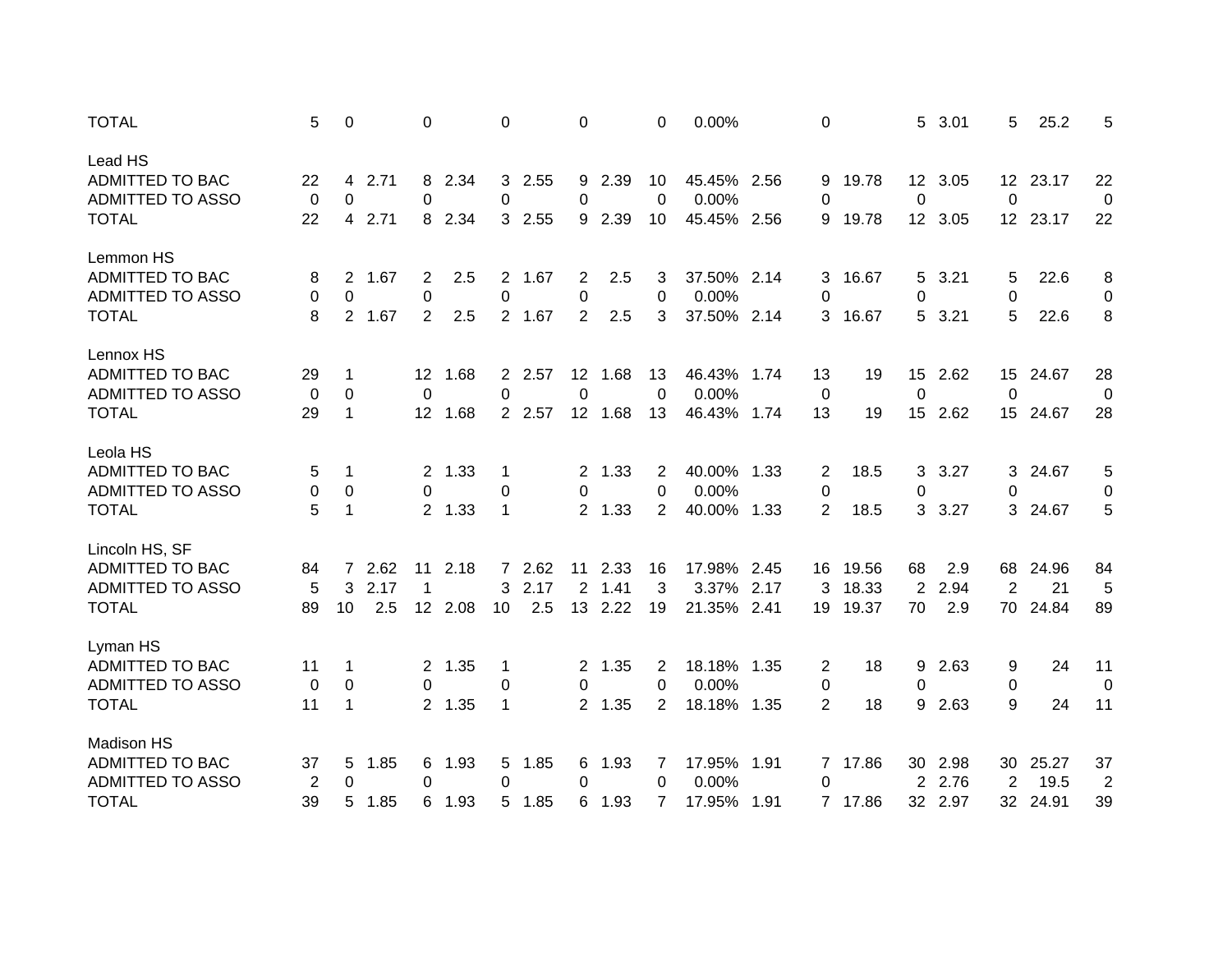| <b>Marion HS</b>         |    |                |        |                |         |                |        |             |        |                |             |      |                 |         |              |        |             |       |                |
|--------------------------|----|----------------|--------|----------------|---------|----------------|--------|-------------|--------|----------------|-------------|------|-----------------|---------|--------------|--------|-------------|-------|----------------|
| <b>ADMITTED TO BAC</b>   | 7  | 1              |        | $\overline{2}$ | 3.13    | 1              |        | 2           | 3.13   | 2              | 25.00%      | 3.13 | 2               | 18      | 5            | 3.36   | 5           | 23.6  | $\overline{7}$ |
| <b>ADMITTED TO ASSO</b>  | 1  | 0              |        | 0              |         | $\pmb{0}$      |        | 0           |        | 0              | 0.00%       |      | 0               |         | 1            |        | 1           |       | $\mathbf 1$    |
| <b>TOTAL</b>             | 8  | $\mathbf{1}$   |        |                | 2 3.13  | 1              |        | $2^{\circ}$ | 3.13   | $\overline{2}$ | 25.00%      | 3.13 | 2               | 18      | 6            | 3.23   | 6           | 22.83 | 8              |
| <b>McCook Central HS</b> |    |                |        |                |         |                |        |             |        |                |             |      |                 |         |              |        |             |       |                |
| <b>ADMITTED TO BAC</b>   | 19 | 2              | 1.8    | 3              | 2.42    | 2              | 1.8    | 3           | 2.42   | 5              | 26.32%      | 2.18 | 5               | 20.6    | 14           | 3.12   | 14          | 23.5  | 19             |
| <b>ADMITTED TO ASSO</b>  | 0  | $\mathbf 0$    |        | 0              |         | $\pmb{0}$      |        | 0           |        | 0              | 0.00%       |      | 0               |         | $\mathbf 0$  |        | $\mathbf 0$ |       | 0              |
| <b>TOTAL</b>             | 19 | $\overline{2}$ | 1.8    | 3              | 2.42    | $\overline{2}$ | 1.8    | 3           | 2.42   | 5              | 26.32% 2.18 |      | 5               | 20.6    | 14           | 3.12   | 14          | 23.5  | 19             |
| <b>McIntosh HS</b>       |    |                |        |                |         |                |        |             |        |                |             |      |                 |         |              |        |             |       |                |
| <b>ADMITTED TO BAC</b>   | 4  | 1              |        | 1              |         | 1              |        | 1           |        |                | 25.00%      |      | -1              |         | 3            | 3.27   | 3           | 23.67 | 4              |
| <b>ADMITTED TO ASSO</b>  | 0  | 0              |        | 0              |         | $\pmb{0}$      |        | 0           |        | 0              | 0.00%       |      | 0               |         | 0            |        | 0           |       | $\mathbf 0$    |
| <b>TOTAL</b>             | 4  | $\mathbf{1}$   |        | $\mathbf 1$    |         | $\mathbf{1}$   |        | 1           |        | -1             | 25.00%      |      | $\mathbf 1$     |         | 3            | 3.27   | 3           | 23.67 | 4              |
| Menno HS                 |    |                |        |                |         |                |        |             |        |                |             |      |                 |         |              |        |             |       |                |
| ADMITTED TO BAC          | 4  | 2              | 2.97   | -1             |         |                | 2 2.97 | 0           |        | 2              | 50.00% 2.97 |      | 2               | 17      | $\mathbf{2}$ | 3.33   | 2           | 24.5  | 4              |
| <b>ADMITTED TO ASSO</b>  | 0  | 0              |        | 0              |         | 0              |        | 0           |        | $\Omega$       | 0.00%       |      | 0               |         | 0            |        | 0           |       | 0              |
| <b>TOTAL</b>             | 4  |                | 2 2.97 | 1              |         |                | 2 2.97 | 0           |        | 2              | 50.00% 2.97 |      | $\overline{2}$  | 17      |              | 2 3.33 | 2           | 24.5  | 4              |
| <b>Milbank HS</b>        |    |                |        |                |         |                |        |             |        |                |             |      |                 |         |              |        |             |       |                |
| ADMITTED TO BAC          | 32 | 4              | 2.25   |                | 2 3.13  |                | 4 2.25 |             | 2 3.13 | 6              | 17.14% 2.59 |      | 6               | 19      | 26           | 3.24   | 26          | 26.42 | 32             |
| <b>ADMITTED TO ASSO</b>  | 3  | 1              |        | 3              | 1.69    | 1              |        | 3           | 1.69   | 3              | 8.57%       | 1.69 | 3               | 19      | $\mathbf 0$  |        | 0           |       | 3              |
| <b>TOTAL</b>             | 35 | 5              | 2.16   | 5              | 2.41    |                | 5 2.16 |             | 5 2.41 | 9              | 25.71% 2.34 |      | 9               | 19      | 26           | 3.24   | 26          | 26.42 | 35             |
| Miller HS                |    |                |        |                |         |                |        |             |        |                |             |      |                 |         |              |        |             |       |                |
| ADMITTED TO BAC          | 12 | 2              | 1.78   | 0              |         |                | 32.01  | 1           |        | 4              | 28.57%      | 1.76 | 4               | 21      | 8            | 3.04   | 8           | 25.13 | 12             |
| <b>ADMITTED TO ASSO</b>  | 2  | 1              |        | 1              |         |                |        |             |        | -1             | 7.14%       |      | 1               |         | 1            |        | 1           |       | $\overline{2}$ |
| <b>TOTAL</b>             | 14 | 3              | 1.48   | -1             |         |                | 4 1.77 |             | 2 0.13 | 5              | 35.71%      | 1.58 | 5               | 20.4    | 9            | 3.12   | 9           | 25    | 14             |
| <b>Mitchell HS</b>       |    |                |        |                |         |                |        |             |        |                |             |      |                 |         |              |        |             |       |                |
| ADMITTED TO BAC          | 67 | 8              | 2.61   |                | 14 2.53 |                | 8 2.65 | 13          | 2.49   | 17             | 25.37% 2.59 |      | 17              | 19.29   | 50           | 3.11   | 50          | 24.62 | 67             |
| <b>ADMITTED TO ASSO</b>  | 0  | 0              |        | $\Omega$       |         | $\Omega$       |        | 0           |        | 0              | 0.00%       |      | 0               |         | 0            |        | 0           |       | 0              |
| <b>TOTAL</b>             | 67 | 8              | 2.61   |                | 14 2.53 | 8              | 2.65   | 13          | 2.49   | 17             | 25.37%      | 2.59 | 17 <sup>2</sup> | 19.29   | 50           | 3.11   | 50          | 24.62 | 67             |
| Mobridge HS              |    |                |        |                |         |                |        |             |        |                |             |      |                 |         |              |        |             |       |                |
| <b>ADMITTED TO BAC</b>   | 15 |                | 3 1.98 |                | 6 2.17  |                | 3 1.98 |             | 6 2.17 | 6              | 40.00% 2.17 |      |                 | 6 18.33 | 9            | 3.18   | 9           | 23.89 | 15             |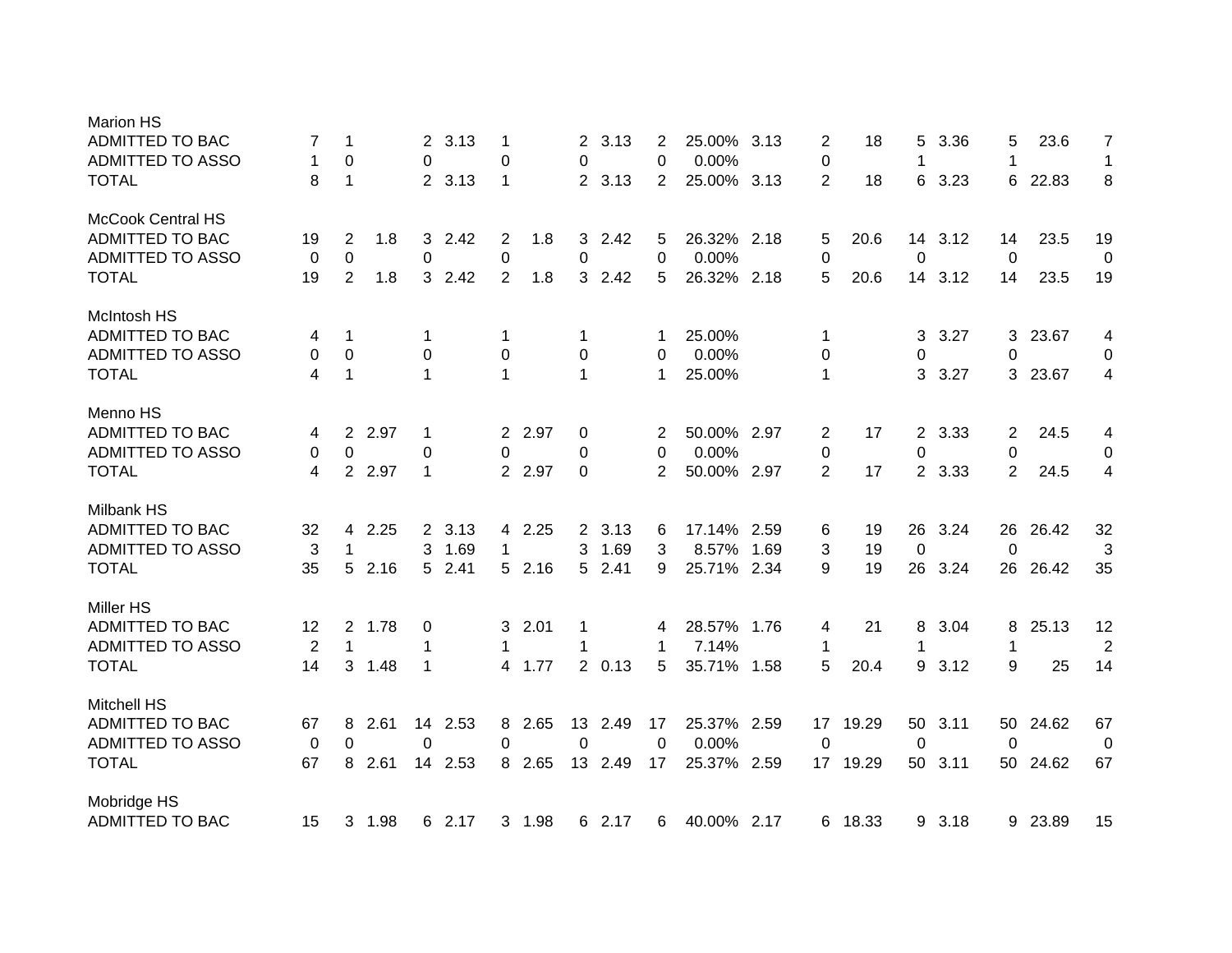| <b>ADMITTED TO ASSO</b> | 0            | 0              |      | 0               |        | 0            |        | 0                     |        | 0              | 0.00%       |                | 0               |         | 0               |         | 0              |       | 0           |
|-------------------------|--------------|----------------|------|-----------------|--------|--------------|--------|-----------------------|--------|----------------|-------------|----------------|-----------------|---------|-----------------|---------|----------------|-------|-------------|
| <b>TOTAL</b>            | 15           | 3              | 1.98 |                 | 6 2.17 |              | 3 1.98 | 6                     | 2.17   | 6              | 40.00% 2.17 |                | 6               | 18.33   |                 | 9 3.18  | 9              | 23.89 | 15          |
| Montrose HS             |              |                |      |                 |        |              |        |                       |        |                |             |                |                 |         |                 |         |                |       |             |
| <b>ADMITTED TO BAC</b>  | 13           | 1              |      |                 | 32.81  | 1            |        |                       | 32.81  | 3              | 23.08% 2.81 |                | 3               | 18      | 10              | 2.58    | 10             | 24.1  | 13          |
| ADMITTED TO ASSO        | 0            | 0              |      | $\Omega$        |        | 0            |        | 0                     |        | 0              | 0.00%       |                | 0               |         | 0               |         | 0              |       | 0           |
| <b>TOTAL</b>            | 13           | $\mathbf{1}$   |      | 3               | 2.81   | $\mathbf 1$  |        | 3.                    | 2.81   | 3              | 23.08% 2.81 |                | 3               | 18      | 10 <sup>°</sup> | 2.58    | 10             | 24.1  | 13          |
| Mt. Vernon HS           |              |                |      |                 |        |              |        |                       |        |                |             |                |                 |         |                 |         |                |       |             |
| ADMITTED TO BAC         | 11           | 3              | 1.21 |                 | 6 1.91 |              | 4 1.59 | 6                     | 1.91   | 7              | 63.64%      | 2              |                 | 7 18.43 |                 | 4 3.56  | 4              | 24    | 11          |
| <b>ADMITTED TO ASSO</b> | 0            | $\Omega$       |      | $\Omega$        |        | $\Omega$     |        | 0                     |        | 0              | 0.00%       |                | $\Omega$        |         | 0               |         | $\Omega$       |       | 0           |
| <b>TOTAL</b>            | 11           | 3              | 1.21 |                 | 6 1.91 |              | 4 1.59 |                       | 6 1.91 | $\overline{7}$ | 63.64%      | $\overline{2}$ |                 | 7 18.43 |                 | 4 3.56  | 4              | 24    | 11          |
| New Underwood Sch       |              |                |      |                 |        |              |        |                       |        |                |             |                |                 |         |                 |         |                |       |             |
| ADMITTED TO BAC         | 4            | 1              |      | $\overline{2}$  | 1.5    | 1            |        | $\overline{2}$        | 1.5    | $\overline{2}$ | 50.00%      | 1.5            | $\overline{2}$  | 19      |                 | 2 3.42  | $\overline{2}$ | 24.5  | 4           |
| <b>ADMITTED TO ASSO</b> | 0            | 0              |      | $\mathbf 0$     |        | 0            |        | 0                     |        | 0              | 0.00%       |                | 0               |         | $\pmb{0}$       |         | 0              |       | 0           |
| <b>TOTAL</b>            | 4            | 1              |      | $\overline{2}$  | 1.5    | $\mathbf{1}$ |        | $\overline{2}$        | 1.5    | $\overline{2}$ | 50.00%      | 1.5            | $\overline{2}$  | 19      |                 | 2 3.42  | $\overline{2}$ | 24.5  | 4           |
| <b>Newell HS</b>        |              |                |      |                 |        |              |        |                       |        |                |             |                |                 |         |                 |         |                |       |             |
| ADMITTED TO BAC         | 15           | 3              | 1.79 |                 | 4 2.47 |              | 3 1.79 |                       | 4 2.47 | 5              | 33.33% 2.23 |                | 5               | 19.8    |                 | 10 2.61 | 10             | 23.8  | 15          |
| <b>ADMITTED TO ASSO</b> | 0            | 0              |      | $\Omega$        |        | 0            |        | 0                     |        | 0              | 0.00%       |                | 0               |         | 0               |         | 0              |       | 0           |
| <b>TOTAL</b>            | 15           | 3 <sup>1</sup> | 1.79 |                 | 4 2.47 |              | 3 1.79 |                       | 4 2.47 | 5              | 33.33% 2.23 |                | 5               | 19.8    |                 | 10 2.61 | 10             | 23.8  | 15          |
| Northwestern HS         |              |                |      |                 |        |              |        |                       |        |                |             |                |                 |         |                 |         |                |       |             |
| ADMITTED TO BAC         | 10           | 1              |      | $\overline{2}$  | 3.1    | 1            |        | $\mathbf{2}^{\prime}$ | 3.1    | 2              | 18.18%      | 3.1            | 2               | 21.5    | 8               | 3.51    | 8              | 24.25 | 10          |
| <b>ADMITTED TO ASSO</b> | $\mathbf{1}$ | 0              |      | $\mathbf{1}$    |        | 0            |        | $\mathbf 1$           |        | 1              | 9.09%       |                | 1               |         | 0               |         | 0              |       | $\mathbf 1$ |
| <b>TOTAL</b>            | 11           | 1              |      | 3               | 2.96   | 1            |        | 3                     | 2.96   | 3              | 27.27% 2.96 |                | 3               | 20.67   | 8               | 3.51    | 8              | 24.25 | 11          |
| OGorman HS              |              |                |      |                 |        |              |        |                       |        |                |             |                |                 |         |                 |         |                |       |             |
| ADMITTED TO BAC         | 43           | $7^{\circ}$    | 2.13 | 9               | 2.73   | 8            | 2.04   | 9                     | 2.73   | 13             | 28.26% 2.42 |                | 12 <sup>2</sup> | 19.17   | 30              | 3.04    | 30             | 25.23 | 43          |
| ADMITTED TO ASSO        | 3            | $\Omega$       |      | 1               |        | 0            |        | 1                     |        | $\mathbf 1$    | 2.17%       |                | $\mathbf 1$     |         | 2               | 3       | 2              | 24.5  | 3           |
| <b>TOTAL</b>            | 46           | $7^{\circ}$    | 2.13 | 10 <sup>°</sup> | 2.71   |              | 8 2.04 | 10                    | 2.71   | 14             | 30.43% 2.44 |                | 13              | 19.08   | 32 <sup>2</sup> | 3.04    | 32             | 25.19 | 46          |
| Oldham-Ramona HS        |              |                |      |                 |        |              |        |                       |        |                |             |                |                 |         |                 |         |                |       |             |
| ADMITTED TO BAC         | 3            | 1              |      | $2^{\circ}$     | 0.57   | 1            |        |                       | 2 0.57 | 2              | 66.67%      | 0.57           | 2               | 18.5    | 1               |         | 1              |       | 3           |
| ADMITTED TO ASSO        | 0            | 0              |      | 0               |        | 0            |        | 0                     |        | 0              | 0.00%       |                | 0               |         | 0               |         | 0              |       | 0           |
| <b>TOTAL</b>            | 3            | 1              |      |                 | 2 0.57 | $\mathbf 1$  |        |                       | 2 0.57 | 2              | 66.67% 0.57 |                | 2               | 18.5    | 1               |         | 1              |       | 3           |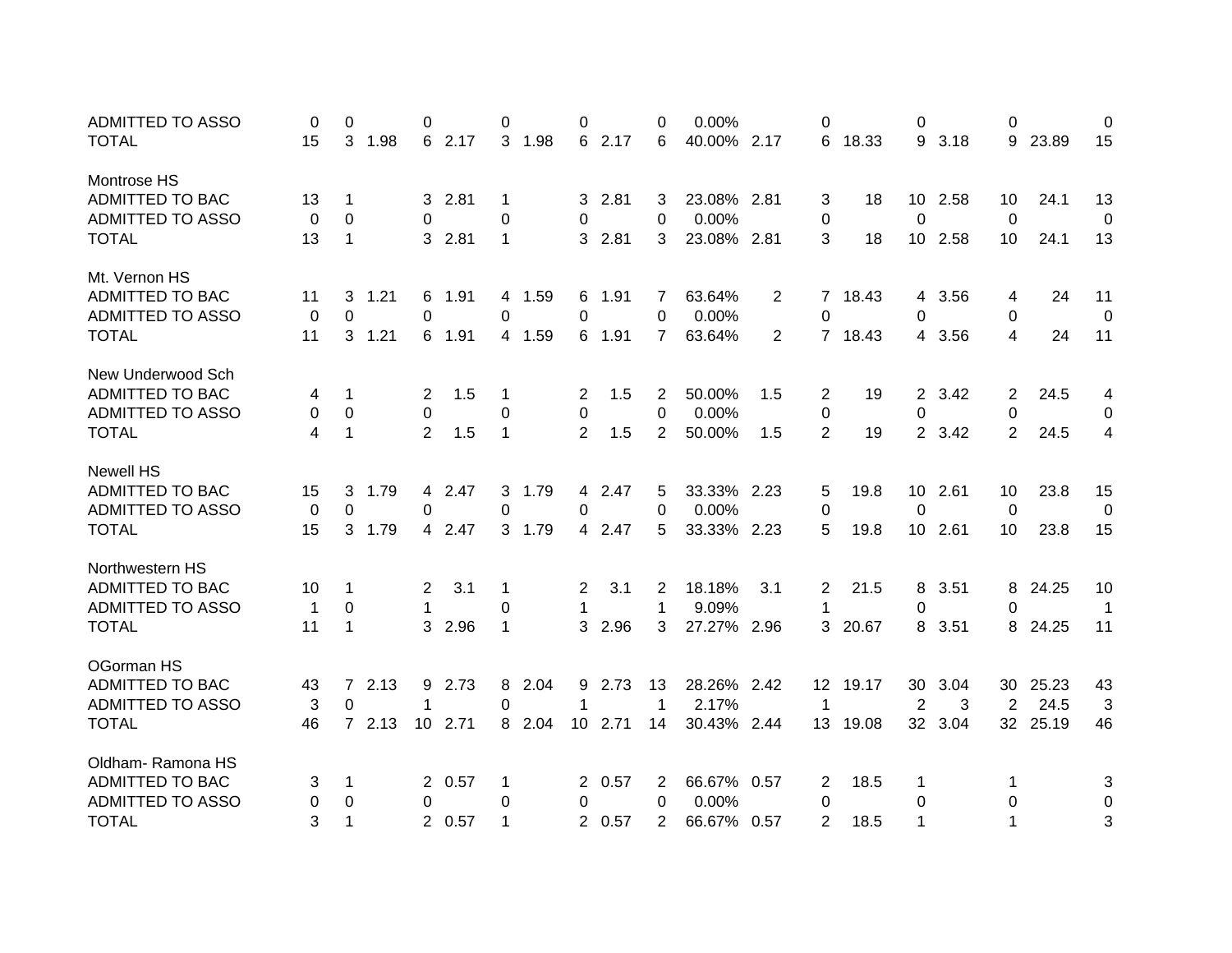| Parker HS               |                |                |              |                |           |             |             |              |      |                 |      |                 |       |                |
|-------------------------|----------------|----------------|--------------|----------------|-----------|-------------|-------------|--------------|------|-----------------|------|-----------------|-------|----------------|
| <b>ADMITTED TO BAC</b>  | 15             | 2.48<br>4      | 2.26<br>4    | 2.48<br>4      | 2.27<br>3 | 5           | 31.25%      | 2.25<br>5    | 19.2 | 9               | 2.87 | 9               | 23.67 | 14             |
| ADMITTED TO ASSO        | $\overline{2}$ | 0              | 1            | 0              | 1         | 1           | 6.25%       | 1            |      | 1               |      | 1               |       | $\overline{2}$ |
| <b>TOTAL</b>            | 17             | 2.48<br>4      | 2.21<br>5    | 4 2.48         | 2.2<br>4  | 6           | 37.50% 2.21 | 6            | 19   | 10              | 2.9  | 10              | 23.3  | 16             |
| Parkston HS             |                |                |              |                |           |             |             |              |      |                 |      |                 |       |                |
| <b>ADMITTED TO BAC</b>  | 12             | 0              | 0            | $\pmb{0}$      | 0         | 0           | 0.00%       | 0            |      | 12 <sub>2</sub> | 3.29 | 12 <sup>2</sup> | 23.83 | 12             |
| ADMITTED TO ASSO        | 1              | 0              | 1            | 0              | 1         | 1           | 7.69%       | 1            |      | 0               |      | 0               |       | $\mathbf{1}$   |
| <b>TOTAL</b>            | 13             | $\mathbf 0$    | 1            | $\overline{0}$ | 1         | $\mathbf 1$ | 7.69%       | $\mathbf{1}$ |      | 12              | 3.29 | 12 <sup>2</sup> | 23.83 | 13             |
| Philip HS               |                |                |              |                |           |             |             |              |      |                 |      |                 |       |                |
| ADMITTED TO BAC         | 7              | 0              | 0            | 0              | 0         | 0           | 0.00%       | 0            |      | $\overline{7}$  | 2.89 | $\overline{7}$  | 24.71 | 7              |
| ADMITTED TO ASSO        | 1              | $\mathbf 0$    | $\mathbf 0$  | $\pmb{0}$      | 0         | 0           | 0.00%       | 0            |      |                 |      | 1               |       | 1              |
| <b>TOTAL</b>            | 8              | $\overline{0}$ | $\Omega$     | $\overline{0}$ | 0         | $\Omega$    | 0.00%       | $\Omega$     |      | 8               | 2.85 | 8               | 24    | 8              |
| <b>Plankinton HS</b>    |                |                |              |                |           |             |             |              |      |                 |      |                 |       |                |
| <b>ADMITTED TO BAC</b>  | 2              | $\pmb{0}$      | 1            | 0              | 1         | 1           | 33.33%      | 1            |      | 1               |      |                 |       | $\overline{2}$ |
| <b>ADMITTED TO ASSO</b> | 1              | $\pmb{0}$      | $\mathbf 0$  | $\pmb{0}$      | 0         | 0           | 0.00%       | 0            |      |                 |      |                 |       | 1              |
| <b>TOTAL</b>            | 3              | $\mathbf 0$    | 1            | $\overline{0}$ | 1         | 1           | 33.33%      | 1            |      | $\overline{2}$  | 3.74 | $\overline{2}$  | 24    | 3              |
|                         |                |                |              |                |           |             |             |              |      |                 |      |                 |       |                |
| Platte HS               |                |                |              |                |           |             |             |              |      |                 |      |                 |       |                |
| <b>ADMITTED TO BAC</b>  | 11             | 1              | 2.18<br>3    | 1              | 3<br>2.18 | 3           | 27.27% 2.18 | 3            | 20   | 8               | 3.47 | 8               | 25.38 | 11             |
| <b>ADMITTED TO ASSO</b> | 0              | $\mathbf 0$    | $\mathbf{0}$ | $\pmb{0}$      | 0         | 0           | 0.00%       | $\pmb{0}$    |      | 0               |      | $\Omega$        |       | 0              |
| <b>TOTAL</b>            | 11             | 1              | 2.18<br>3    | $\mathbf{1}$   | 2.18<br>3 | 3           | 27.27%      | 3<br>2.18    | 20   | 8               | 3.47 | 8               | 25.38 | 11             |
| Pollock HS              |                |                |              |                |           |             |             |              |      |                 |      |                 |       |                |
| <b>ADMITTED TO BAC</b>  | 3              | 0              | 0            | 0              | 0         | 0           | 0.00%       | 0            |      | 3               | 3.49 | 3               | 22.67 | 3              |
| ADMITTED TO ASSO        | 0              | $\pmb{0}$      | 0            | $\pmb{0}$      | 0         | 0           | 0.00%       | 0            |      | 0               |      | 0               |       | 0              |
| <b>TOTAL</b>            | 3              | $\mathbf 0$    | $\Omega$     | $\mathbf 0$    | 0         | 0           | 0.00%       | 0            |      | 3               | 3.49 | 3               | 22.67 | 3              |
| <b>RC Christian HS</b>  |                |                |              |                |           |             |             |              |      |                 |      |                 |       |                |
| <b>ADMITTED TO BAC</b>  | 8              | 0              | 0            | 0              | 0         | 0           | 0.00%       | 0            |      | 8               | 3.33 | 8               | 24.75 | 8              |
| <b>ADMITTED TO ASSO</b> | 0              | $\pmb{0}$      | 0            | $\pmb{0}$      | 0         | 0           | 0.00%       | 0            |      | 0               |      | 0               |       | 0              |
| <b>TOTAL</b>            | 8              | $\mathbf 0$    | $\Omega$     | $\mathbf 0$    | 0         | 0           | 0.00%       | $\Omega$     |      | 8               | 3.33 | 8               | 24.75 | 8              |
|                         |                |                |              |                |           |             |             |              |      |                 |      |                 |       |                |

Rapid City Central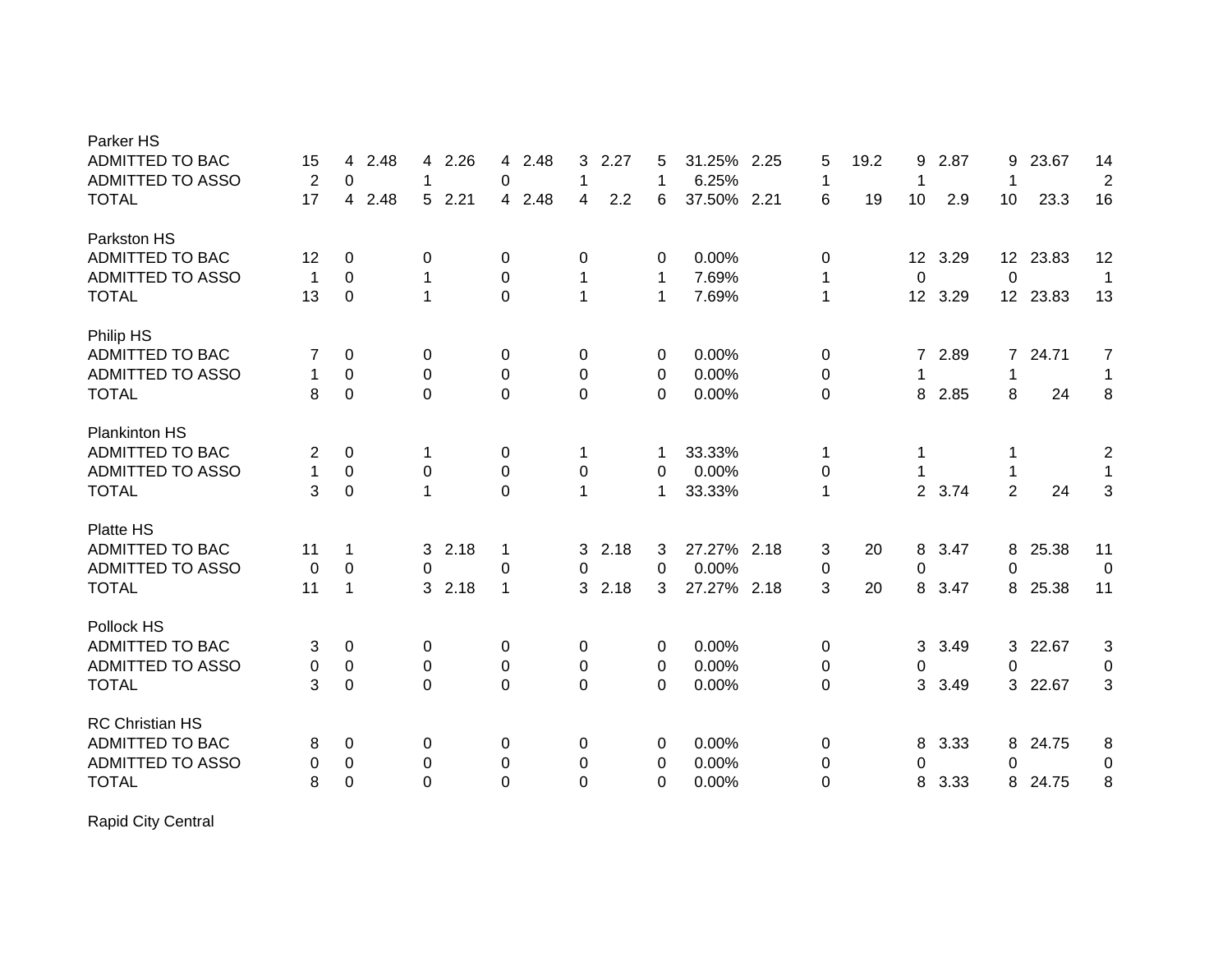| <b>ADMITTED TO BAC</b>  | 117            | 21             | 2.15 | 45       | 2.1     | 20              | 2.08    | 43             | 2.12    | 47       | 39.17%      | 2.17 | 47             | 18.36    | 68             | 2.77    | 68             | 23.79    | 115            |
|-------------------------|----------------|----------------|------|----------|---------|-----------------|---------|----------------|---------|----------|-------------|------|----------------|----------|----------------|---------|----------------|----------|----------------|
| <b>ADMITTED TO ASSO</b> | 5              | $\Omega$       |      | 2        | 2.22    | 0               |         | $\overline{2}$ | 2.22    | 2        | 1.67%       | 2.22 | 2              | 19       | 3              | 2.42    | 3              | 20.33    | 5              |
| <b>TOTAL</b>            | 122            | 21             | 2.15 | 47       | 2.1     | 20              | 2.08    |                | 45 2.13 | 49       | 40.83%      | 2.17 | 49             | 18.39    | 71             | 2.76    | 71             | 23.65    | 120            |
| Red Cloud Indian S      |                |                |      |          |         |                 |         |                |         |          |             |      |                |          |                |         |                |          |                |
| ADMITTED TO BAC         | 7              | 3              | 1.63 | 3        | 1.17    |                 | 4 1.49  |                | 4 1.06  | 5        | 71.43% 1.34 |      | 5              | 17.4     | $\overline{2}$ | 2.06    | 2              | 21       | $\overline{7}$ |
| <b>ADMITTED TO ASSO</b> | 0              | 0              |      | 0        |         | 0               |         | 0              |         | $\Omega$ | 0.00%       |      | 0              |          | $\mathbf 0$    |         | 0              |          | 0              |
| <b>TOTAL</b>            | $\overline{7}$ | 3              | 1.63 |          | 3, 1.17 |                 | 4 1.49  |                | 4 1.06  | 5        | 71.43% 1.34 |      | 5              | 17.4     |                | 2 2.06  | $\overline{2}$ | 21       | $\overline{7}$ |
| <b>Redfield HS</b>      |                |                |      |          |         |                 |         |                |         |          |             |      |                |          |                |         |                |          |                |
| ADMITTED TO BAC         | 18             | 1              |      |          | 2 2.32  | 1               |         |                | 2 2.32  | 3        | 16.67% 1.68 |      | 3              | 20       |                | 15 3.29 |                | 15 24.87 | 18             |
| <b>ADMITTED TO ASSO</b> | 0              | $\Omega$       |      | $\Omega$ |         | 0               |         | 0              |         | $\Omega$ | 0.00%       |      | $\pmb{0}$      |          | 0              |         | 0              |          | 0              |
| <b>TOTAL</b>            | 18             | $\mathbf{1}$   |      |          | 2 2.32  | 1               |         |                | 2 2.32  | 3        | 16.67% 1.68 |      | 3              | 20       |                | 15 3.29 |                | 15 24.87 | 18             |
| Roncalli HS             |                |                |      |          |         |                 |         |                |         |          |             |      |                |          |                |         |                |          |                |
| <b>ADMITTED TO BAC</b>  | 20             | $\overline{2}$ | 2.31 | 5        | 2.5     |                 | 2 2.31  | 5              | 2.5     | 5        | 23.81%      | 2.5  | 5              | 19       |                | 15 3.41 |                | 15 24.53 | 20             |
| <b>ADMITTED TO ASSO</b> | $\mathbf{1}$   | $\mathbf 1$    |      | 0        |         | 1               |         | 0              |         | 1        | 4.76%       |      | 1              |          | $\mathbf 0$    |         | $\Omega$       |          | $\mathbf 1$    |
| <b>TOTAL</b>            | 21             | 3              | 2.35 | 5        | 2.5     |                 | 3 2.35  | 5              | 2.5     | 6        | 28.57% 2.49 |      | 6              | 18.5     |                | 15 3.41 |                | 15 24.53 | 21             |
| Roosevelt HS            |                |                |      |          |         |                 |         |                |         |          |             |      |                |          |                |         |                |          |                |
| <b>ADMITTED TO BAC</b>  | 86             | 6              | 2.34 |          | 19 2.53 | $7\overline{ }$ | 2.3     |                | 17 2.37 | 22       | 24.72% 2.35 |      |                | 22 19.64 |                | 63 2.91 |                | 63 23.35 | 85             |
| <b>ADMITTED TO ASSO</b> | 4              | 3              | 1.77 |          | 2 1.86  |                 | 3 1.77  |                | 2 1.86  | 3        | 3.37%       | 1.77 | 3              | 17       | $\mathbf 1$    |         | 1              |          | $\overline{4}$ |
| <b>TOTAL</b>            | 90             | 9              | 2.14 |          | 21 2.47 |                 | 10 2.13 |                | 19 2.32 | 25       | 28.09% 2.27 |      | 25             | 19.32    | 64             | 2.91    | 64             | 23.38    | 89             |
| <b>Rosholt HS</b>       |                |                |      |          |         |                 |         |                |         |          |             |      |                |          |                |         |                |          |                |
| ADMITTED TO BAC         | 4              | 0              |      | 0        |         | 0               |         | 0              |         | 0        | 0.00%       |      | 0              |          | 4              | 3.15    | 4              | 25.25    | 4              |
| ADMITTED TO ASSO        | 0              | 0              |      | 0        |         | 0               |         | 0              |         | 0        | 0.00%       |      | 0              |          | 0              |         | 0              |          | 0              |
| <b>TOTAL</b>            | 4              | 0              |      | $\Omega$ |         | $\Omega$        |         | 0              |         | $\Omega$ | 0.00%       |      | 0              |          | 4              | 3.15    | 4              | 25.25    | 4              |
| Roslyn HS               |                |                |      |          |         |                 |         |                |         |          |             |      |                |          |                |         |                |          |                |
| ADMITTED TO BAC         | 1              | 0              |      |          |         | 0               |         | 1              |         | 1        | 33.33%      |      | 1              |          | 0              |         | 0              |          | $\mathbf 1$    |
| <b>ADMITTED TO ASSO</b> | 2              | $\mathbf{1}$   |      |          | 2 2.17  | $\mathbf 1$     |         |                | 2 2.17  | 2        | 66.67%      | 2.17 | $\overline{2}$ | 16.5     | 0              |         | 0              |          | $\overline{2}$ |
| <b>TOTAL</b>            | 3              | $\mathbf{1}$   |      |          | 3 2.84  | 1               |         |                | 3 2.84  |          | 3 100.00%   | 2.84 | 3              | 17.33    | 0              |         | $\overline{0}$ |          | 3              |
| <b>Rutland HS</b>       |                |                |      |          |         |                 |         |                |         |          |             |      |                |          |                |         |                |          |                |
| <b>ADMITTED TO BAC</b>  | 4              | 0              |      | 0        |         | 0               |         | 0              |         | 0        | 0.00%       |      | 0              |          | 4              | 3.02    | 4              | 22       | 4              |
| <b>ADMITTED TO ASSO</b> | $\Omega$       | 0              |      | $\Omega$ |         | 0               |         | 0              |         | $\Omega$ | 0.00%       |      | $\Omega$       |          | $\overline{0}$ |         | $\Omega$       |          | 0              |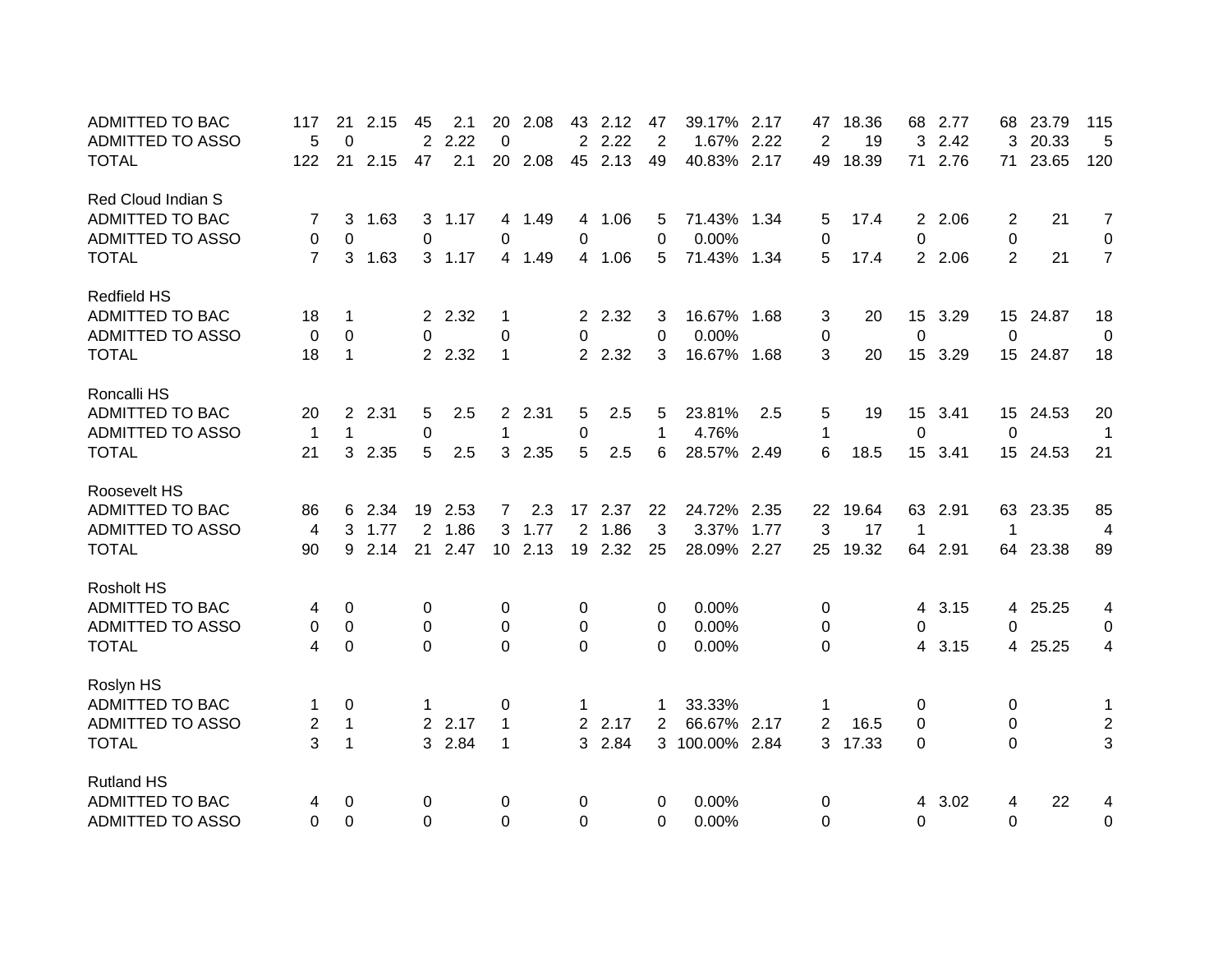| <b>TOTAL</b>            | 4              | 0                             | 0                      | $\pmb{0}$              | 0            | 0              | 0.00%          |      | 0              |       | 4                 | 3.02 | 4               | 22       | 4              |
|-------------------------|----------------|-------------------------------|------------------------|------------------------|--------------|----------------|----------------|------|----------------|-------|-------------------|------|-----------------|----------|----------------|
| <b>SF Christian</b>     |                |                               |                        |                        |              |                |                |      |                |       |                   |      |                 |          |                |
| <b>ADMITTED TO BAC</b>  | 5              | 0                             | 0                      | 0                      | 0            | 0              | 0.00%          |      | 0              |       | 5                 | 3.23 | 5               | 25.4     | 5              |
| <b>ADMITTED TO ASSO</b> | 0              | 0                             | 0                      | 0                      | 0            | 0              | 0.00%          |      | 0              |       | 0                 |      | 0               |          | 0              |
| <b>TOTAL</b>            | 5              | 0                             | $\Omega$               | $\overline{0}$         | 0            | 0              | 0.00%          |      | 0              |       | 5                 | 3.23 | 5               | 25.4     | 5              |
| Saint Mary HS           |                |                               |                        |                        |              |                |                |      |                |       |                   |      |                 |          |                |
| ADMITTED TO BAC         | 7              | 2.36<br>$\mathbf{2}^{\prime}$ | 1.34<br>$2^{\circ}$    | 2 2.36                 | 2 1.34       | 3              | 42.86% 2.23    |      | 3              | 18.33 | 4                 | 3.03 | 4               | 26       | $\overline{7}$ |
| <b>ADMITTED TO ASSO</b> | 0              | $\mathbf 0$                   | $\mathbf 0$            | 0                      | 0            | $\mathbf 0$    | 0.00%          |      | 0              |       | 0                 |      | 0               |          | $\mathbf 0$    |
| <b>TOTAL</b>            | $\overline{7}$ | $\overline{2}$<br>2.36        | 2 1.34                 | 2 2.36                 | 2 1.34       | 3              | 42.86% 2.23    |      | 3              | 18.33 | 4                 | 3.03 | 4               | 26       | $\overline{7}$ |
| Scotland HS             |                |                               |                        |                        |              |                |                |      |                |       |                   |      |                 |          |                |
| <b>ADMITTED TO BAC</b>  | 7              | $\mathbf{1}$                  | 1                      | 2.36<br>$\overline{2}$ | 1            | 2              | 28.57% 2.36    |      | $\overline{c}$ | 20.5  | 5                 | 3.12 | 5               | 22       | $\overline{7}$ |
| ADMITTED TO ASSO        | 0              | 0                             | 0                      | 0                      | 0            | 0              | 0.00%          |      | 0              |       | $\pmb{0}$         |      | 0               |          | $\mathbf 0$    |
| <b>TOTAL</b>            | $\overline{7}$ | 1                             | $\mathbf{1}$           | 2 2.36                 | 1            | 2              | 28.57% 2.36    |      | $\overline{2}$ | 20.5  | 5                 | 3.12 | 5               | 22       | $\overline{7}$ |
| Selby HS                |                |                               |                        |                        |              |                |                |      |                |       |                   |      |                 |          |                |
| ADMITTED TO BAC         | 6              | 1                             | 0                      | 1                      | 0            | 1              | 16.67%         |      | 1              |       | 5                 | 3.04 | 5               | 23.6     | 6              |
| <b>ADMITTED TO ASSO</b> | 0              | $\pmb{0}$                     | $\mathbf 0$            | 0                      | 0            | 0              | 0.00%          |      | 0              |       | 0                 |      | 0               |          | 0              |
| <b>TOTAL</b>            | 6              | $\mathbf 1$                   | $\mathbf 0$            | $\mathbf{1}$           | $\mathbf 0$  | $\mathbf 1$    | 16.67%         |      | 1              |       | 5                 | 3.04 | 5               | 23.6     | 6              |
| Sioux Valley HS         |                |                               |                        |                        |              |                |                |      |                |       |                   |      |                 |          |                |
| <b>ADMITTED TO BAC</b>  | 28             | 1                             | 1.84<br>$\overline{7}$ | 1                      | 1.72<br>6    | 7              | 25.00%         | 1.84 | 7              | 18.71 | 21                | 3.04 | 21              | 24.67    | 28             |
| <b>ADMITTED TO ASSO</b> | $\mathbf 0$    | $\boldsymbol{0}$              | $\Omega$               | $\pmb{0}$              | $\Omega$     | $\mathbf 0$    | 0.00%          |      | $\overline{0}$ |       | 0                 |      | 0               |          | 0              |
| <b>TOTAL</b>            | 28             | 1                             | 7 1.84                 | $\mathbf{1}$           | 1.72<br>6    | $\overline{7}$ | 25.00%         | 1.84 | $\overline{7}$ | 18.71 | 21                | 3.04 | 21              | 24.67    | 28             |
| Sisseton HS             |                |                               |                        |                        |              |                |                |      |                |       |                   |      |                 |          |                |
| <b>ADMITTED TO BAC</b>  | 13             | 1                             | 1                      | 1                      | 1            | -1             | 7.69%          |      | 1              |       | $12 \overline{ }$ | 3.04 | 12 <sup>7</sup> | 24.75    | 13             |
| ADMITTED TO ASSO        | 0              | 0                             | 0                      | 0                      | 0            | 0              | 0.00%          |      | 0              |       | $\mathbf 0$       |      | 0               |          | 0              |
| <b>TOTAL</b>            | 13             | $\mathbf 1$                   | $\mathbf{1}$           | $\mathbf{1}$           | $\mathbf{1}$ | $\mathbf 1$    | 7.69%          |      | 1              |       | 12                | 3.04 |                 | 12 24.75 | 13             |
| South Shore HS          |                |                               |                        |                        |              |                |                |      |                |       |                   |      |                 |          |                |
| ADMITTED TO BAC         | 3              | 0                             | 2 2.85                 | 0                      | 3<br>2.72    | 3              | 100.00% 2.72   |      | 3              | 22.67 | 0                 |      | 0               |          | 3              |
| <b>ADMITTED TO ASSO</b> | 0              | 0                             | 0                      | $\pmb{0}$              | 0            | 0              | 0.00%          |      | 0              |       | $\pmb{0}$         |      | 0               |          | 0              |
| <b>TOTAL</b>            | 3              | 0                             | 2 2.85                 | $\mathbf 0$            | 2.72<br>3    |                | 3 100.00% 2.72 |      | 3              | 22.67 | $\overline{0}$    |      | 0               |          | 3              |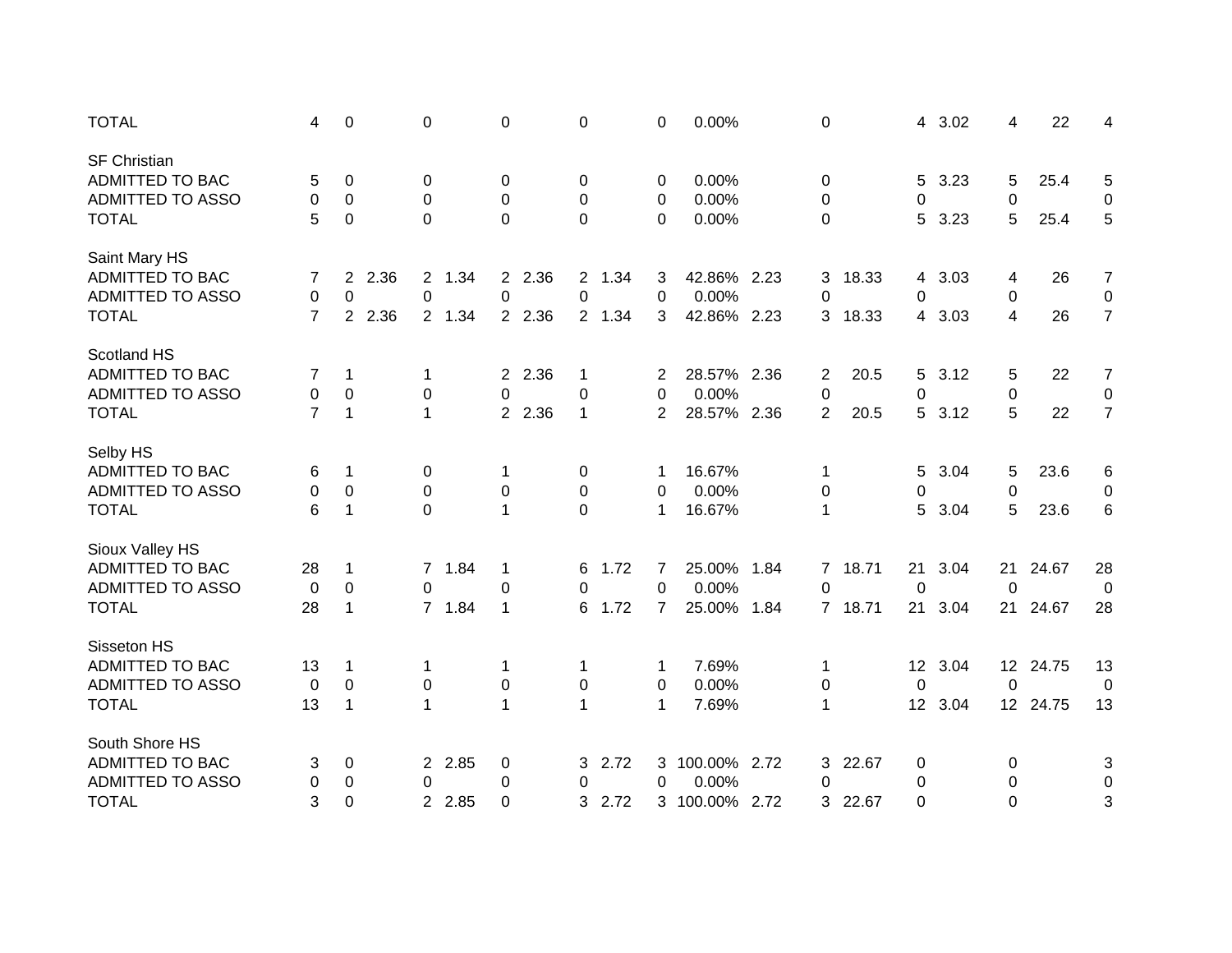| Spearfish HS             |             |                |      |                |         |                  |        |                |        |              |             |      |                |       |             |         |              |          |                |
|--------------------------|-------------|----------------|------|----------------|---------|------------------|--------|----------------|--------|--------------|-------------|------|----------------|-------|-------------|---------|--------------|----------|----------------|
| <b>ADMITTED TO BAC</b>   | 41          | 2              | 2.67 | 13             | 1.98    | 4                | 2.14   | 15             | 2.07   | 16           | 40.00%      | 2.12 | 16             | 19.06 | 23          | 2.87    | 23           | 24.13    | 39             |
| <b>ADMITTED TO ASSO</b>  | 1           | 0              |      | $\mathbf 0$    |         | 0                |        | 0              |        | 0            | 0.00%       |      | $\mathbf 0$    |       | 1           |         | 1            |          | $\mathbf 1$    |
| <b>TOTAL</b>             | 42          | $\overline{2}$ | 2.67 | 13             | 1.98    |                  | 4 2.14 | 15             | 2.07   | 16           | 40.00%      | 2.12 | 16             | 19.06 | 24          | 2.91    | 24           | 24       | 40             |
| St Thomas Moore          |             |                |      |                |         |                  |        |                |        |              |             |      |                |       |             |         |              |          |                |
| ADMITTED TO BAC          | 17          | 0              |      |                | 2 2.91  | 0                |        | 2              | 2.8    | 2            | 11.11%      | 2.8  | 2              | 18.5  | 15          | 3.11    | 15           | 25.2     | 17             |
| <b>ADMITTED TO ASSO</b>  | 1           | 0              |      | 0              |         | $\pmb{0}$        |        | 0              |        | $\pmb{0}$    | 0.00%       |      | $\pmb{0}$      |       | $\mathbf 1$ |         | $\mathbf{1}$ |          | $\mathbf 1$    |
| <b>TOTAL</b>             | 18          | $\Omega$       |      |                | 2 2.91  | $\Omega$         |        | $\overline{2}$ | 2.8    | 2            | 11.11%      | 2.8  | 2              | 18.5  | 16          | 3.11    | 16           | 25       | 18             |
| <b>Stanley County HS</b> |             |                |      |                |         |                  |        |                |        |              |             |      |                |       |             |         |              |          |                |
| ADMITTED TO BAC          | 7           | 0              |      | 1              |         | 0                |        | 1              |        |              | 12.50%      |      | 1              |       | 6           | 3.06    | 6            | 24       | $\overline{7}$ |
| <b>ADMITTED TO ASSO</b>  | 1           | 0              |      | -1             |         | $\boldsymbol{0}$ |        | 1              |        | 1            | 12.50%      |      | 1              |       | 0           |         | 0            |          | $\mathbf{1}$   |
| <b>TOTAL</b>             | 8           | $\mathbf 0$    |      | $\overline{2}$ | 2.08    | $\mathbf 0$      |        |                | 2 2.08 | 2            | 25.00%      | 2.08 | 2              | 21.5  | 6           | 3.06    | 6            | 24       | 8              |
| <b>Stevens HS</b>        |             |                |      |                |         |                  |        |                |        |              |             |      |                |       |             |         |              |          |                |
| <b>ADMITTED TO BAC</b>   | 124         | 14             | 2.02 | 30             | 2.32    | 13               | 1.98   | 31             | 2.29   | 35           | 28.00%      | 2.29 | 34             | 19.15 | 88          | 2.88    | 88           | 24.63    | 123            |
| <b>ADMITTED TO ASSO</b>  | 2           | 0              |      | $\overline{2}$ | 1.43    | $\Omega$         |        | 2              | 1.43   | 2            | 1.60%       | 1.43 | 2              | 18.5  | $\mathbf 0$ |         | $\Omega$     |          | 2              |
| <b>TOTAL</b>             | 126         | 14             | 2.02 |                | 32 2.26 | 13               | 1.98   | 33             | 2.24   | 37           | 29.60%      | 2.25 | 36             | 19.11 | 88          | 2.88    | 88           | 24.63    | 125            |
| <b>Stickney HS</b>       |             |                |      |                |         |                  |        |                |        |              |             |      |                |       |             |         |              |          |                |
| ADMITTED TO BAC          | 4           | 0              |      | 0              |         | 0                |        | 0              |        | 0            | 0.00%       |      | 0              |       | 4           | 3.79    | 4            | 26.25    | 4              |
| <b>ADMITTED TO ASSO</b>  | 0           | 0              |      | 0              |         | 0                |        | 0              |        | 0            | 0.00%       |      | 0              |       | 0           |         | 0            |          | 0              |
| <b>TOTAL</b>             | 4           | 0              |      | $\Omega$       |         | $\Omega$         |        | 0              |        | $\Omega$     | 0.00%       |      | 0              |       | 4           | 3.79    | 4            | 26.25    | 4              |
| <b>Sturgis HS</b>        |             |                |      |                |         |                  |        |                |        |              |             |      |                |       |             |         |              |          |                |
| ADMITTED TO BAC          | 48          | 6              | 2.27 |                | 17 1.94 |                  | 6 2.27 | 16             | 1.91   | 17           | 34.69%      | 1.92 | 17             | 18.94 | 31          | 2.74    | 31           | 23.84    | 48             |
| <b>ADMITTED TO ASSO</b>  | $\mathbf 1$ | 0              |      | 0              |         | 0                |        | 0              |        | $\Omega$     | 0.00%       |      | 0              |       | 1           |         | 1            |          | $\mathbf{1}$   |
| <b>TOTAL</b>             | 49          | 6              | 2.27 |                | 17 1.94 |                  | 6 2.27 | 16             | 1.91   | 17           | 34.69%      | 1.92 | 17             | 18.94 |             | 32 2.74 |              | 32 23.88 | 49             |
| <b>Sully Buttes HS</b>   |             |                |      |                |         |                  |        |                |        |              |             |      |                |       |             |         |              |          |                |
| ADMITTED TO BAC          | 10          | 0              |      | 6              | 2.33    | 0                |        | 5.             | 2.41   | 5            | 50.00% 2.41 |      | 5              | 20.2  | 5           | 3.42    | 5            | 26.6     | 10             |
| ADMITTED TO ASSO         | 0           | $\Omega$       |      | 0              |         | 0                |        | 0              |        | 0            | 0.00%       |      | 0              |       | 0           |         | 0            |          | 0              |
| <b>TOTAL</b>             | 10          | 0              |      | 6              | 2.33    | $\mathbf 0$      |        | 5              | 2.41   | 5            | 50.00%      | 2.41 | 5              | 20.2  | 5           | 3.42    | 5            | 26.6     | 10             |
| Summit HS                |             |                |      |                |         |                  |        |                |        |              |             |      |                |       |             |         |              |          |                |
| <b>ADMITTED TO BAC</b>   | 3           | 1              |      | $\mathbf 1$    |         | $\mathbf 1$      |        | 1              |        | $\mathbf{2}$ | 66.67% 1.97 |      | $\overline{2}$ | 19    | 1           |         | $\mathbf 1$  |          | 3              |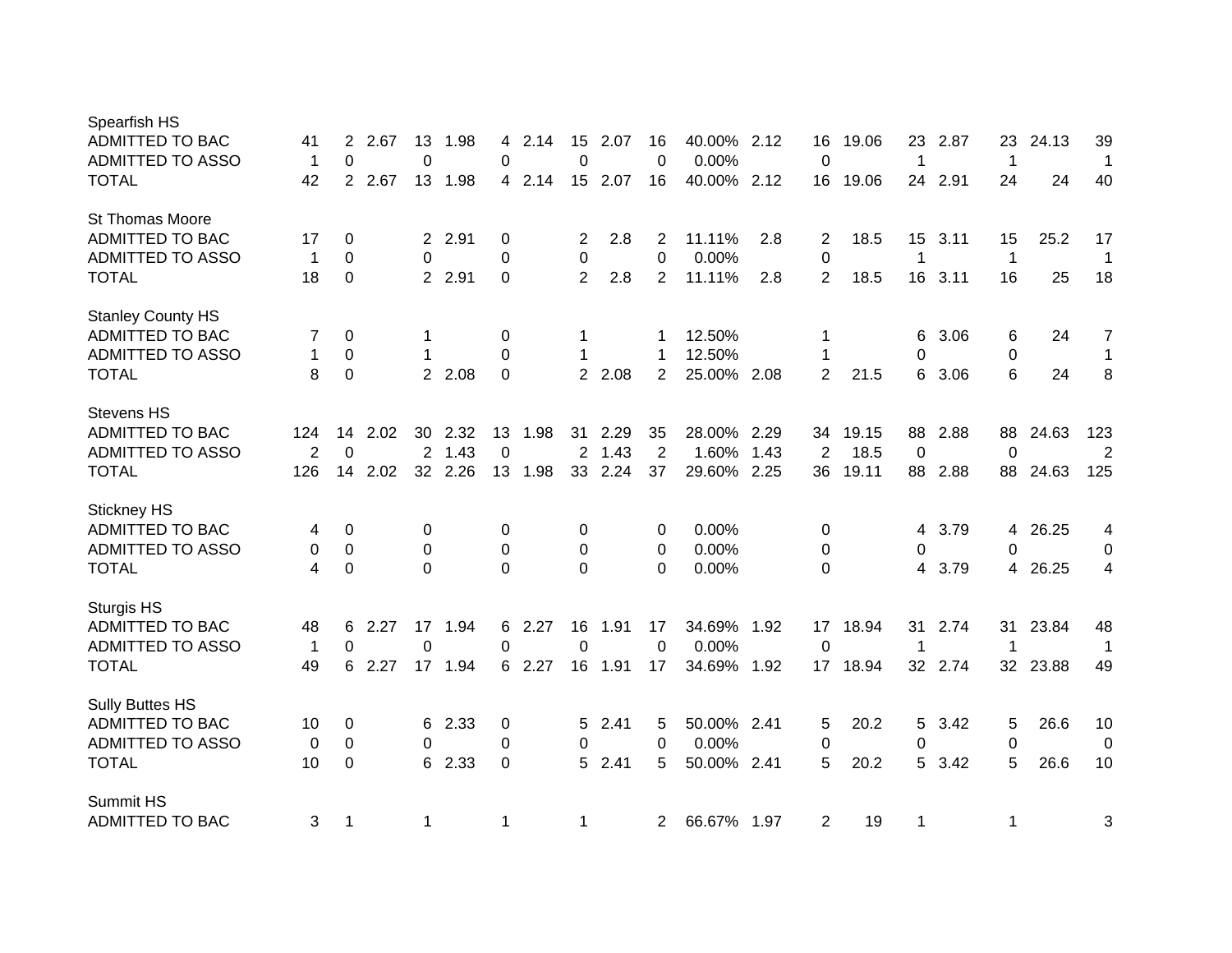| <b>ADMITTED TO ASSO</b>  | 0              | 0           |         | 0              |         | 0              |         | 0            |         | 0           | 0.00%       |      | 0              |       | 0              |      | 0               |          | 0              |
|--------------------------|----------------|-------------|---------|----------------|---------|----------------|---------|--------------|---------|-------------|-------------|------|----------------|-------|----------------|------|-----------------|----------|----------------|
| <b>TOTAL</b>             | 3              | $\mathbf 1$ |         | $\mathbf 1$    |         | 1              |         | 1            |         | 2           | 66.67%      | 1.97 | $\overline{2}$ | 19    | $\mathbf{1}$   |      | $\mathbf 1$     |          | 3              |
| Sunshine Bible Aca       |                |             |         |                |         |                |         |              |         |             |             |      |                |       |                |      |                 |          |                |
| <b>ADMITTED TO BAC</b>   | 5              | 0           |         | 0              |         | 0              |         | 0            |         | 0           | 0.00%       |      | 0              |       | 5              | 3.21 | 5               | 24.8     | 5              |
| <b>ADMITTED TO ASSO</b>  | 0              | 0           |         | $\Omega$       |         | 0              |         | 0            |         | 0           | 0.00%       |      | 0              |       | 0              |      | 0               |          | 0              |
| <b>TOTAL</b>             | 5              | 0           |         | $\Omega$       |         | 0              |         | $\mathbf 0$  |         | $\Omega$    | 0.00%       |      | 0              |       | 5              | 3.21 | 5               | 24.8     | 5              |
| T F Riggs Senior HS      |                |             |         |                |         |                |         |              |         |             |             |      |                |       |                |      |                 |          |                |
| <b>ADMITTED TO BAC</b>   | 85             | 12          | 2.77    |                | 14 2.61 |                | 13 2.78 |              | 15 2.59 | 24          | 26.97%      | 2.75 | 24             | 19.33 | 60             | 3.04 | 60              | 24.87    | 84             |
| <b>ADMITTED TO ASSO</b>  | 5              | $\Omega$    |         | 3              | 2.34    | $\Omega$       |         | 3            | 2.34    | 3           | 3.37%       | 2.34 | 3              | 19    | $\overline{2}$ | 3.15 | $\overline{2}$  | 24.5     | 5              |
| <b>TOTAL</b>             | 90             |             | 12 2.77 |                | 17 2.56 |                | 13 2.78 |              | 18 2.54 | 27          | 30.34%      | 2.7  | 27             | 19.3  | 62             | 3.05 |                 | 62 24.85 | 89             |
| Tea Area HS              |                |             |         |                |         |                |         |              |         |             |             |      |                |       |                |      |                 |          |                |
| <b>ADMITTED TO BAC</b>   | 3              | $2^{\circ}$ | 0.83    | 1              |         |                | 2 0.83  | 1            |         | 2           | 66.67% 0.83 |      | 2              | 18    | 1              |      | 1               |          | 3              |
| <b>ADMITTED TO ASSO</b>  | 0              | 0           |         | 0              |         | 0              |         | 0            |         | 0           | 0.00%       |      | $\pmb{0}$      |       | $\mathbf 0$    |      | 0               |          | 0              |
| <b>TOTAL</b>             | 3              | $2^{\circ}$ | 0.83    | 1              |         |                | 2 0.83  | $\mathbf{1}$ |         | 2           | 66.67% 0.83 |      | $\overline{2}$ | 18    | $\mathbf{1}$   |      | $\mathbf{1}$    |          | 3              |
| <b>Timber Lake HS</b>    |                |             |         |                |         |                |         |              |         |             |             |      |                |       |                |      |                 |          |                |
| <b>ADMITTED TO BAC</b>   | 4              | 0           |         | 0              |         | 0              |         | 0            |         | 0           | 0.00%       |      | 0              |       | 4              | 3.16 | 4               | 22.5     | 4              |
| ADMITTED TO ASSO         | 0              | 0           |         | $\mathbf 0$    |         | 0              |         | 0            |         | 0           | 0.00%       |      | 0              |       | 0              |      | 0               |          | 0              |
| <b>TOTAL</b>             | 4              | 0           |         | $\overline{0}$ |         | $\overline{0}$ |         | 0            |         | 0           | 0.00%       |      | 0              |       | 4              | 3.16 | 4               | 22.5     | 4              |
| <b>Todd County HS</b>    |                |             |         |                |         |                |         |              |         |             |             |      |                |       |                |      |                 |          |                |
| <b>ADMITTED TO BAC</b>   | 7              |             | 2 0.19  | 6              | 1.39    | 1              |         | 4            | 1.08    | 4           | 57.14%      | 1.08 | 4              | 18.25 | 3              | 1.54 | 3               | 18.33    | $\overline{7}$ |
| <b>ADMITTED TO ASSO</b>  | 0              | 0           |         | 0              |         | 0              |         | 0            |         | 0           | 0.00%       |      | 0              |       | 0              |      | 0               |          | 0              |
| <b>TOTAL</b>             | $\overline{7}$ | $2^{\circ}$ | 0.19    |                | 6 1.39  | $\mathbf 1$    |         | 4            | 1.08    | 4           | 57.14%      | 1.08 | 4              | 18.25 | 3              | 1.54 | 3               | 18.33    | $\overline{7}$ |
| <b>Tri-Valley Senior</b> |                |             |         |                |         |                |         |              |         |             |             |      |                |       |                |      |                 |          |                |
| ADMITTED TO BAC          | 27             | 5.          | 2.54    | 13             | 2.48    | 5              | 2.54    | 13           | 2.48    | 14          | 51.85% 2.45 |      | 14             | 19    | 13             | 2.64 | 13 <sup>°</sup> | 24.15    | 27             |
| <b>ADMITTED TO ASSO</b>  | 0              | $\Omega$    |         | $\Omega$       |         | 0              |         | 0            |         | $\Omega$    | 0.00%       |      | 0              |       | 0              |      | $\Omega$        |          | 0              |
| <b>TOTAL</b>             | 27             | 5           | 2.54    | 13             | 2.48    |                | 5 2.54  | 13           | 2.48    | 14          | 51.85%      | 2.45 | 14             | 19    | 13             | 2.64 | 13              | 24.15    | 27             |
| <b>Tripp-Delmont HS</b>  |                |             |         |                |         |                |         |              |         |             |             |      |                |       |                |      |                 |          |                |
| ADMITTED TO BAC          | 6              | 0           |         | 1              |         | 0              |         | 1            |         | 1           | 16.67%      |      | 1              |       | 5              | 3.62 | 5               | 25.2     | 6              |
| <b>ADMITTED TO ASSO</b>  | 0              | 0           |         | 0              |         | 0              |         | 0            |         | 0           | 0.00%       |      | 0              |       | 0              |      | 0               |          | 0              |
| <b>TOTAL</b>             | 6              | $\Omega$    |         | 1              |         | 0              |         | 1            |         | $\mathbf 1$ | 16.67%      |      | 1              |       | 5              | 3.62 | 5               | 25.2     | 6              |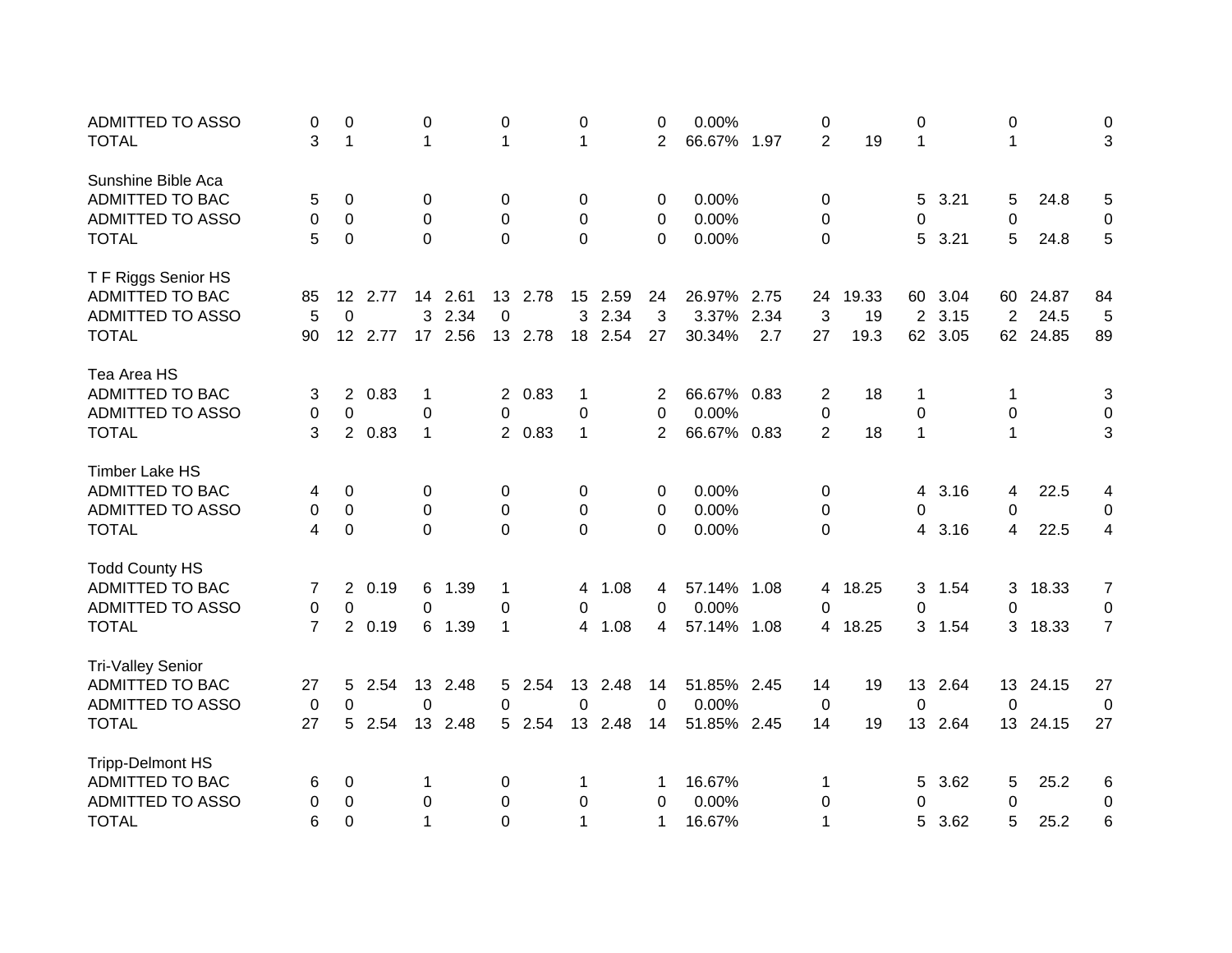| <b>Tulare HS</b>           |                |                |      |                       |        |                |        |                |        |                |             |      |                |       |                 |        |                |       |                |
|----------------------------|----------------|----------------|------|-----------------------|--------|----------------|--------|----------------|--------|----------------|-------------|------|----------------|-------|-----------------|--------|----------------|-------|----------------|
| ADMITTED TO BAC            | 13             | 1              |      | 5                     | 2.76   | 1              |        | 5.             | 2.76   | 5              | 38.46%      | 2.76 | 5              | 18.6  | 8               | 3.1    | 8              | 23.63 | 13             |
| <b>ADMITTED TO ASSO</b>    | 0              | 0              |      | 0                     |        | 0              |        | 0              |        | $\Omega$       | 0.00%       |      | 0              |       | $\mathbf 0$     |        | 0              |       | 0              |
| <b>TOTAL</b>               | 13             | 1              |      | 5                     | 2.76   | $\mathbf 1$    |        | 5.             | 2.76   | 5              | 38.46% 2.76 |      | 5              | 18.6  | 8               | 3.1    | 8              | 23.63 | 13             |
| Vermillion HS              |                |                |      |                       |        |                |        |                |        |                |             |      |                |       |                 |        |                |       |                |
| <b>ADMITTED TO BAC</b>     | 25             | 1              |      | 6                     | 2.36   | 1              |        | 5.             | 2.36   | 6              | 23.08%      | 2.27 | 6              | 19.17 | 18              | 3.2    | 18             | 24.06 | 24             |
| <b>ADMITTED TO ASSO</b>    | $\overline{2}$ | $\mathbf{1}$   |      | $\overline{2}$        | 2.68   | $\mathbf 1$    |        | 2              | 2.68   | 2              | 7.69%       | 2.68 | 2              | 19    | $\mathbf 0$     |        | 0              |       | $\overline{2}$ |
| <b>TOTAL</b>               | 27             | $\overline{2}$ | 2    | 8                     | 2.43   | $\overline{2}$ | 2      | 7 <sup>1</sup> | 2.45   | 8              | 30.77%      | 2.37 | 8              | 19.13 | 18              | 3.2    | 18             | 24.06 | 26             |
| Viborg HS                  |                |                |      |                       |        |                |        |                |        |                |             |      |                |       |                 |        |                |       |                |
| ADMITTED TO BAC            | 6              | 0              |      |                       | 2 2.86 | 0              |        | 2              | 2.86   | 2              | 28.57%      | 2.86 | 2              | 19    | 4               | 3.36   | 4              | 22.25 | 6              |
| <b>ADMITTED TO ASSO</b>    | 1              | 1              |      |                       |        | 1              |        | 1              |        | $\mathbf 1$    | 14.29%      |      | 1              |       | 0               |        | 0              |       | $\mathbf 1$    |
| <b>TOTAL</b>               | $\overline{7}$ | 1              |      | 3                     | 2.57   | $\mathbf 1$    |        | 3.             | 2.57   | 3              | 42.86%      | 2.57 | 3              | 18.33 |                 | 4 3.36 | 4              | 22.25 | $\overline{7}$ |
| <b>Wagner Community HS</b> |                |                |      |                       |        |                |        |                |        |                |             |      |                |       |                 |        |                |       |                |
| ADMITTED TO BAC            | 8              | 1              |      | $\mathbf{2}$          | 1.19   | 1              |        | 1              |        | -1             | 10.00%      |      | 1              |       | 7               | 2.54   | $7^{\circ}$    | 23.14 | 8              |
| ADMITTED TO ASSO           | $\overline{2}$ | 1              |      | 2                     | 1.89   | 1              |        | 2              | 1.89   | 2              | 20.00%      | 1.89 | $\overline{2}$ | 16.5  | $\mathbf 0$     |        | 0              |       | $\overline{2}$ |
| <b>TOTAL</b>               | 10             | 2              | 1.96 |                       | 4 1.64 |                | 2 1.96 | 3              | 1.91   | 3              | 30.00%      | 1.91 | 3              | 16.33 |                 | 7 2.54 | $\overline{7}$ | 23.14 | 10             |
| Wakonda HS                 |                |                |      |                       |        |                |        |                |        |                |             |      |                |       |                 |        |                |       |                |
| <b>ADMITTED TO BAC</b>     | 2              | 1              |      |                       |        |                |        | 1              |        | -1             | 33.33%      |      |                |       | 1               |        | 1              |       | 2              |
| ADMITTED TO ASSO           | 1              | 1              |      |                       |        |                |        | 1              |        | 1              | 33.33%      |      |                |       | 0               |        | 0              |       | 1              |
| <b>TOTAL</b>               | 3              | $\overline{2}$ | 0.95 | $\mathbf{2}^{\prime}$ | 0.95   |                | 2 0.95 |                | 2 0.95 | 2              | 66.67%      | 0.95 | 2              | 15.5  | 1               |        |                |       | 3              |
| Wall High Schoool          |                |                |      |                       |        |                |        |                |        |                |             |      |                |       |                 |        |                |       |                |
| ADMITTED TO BAC            | 13             | 1              |      | $\overline{2}$        | 2.7    | 1              |        | 2              | 2.7    | $\overline{2}$ | 16.67%      | 2.7  | 2              | 16.5  | 10 <sup>°</sup> | 3.27   | 10             | 24.3  | 12             |
| ADMITTED TO ASSO           | 0              | 0              |      | 0                     |        | 0              |        | 0              |        | 0              | 0.00%       |      | 0              |       | $\mathbf 0$     |        | 0              |       | 0              |
| <b>TOTAL</b>               | 13             | 1              |      | $\overline{2}$        | 2.7    | $\mathbf 1$    |        | $\overline{2}$ | 2.7    | $\overline{2}$ | 16.67%      | 2.7  | $\overline{2}$ | 16.5  | 10              | 3.27   | 10             | 24.3  | 12             |
| <b>Warner HS</b>           |                |                |      |                       |        |                |        |                |        |                |             |      |                |       |                 |        |                |       |                |
| <b>ADMITTED TO BAC</b>     | 13             | 1              |      | 1                     |        | 1              |        | 1              |        | 2              | 16.67% 2.11 |      | 2              | 18.5  | 10 <sup>1</sup> | 2.54   | 10             | 23.6  | 12             |
| <b>ADMITTED TO ASSO</b>    | 0              | 0              |      | 0                     |        | 0              |        | 0              |        | 0              | 0.00%       |      | 0              |       | 0               |        | 0              |       | 0              |
| <b>TOTAL</b>               | 13             | 1              |      |                       |        | 1              |        | 1              |        | 2              | 16.67%      | 2.11 | 2              | 18.5  | 10              | 2.54   | 10             | 23.6  | 12             |
|                            |                |                |      |                       |        |                |        |                |        |                |             |      |                |       |                 |        |                |       |                |

Washington SR HS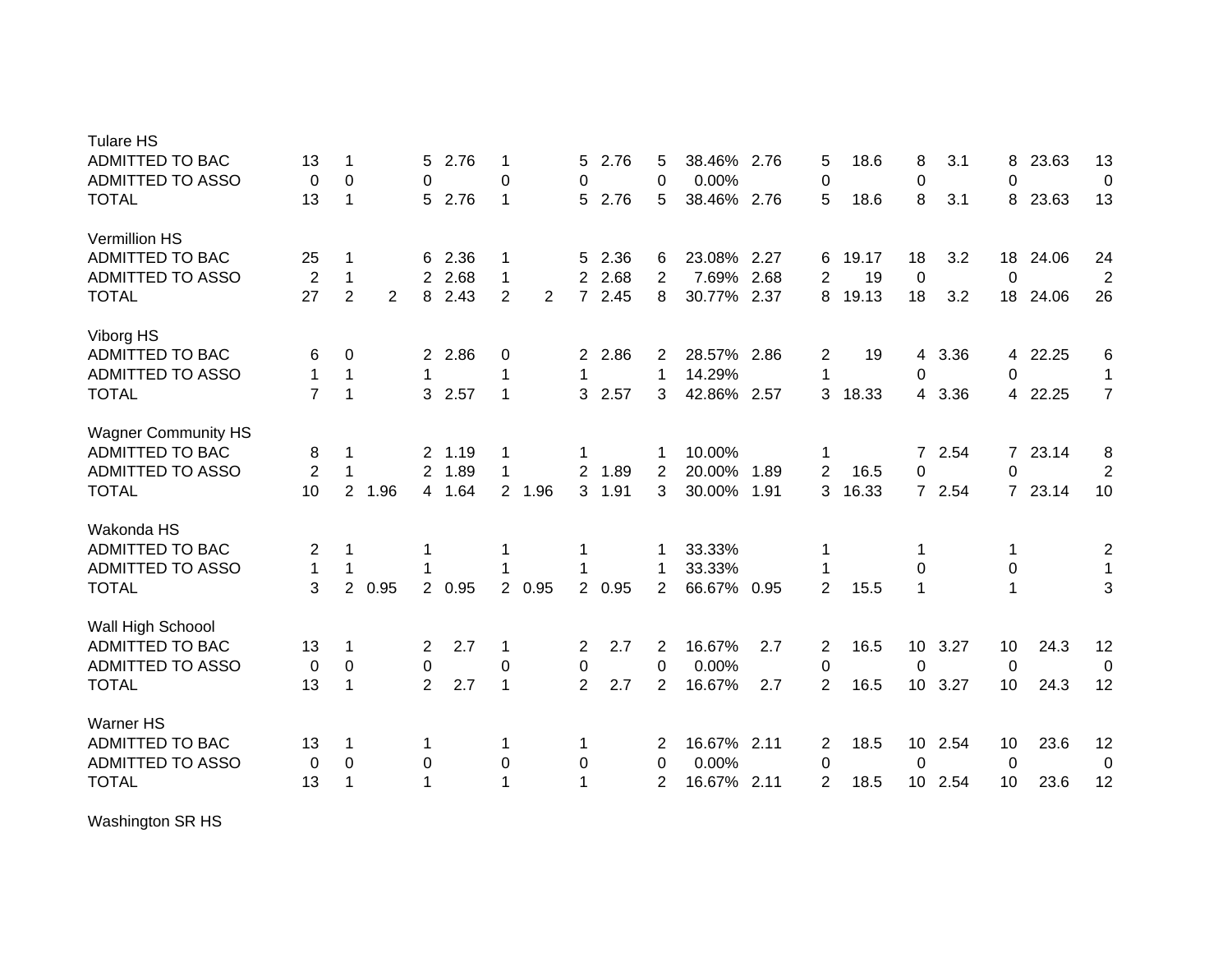| <b>ADMITTED TO BAC</b>     | 79           | 14           | 2.49 | 20           | 2.26    | 15             | 2.45    | 20             | 2.26    | 27             | 33.75%      | 2.36 | 27             | 18.22 | 51          | 2.73    | 51             | 24.06    | 78             |
|----------------------------|--------------|--------------|------|--------------|---------|----------------|---------|----------------|---------|----------------|-------------|------|----------------|-------|-------------|---------|----------------|----------|----------------|
| <b>ADMITTED TO ASSO</b>    | 2            | 0            |      | 2            | 2.67    | 0              |         | 2              | 2.67    | 2              | 2.50%       | 2.67 | $\overline{1}$ |       | 0           |         | 0              |          | $\overline{2}$ |
| <b>TOTAL</b>               | 81           | 14           | 2.49 |              | 22 2.29 |                | 15 2.45 | 22             | 2.29    | 29             | 36.25%      | 2.37 | 28             | 18.29 | 51          | 2.73    | 51             | 24.06    | 80             |
| <b>Watertown Senior HS</b> |              |              |      |              |         |                |         |                |         |                |             |      |                |       |             |         |                |          |                |
| <b>ADMITTED TO BAC</b>     | 67           | 4            | 2.65 | 8            | 2.64    |                | 4 2.65  | 9              | 2.53    | 11             | 15.94% 2.53 |      | 11             | 18.82 | 54          | 2.95    | 54             | 24.94    | 65             |
| <b>ADMITTED TO ASSO</b>    | 4            | 3            | 1.62 | 3            | 2.67    |                | 2 1.28  | 3              | 2.67    | $\overline{4}$ | 5.80%       | 2.13 | 4              | 17.75 | $\mathbf 0$ |         | 0              |          | 4              |
| <b>TOTAL</b>               | 71           | $7^{\circ}$  | 2.22 | 11           | 2.65    |                | 6 2.23  |                | 12 2.57 | 15             | 21.74% 2.43 |      | 15             | 18.53 | 54          | 2.95    | 54             | 24.94    | 69             |
| Waubay HS                  |              |              |      |              |         |                |         |                |         |                |             |      |                |       |             |         |                |          |                |
| <b>ADMITTED TO BAC</b>     | 5            | 0            |      | 1            |         | 0              |         | 1              |         | 1              | 20.00%      |      | 1              |       | 4           | 2.96    | 4              | 21.5     | 5              |
| ADMITTED TO ASSO           | 0            | $\mathbf 0$  |      | 0            |         | 0              |         | 0              |         | 0              | 0.00%       |      | 0              |       | 0           |         | 0              |          | 0              |
| <b>TOTAL</b>               | 5            | 0            |      | $\mathbf{1}$ |         | 0              |         | $\mathbf{1}$   |         | $\mathbf 1$    | 20.00%      |      | 1              |       | 4           | 2.96    | 4              | 21.5     | 5              |
| Webster HS                 |              |              |      |              |         |                |         |                |         |                |             |      |                |       |             |         |                |          |                |
| <b>ADMITTED TO BAC</b>     | 18           | 3            | 2.36 | 3            | 2.61    |                | 3 2.36  | 3              | 2.61    | 4              | 22.22% 2.51 |      | 4              | 19    |             | 13 2.55 |                | 13 23.46 | 17             |
| <b>ADMITTED TO ASSO</b>    | $\mathbf{1}$ | $\mathbf 1$  |      | 1            |         | 1              |         | 1              |         | 1              | 5.56%       |      | 1              |       | 0           |         | 0              |          | 1              |
| <b>TOTAL</b>               | 19           | 4            | 2.37 |              | 4 2.57  |                | 4 2.37  |                | 4 2.57  | 5              | 27.78% 2.49 |      | 5              | 18.6  |             | 13 2.55 |                | 13 23.46 | 18             |
| <b>Wessington SPGS HS</b>  |              |              |      |              |         |                |         |                |         |                |             |      |                |       |             |         |                |          |                |
| ADMITTED TO BAC            | 8            | 0            |      |              | 2 2.41  | 0              |         | 1              |         | -1             | 11.11%      |      | 1              |       |             | 7 2.78  | 7              | 24       | 8              |
| <b>ADMITTED TO ASSO</b>    | 1            | $\mathbf{1}$ |      | $\Omega$     |         | 1              |         | 0              |         | -1             | 11.11%      |      | 1              |       | 0           |         | 0              |          | $\mathbf{1}$   |
| <b>TOTAL</b>               | 9            | $\mathbf{1}$ |      |              | 2 2.41  | 1              |         | $\mathbf{1}$   |         | 2              | 22.22% 2.48 |      | $\overline{2}$ | 17    |             | 7 2.78  | $\overline{7}$ | 24       | 9              |
| <b>West Central HS</b>     |              |              |      |              |         |                |         |                |         |                |             |      |                |       |             |         |                |          |                |
| <b>ADMITTED TO BAC</b>     | 25           | 4            | 2.09 | 3            | 2.52    |                | 4 2.09  | 3 <sup>1</sup> | 2.52    | 6              | 23.08% 2.28 |      | 6              | 18.67 | 19          | 2.58    | 19             | 23.42    | 25             |
| <b>ADMITTED TO ASSO</b>    | $\mathbf{1}$ | 0            |      | 0            |         | 0              |         | 0              |         | 0              | 0.00%       |      | 0              |       | 1           |         | 1              |          | $\mathbf{1}$   |
| <b>TOTAL</b>               | 26           | 4            | 2.09 |              | 3 2.52  | $\overline{4}$ | 2.09    | 3 <sup>1</sup> | 2.52    | 6              | 23.08%      | 2.28 | 6              | 18.67 | 20          | 2.59    | 20             | 23.25    | 26             |
| White Lake HS              |              |              |      |              |         |                |         |                |         |                |             |      |                |       |             |         |                |          |                |
| <b>ADMITTED TO BAC</b>     | 6            | 0            |      | 1            |         | 1              |         | 1              |         | 1              | 16.67%      |      | 1              |       | 5           | 2.83    | 5              | 24.8     | 6              |
| ADMITTED TO ASSO           | 0            | 0            |      | 0            |         | 0              |         | 0              |         | 0              | 0.00%       |      | 0              |       | 0           |         | 0              |          | 0              |
| <b>TOTAL</b>               | 6            | 0            |      | $\mathbf 1$  |         | $\mathbf{1}$   |         | 1              |         | 1              | 16.67%      |      | 1              |       | 5           | 2.83    | 5              | 24.8     | 6              |
| <b>Willow Lake HS</b>      |              |              |      |              |         |                |         |                |         |                |             |      |                |       |             |         |                |          |                |
| <b>ADMITTED TO BAC</b>     | 3            | 0            |      | 0            |         | 0              |         | 0              |         | 0              | 0.00%       |      | 0              |       | 3           | 2.97    | 3              | 24.33    | 3              |
| <b>ADMITTED TO ASSO</b>    | 1            | $\mathbf{1}$ |      | $\Omega$     |         | 1              |         | $\Omega$       |         | 1              | 25.00%      |      | 1              |       | 0           |         | $\Omega$       |          | $\mathbf 1$    |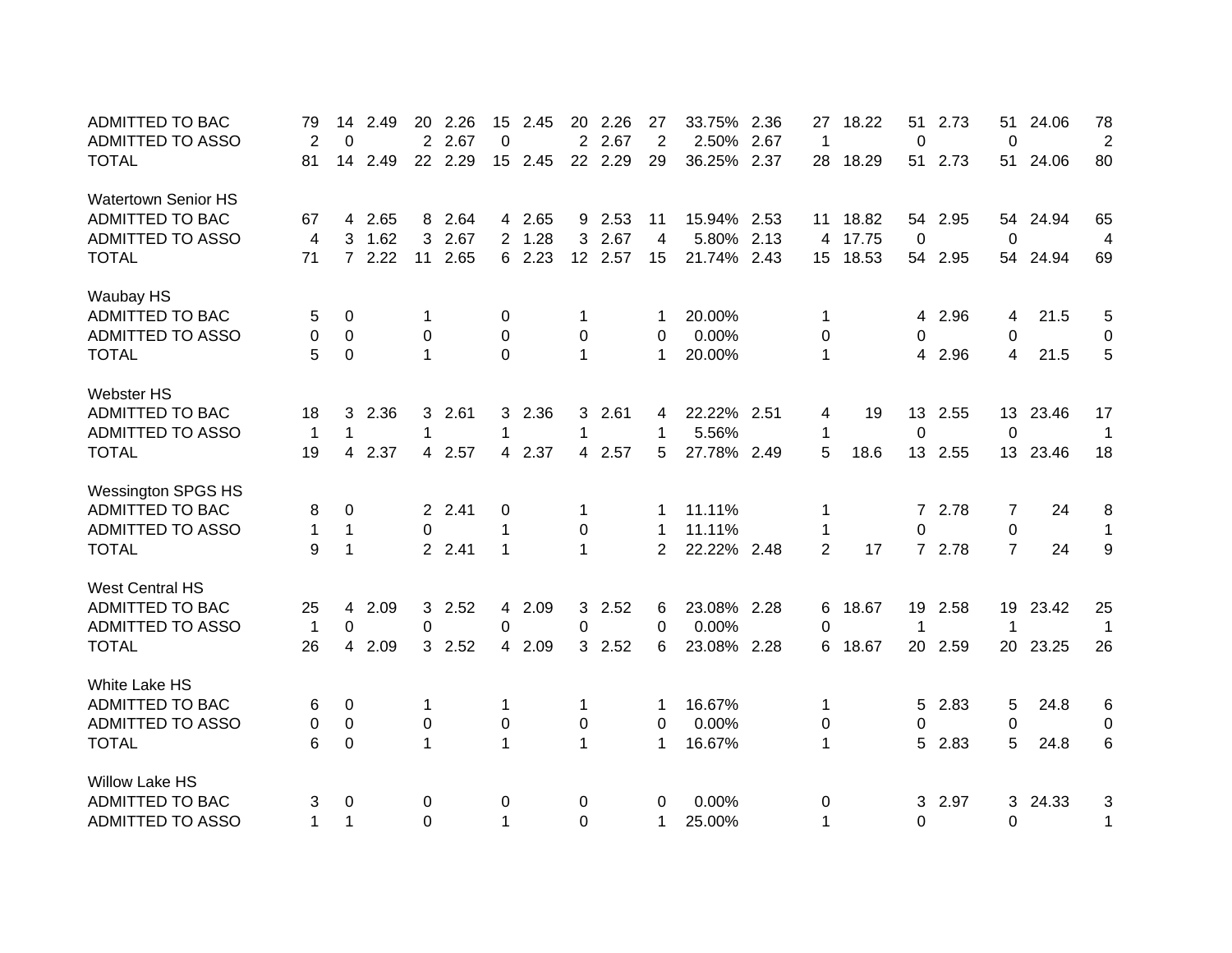| <b>TOTAL</b>                                                                                  | 4               | 1                             |                                       | 0                          |                     | 1                     |                      | 0                     |                                  | 1             | 25.00%                         |                     | 1                                     |                     | 3                        | 2.97                 | 3 <sup>1</sup>          | 24.33                        | 4                                  |
|-----------------------------------------------------------------------------------------------|-----------------|-------------------------------|---------------------------------------|----------------------------|---------------------|-----------------------|----------------------|-----------------------|----------------------------------|---------------|--------------------------------|---------------------|---------------------------------------|---------------------|--------------------------|----------------------|-------------------------|------------------------------|------------------------------------|
| Wilmot HS<br>ADMITTED TO BAC<br><b>ADMITTED TO ASSO</b><br><b>TOTAL</b>                       | 11<br>0<br>11   | 0<br>0<br>$\mathbf 0$         |                                       | 0                          | 2 2.27<br>2 2.27    | 0<br>0<br>$\mathbf 0$ |                      | 0                     | 2 2.27<br>2 2.27                 | 2<br>0<br>2   | 18.18% 2.27<br>0.00%<br>18.18% | 2.27                | 2<br>0<br>$\overline{2}$              | 18<br>18            | 9<br>$\pmb{0}$<br>9      | 2.8<br>2.8           | 9<br>0<br>9             | 22.33<br>22.33               | 11<br>0<br>11                      |
| <b>Winner HS</b><br>ADMITTED TO BAC<br><b>ADMITTED TO ASSO</b><br><b>TOTAL</b>                | 26<br>0<br>26   | 1<br>$\mathbf 0$<br>1         |                                       | $5\overline{)}$<br>0<br>5  | 1.63<br>1.63        | 1<br>$\pmb{0}$<br>1   |                      | 0<br>$\overline{4}$   | 4 1.84<br>1.84                   | 5<br>0<br>5   | 19.23%<br>0.00%<br>19.23%      | 1.96<br>1.96        | 5<br>$\mathbf 0$<br>5                 | 17.8<br>17.8        | 21<br>$\mathbf 0$<br>21  | 2.83<br>2.83         | 21<br>$\mathbf 0$<br>21 | 25.33<br>25.33               | 26<br>0<br>26                      |
| <b>Wolsey HS</b><br>ADMITTED TO BAC<br><b>ADMITTED TO ASSO</b><br><b>TOTAL</b>                | 4<br>1<br>5     | $\mathbf 1$<br>2 <sup>1</sup> | 1.93                                  | 0<br>$\mathbf 1$<br>1      |                     | 1<br>1                | 2 1.93               | 0<br>1<br>$\mathbf 1$ |                                  | 1<br>2        | 20.00%<br>20.00%<br>40.00%     | 1.93                | 1<br>$\overline{2}$                   | 18                  | 3<br>0<br>3              | 2.94<br>2.94         | 3<br>0<br>3             | 27<br>27                     | 4<br>$\mathbf 1$<br>$\overline{5}$ |
| Woonsocket HS<br>ADMITTED TO BAC<br>ADMITTED TO ASSO<br><b>TOTAL</b>                          | 6<br>0<br>6     | 1<br>0<br>1                   |                                       | 0<br>1                     |                     | 1<br>0<br>1           |                      | 0<br>1                |                                  | 0<br>2        | 33.33%<br>0.00%<br>33.33%      | 2.3<br>2.3          | $\overline{2}$<br>0<br>$\overline{2}$ | 21.5<br>21.5        | $\overline{4}$<br>0<br>4 | 3.59<br>3.59         | 4<br>0<br>4             | 25<br>25                     | 6<br>0<br>6                        |
| Yankton HS<br>ADMITTED TO BAC<br><b>ADMITTED TO ASSO</b><br><b>TOTAL</b>                      | 73<br>4<br>77   | $12 \overline{ }$<br>3<br>15  | 2.46<br>2.92<br>2.56                  | 22<br>$\overline{2}$<br>24 | 2.49<br>2.77<br>2.5 | 13<br>3<br>16         | 2.51<br>2.92<br>2.59 | 20<br>$\overline{2}$  | 2.58<br>2.77<br>22 2.59          | 25<br>4<br>29 | 32.89%<br>5.26%<br>38.16% 2.63 | 2.59<br>2.89        | 25<br>4<br>29                         | 19.04<br>18<br>18.9 | 47<br>$\mathbf 0$<br>47  | 3.09<br>3.09         | 47<br>0<br>47           | 24.43<br>24.43               | 72<br>4<br>76                      |
| <b>SOUTH DAKOTA HS</b><br>ADMITTED TO BAC<br><b>ADMITTED TO ASSO</b><br><b>TOTAL</b><br>NOTE: | 2648 307<br>138 | 50                            | 2.26 612<br>1.91<br>2786 357 2.22 689 | 77                         | 2.03<br>2.27 354    | 2.3 309<br>45         | 2.28 597<br>1.91     | 75                    | 2.3<br>2.07<br>2.24 672 2.28 810 | 720<br>90     | 26.09%<br>3.26%<br>29.35%      | 2.32<br>2.07<br>2.3 | 716<br>89<br>805                      | 19.01 1902<br>17.8  | 48<br>18.88 1950         | 2.98<br>2.79<br>2.97 | 1902<br>48<br>1950      | 24.35<br>21.56<br>24.28 2760 | 2622<br>138                        |
|                                                                                               |                 |                               |                                       |                            |                     |                       |                      |                       |                                  |               |                                |                     |                                       |                     |                          |                      |                         |                              |                                    |

1. THE REPORT INCLUDES 2006 SOUTH DAKOTA HIGH SCHOOL GRADUATES WHO ENTERED REGENTAL INSTITUTIONS FALL 2006 AND ELEAST 12 HOURS.

2. TO PROTECT THE PRIVACY OF INDIVIDUAL STUDENTS IT IS NECESSARY TO REMOVE INDIVIDUAL HIGH SCHOOL INFORMATION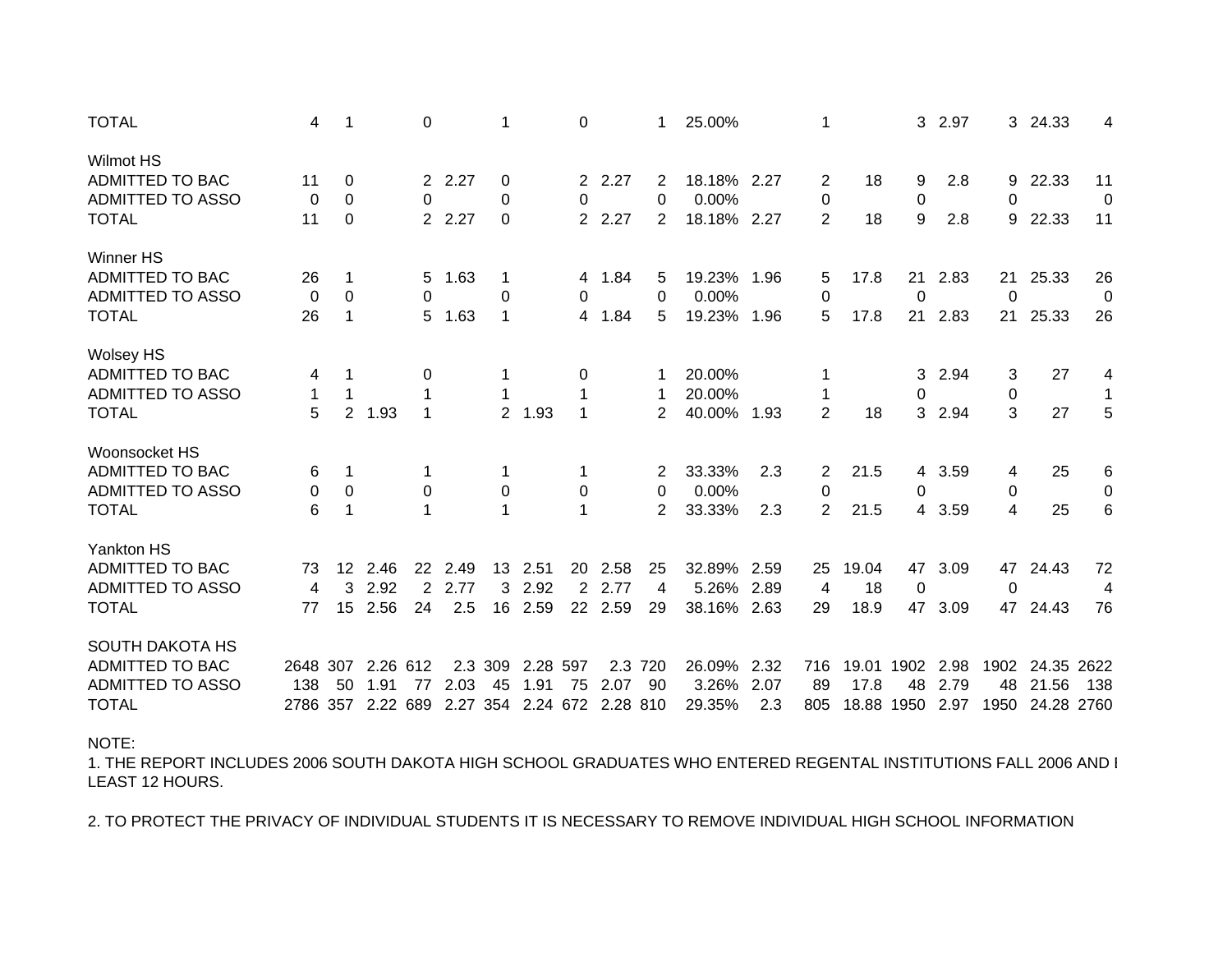FROM THE REPORT AT SCHOOLS WITH LOW NUMBERS OF STUDENTS ENROLLED. THOSE HIGH SCHOOLS ARE: BISON HIGH SCHOOL, BHIGH SCHOOL, COLOME HIGH SCHOOL, CONDE HIGH SCHOOL, CRAZY HORSE HIGH SCHOOL, CROW CREEK RES. HIGH SCHOOL, DAK OCHRISTIAN HIGH SCHOOL, DUPREE HIGH SCHOOL, EDGEMONT HIGH SCHOOL, ETHAN HIGH SCHOOL, FREEMAN ACADEMY, HARROLD H SCHOOL, J VALLEY CHRIST HIGH SCHOOL, LITTLE WOUND DAY SCHOOL, MARTY INDIAN SCHOOL, MCLAUGHLIN HIGH SCHOOL, MIDLA NSCHOOL, MITCHELL CHRISTIAN SCHOOL, PINE RIDGE HIGH SCHOOL, WAKPALA HIGH SCHOOL, WAVERLY HIGH SCHOOL, WHITE RIVER SCHOOL. THIS IS NOT AN INDICATION OF HOW THE STUDENTS PERFORMED. THE INFORMATION IS CONTAINED IN THE SD SCHOOLS T(

3. INDIVIDUAL GPA AND ACT INFORMATION IS SUPPRESSED TO PROTECT PRIVACY.

4. ANY DUPLICATION OF STUDENTS ENROLLED IN BOTH ENGLISH REMEDIAL AND MATH REMEDIAL IS REMOVED IN THE UNDUPLICATEI REMEDIAL COLUMN.

5. STUDENTS WITHDRAWING AND HAVING NO COLLEGE GPA WILL NOT BE COUNTED IN THE UNDUP TOTAL.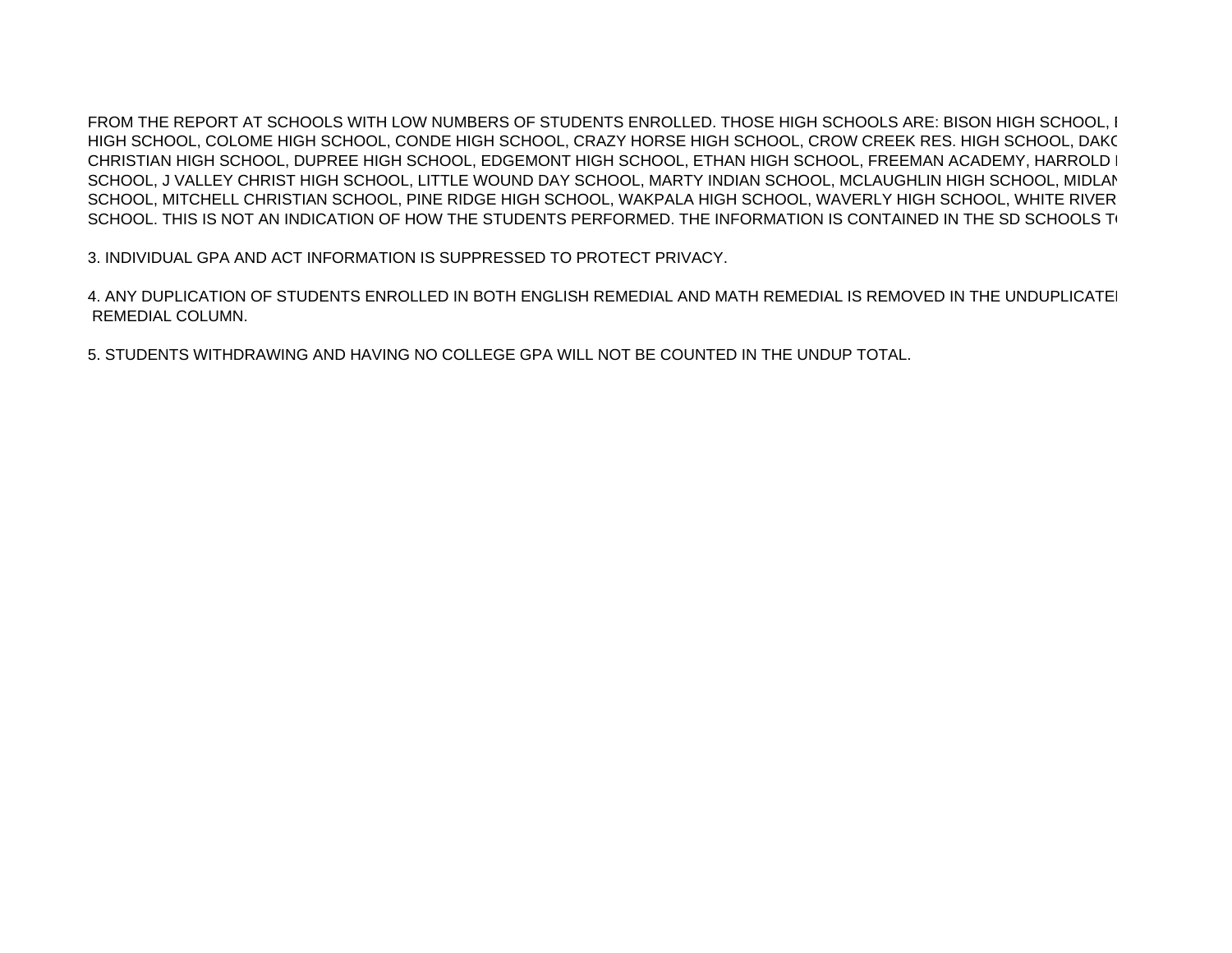| P TOT >31CR HRS<br>AVE |                                           |                                            |  |
|------------------------|-------------------------------------------|--------------------------------------------|--|
| <b>GPA ATTM ERND</b>   |                                           |                                            |  |
| 2.79<br>1.92<br>2.69   | 21<br>$\overline{0}$<br>21                | 19<br>$\overline{0}$<br>19                 |  |
| 2.46<br>2.46           | 0<br>0<br>0                               | $\mathbf 0$<br>$\pmb{0}$<br>$\overline{0}$ |  |
| 3.4                    | $\overline{\mathbf{c}}$<br>$\overline{0}$ | $\begin{array}{c} 2 \\ 0 \end{array}$      |  |
| 3.21                   | $\overline{2}$                            | $\overline{2}$                             |  |
| 3.16                   | 1<br>$\overline{0}$                       | 1<br>$\overline{0}$                        |  |
| 3.16                   | 1                                         | $\overline{1}$                             |  |
| 3.01                   | 3<br>$\mathbf 0$                          | $\begin{array}{c} 3 \\ 0 \end{array}$      |  |
| 3.01                   | 3                                         | 3                                          |  |
| 3.31                   | 4<br>1                                    | 4<br>1                                     |  |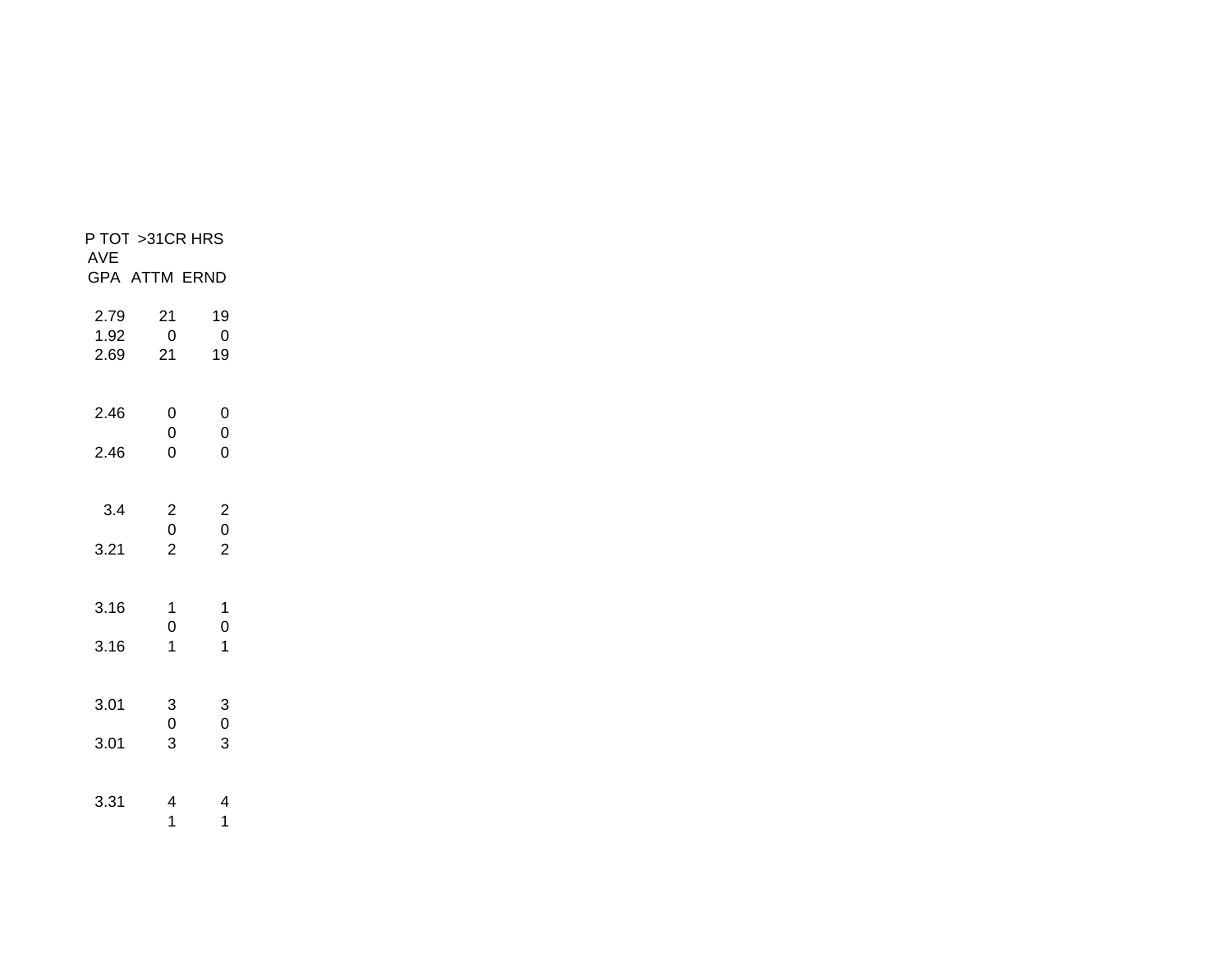| 3.41                | 5                                          | 5                                          |
|---------------------|--------------------------------------------|--------------------------------------------|
| 2.79<br>2.79        | $\begin{array}{c} 3 \\ 0 \\ 3 \end{array}$ | $\begin{array}{c} 3 \\ 0 \\ 3 \end{array}$ |
| 3.19<br>3.19        | $\begin{array}{c} 2 \\ 0 \\ 2 \end{array}$ | $\begin{array}{c} 2 \\ 0 \\ 2 \end{array}$ |
| 3.1<br>3.1          | $\begin{array}{c} 1 \\ 0 \\ 1 \end{array}$ | $\begin{array}{c} 1 \\ 0 \\ 1 \end{array}$ |
| 2.66<br>2.58        | $\begin{array}{c} 5 \\ 0 \\ 5 \end{array}$ | $\begin{array}{c} 5 \\ 0 \\ 5 \end{array}$ |
| 2.55<br>2.55        | $\begin{array}{c} 3 \\ 0 \\ 3 \end{array}$ | $\frac{3}{0}$<br>3                         |
| 2.62<br>2.62        | $\begin{array}{c} 5 \\ 0 \\ 5 \end{array}$ | $\begin{array}{c} 5 \\ 0 \\ 5 \end{array}$ |
| 2.9<br>3.46<br>2.95 | 9<br>1<br>10                               | 9<br>$\mathbf 1$<br>10                     |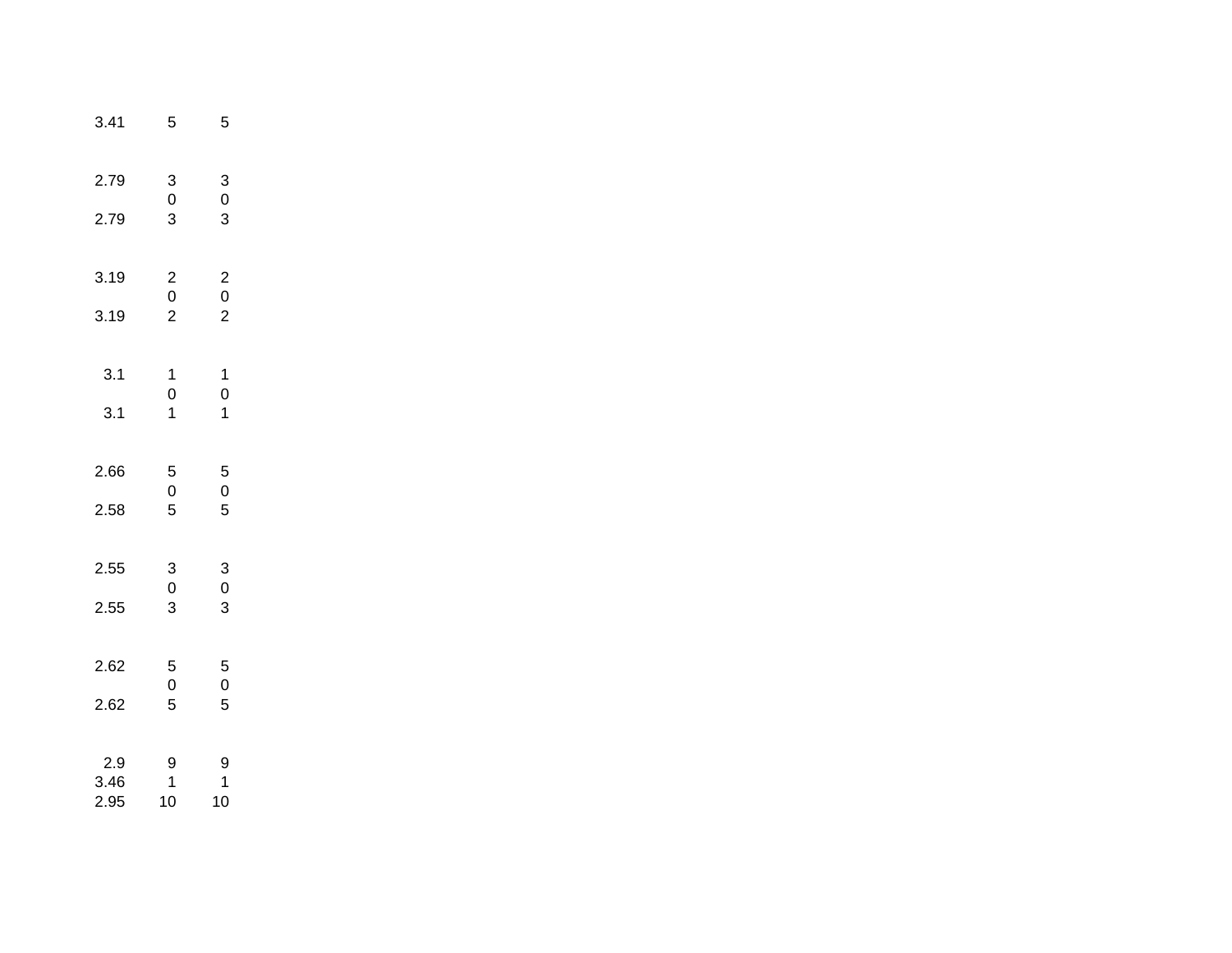| 3.31<br>3.11        | 1<br>$\mathbf 1$<br>$\overline{2}$           | 1<br>$\mathbf 0$<br>$\mathbf{1}$                        |
|---------------------|----------------------------------------------|---------------------------------------------------------|
| 3.09<br>2.78        | $\mathbf 1$<br>$\mathbf 0$<br>$\overline{1}$ | $\mathbf 1$<br>$\mathbf 0$<br>$\overline{1}$            |
| 2.83<br>2.8         | 20<br>$\overline{0}$<br>20                   | 18<br>$\mathbf 0$<br>18                                 |
| 2.98<br>2.4<br>2.81 | $\begin{array}{c} 2 \\ 0 \\ 2 \end{array}$   | $\begin{array}{c} 2 \\ 0 \\ 2 \end{array}$              |
| 3.05<br>3.05        | $\begin{array}{c} 3 \\ 0 \end{array}$<br>3   | 3<br>$\overline{0}$<br>3                                |
| 2.81<br>2.33<br>2.8 | 24<br>$\overline{0}$<br>24                   | 23<br>$\overline{0}$<br>23                              |
| 3.33<br>3.33        | $\begin{bmatrix} 3 \\ 0 \end{bmatrix}$<br>3  | $\begin{array}{c} 2 \\ 0 \end{array}$<br>$\overline{c}$ |
| 2.68                | 2                                            | 2                                                       |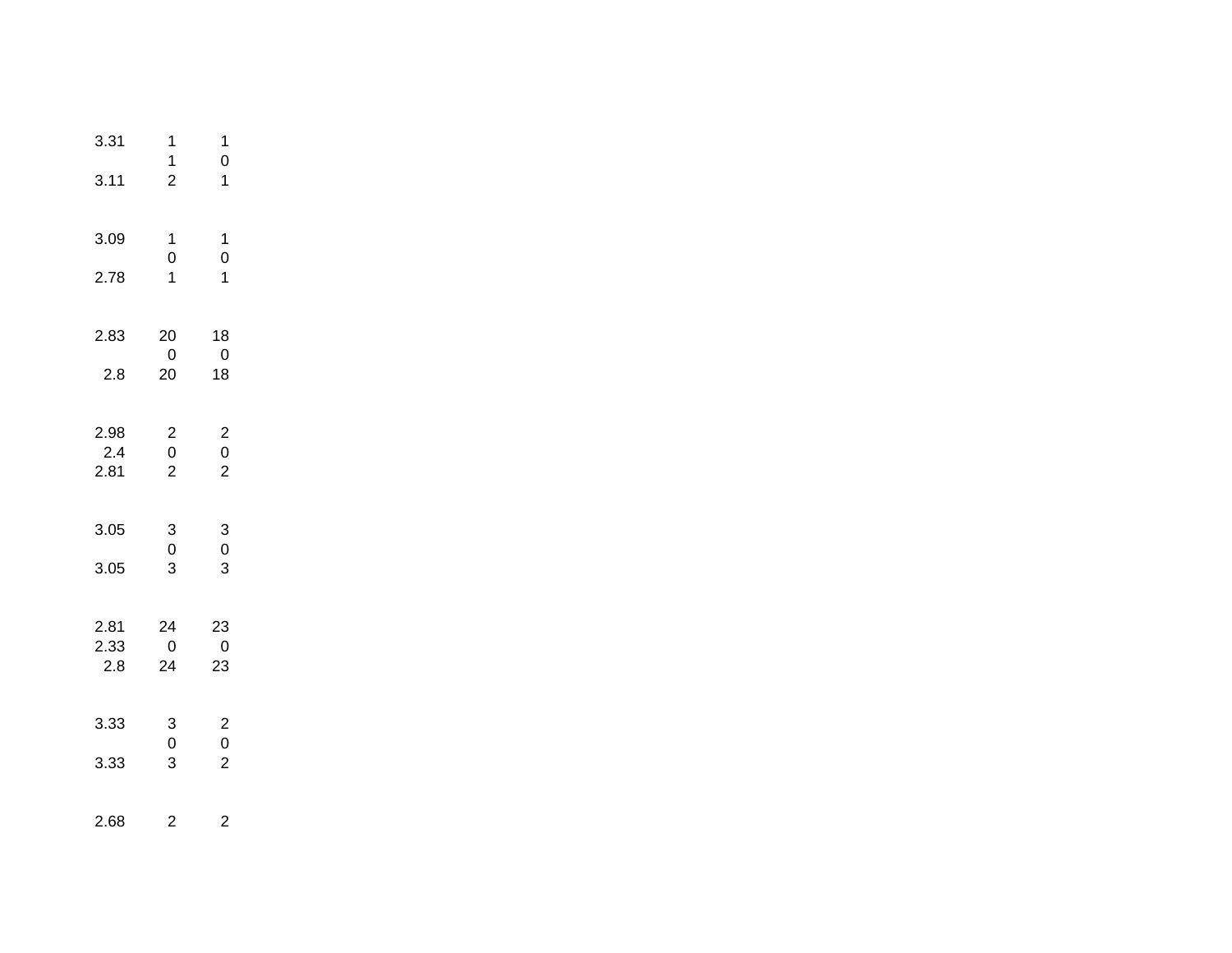| 1.67<br>2.52         | 0<br>$\overline{c}$                        | 0<br>$\overline{2}$                        |  |
|----------------------|--------------------------------------------|--------------------------------------------|--|
| 2.65<br>0.38<br>2.49 | $\begin{array}{c} 2 \\ 0 \\ 2 \end{array}$ | 1<br>$\mathbf{0}$<br>$\overline{1}$        |  |
| 3.04                 | $\mathbf 1$<br>$\overline{0}$              | 1<br>$\mathbf{O}$                          |  |
| 2.96                 | $\overline{1}$                             | $\overline{1}$                             |  |
| 2.72                 |                                            |                                            |  |
| 2.72                 | $\begin{array}{c} 2 \\ 0 \\ 2 \end{array}$ | $\begin{array}{c} 2 \\ 0 \\ 2 \end{array}$ |  |
| 2.8                  | 6<br>$\mathbf{0}$                          | 6<br>$\mathbf{O}$                          |  |
| 2.79                 | 6                                          | 6                                          |  |
| 3.03                 | 5                                          | 5                                          |  |
| 3.03                 | $\begin{array}{c} 0 \\ 5 \end{array}$      | $\begin{array}{c} 0 \\ 5 \end{array}$      |  |
| 1.19                 | 0                                          | 0                                          |  |
| 1.6                  | $\mathbf{0}$<br>$\overline{0}$             | $\mathbf 0$<br>$\overline{0}$              |  |
| 3.17                 | 8                                          | 6                                          |  |
| 3.17                 | 0<br>8                                     | 0<br>6                                     |  |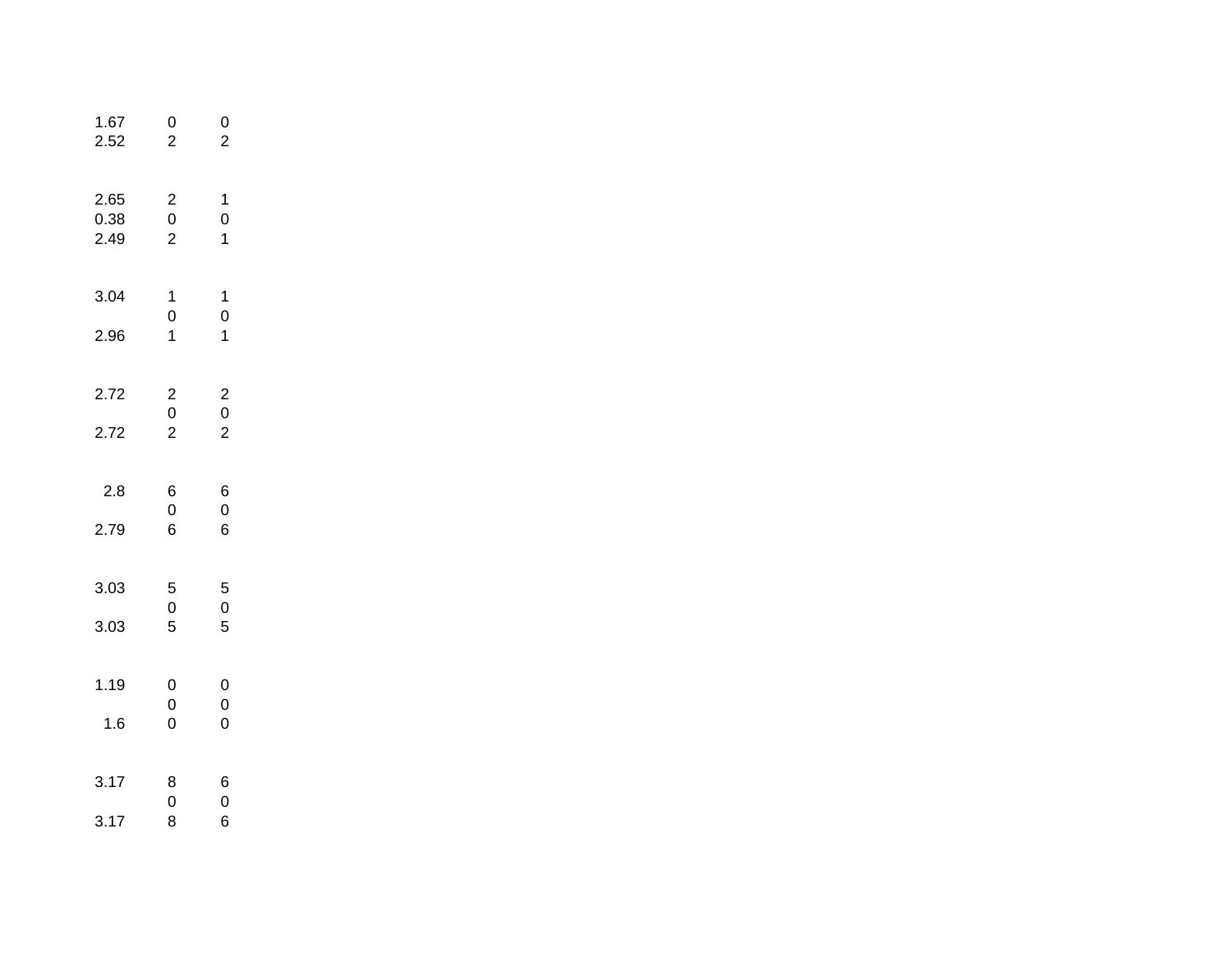| 2.77<br>2.77        | 1<br>$\mathbf 0$<br>$\overline{\mathbf{1}}$ | 1<br>$\mathbf 0$<br>1                      |
|---------------------|---------------------------------------------|--------------------------------------------|
| 3.39<br>3.39        | 1<br>$\mathbf{0}$<br>$\overline{1}$         | 1<br>$\overline{0}$<br>$\overline{1}$      |
| 2.97<br>3.3<br>3    | 7<br>$\begin{array}{c} 1 \\ 8 \end{array}$  | $\overline{7}$<br>$\mathbf{1}$<br>8        |
| 2.75<br>2.72        | $\begin{array}{c} 3 \\ 0 \\ 3 \end{array}$  | $\begin{array}{c} 3 \\ 0 \\ 3 \end{array}$ |
| 2.83<br>2.83        | 5<br>0<br>5                                 | $\begin{array}{c} 5 \\ 0 \\ 5 \end{array}$ |
| 2.9<br>2.3<br>2.86  | 10<br>0<br>10                               | $\begin{array}{c} 7 \\ 0 \\ 7 \end{array}$ |
| 2.4<br>1.66<br>2.32 | 3<br>0<br>3                                 | $\begin{array}{c} 2 \\ 0 \\ 2 \end{array}$ |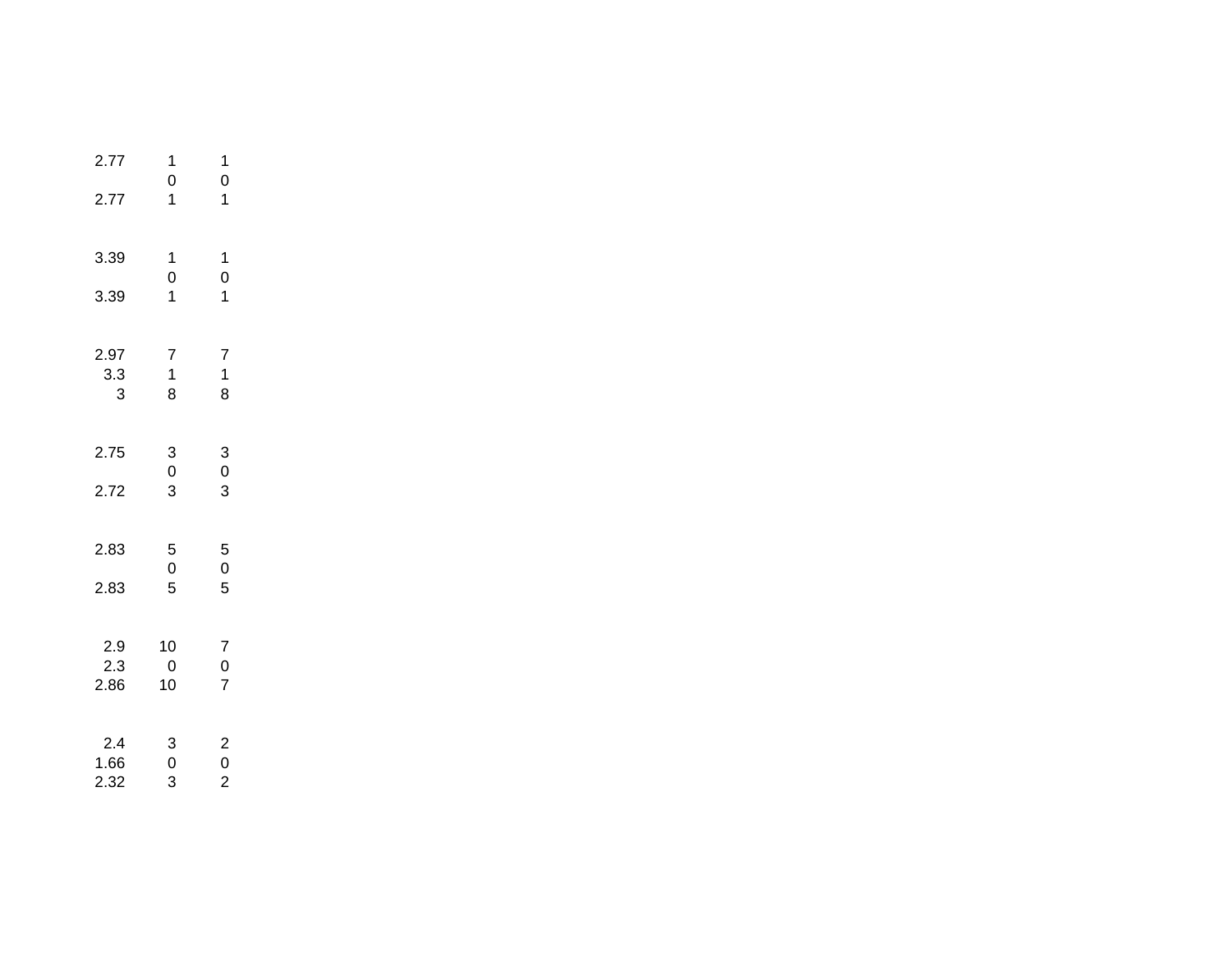| 3.21<br>3.21         | 5<br>$\begin{array}{c} 0 \\ 5 \end{array}$ | 5<br>$\overline{0}$<br>5                   |  |
|----------------------|--------------------------------------------|--------------------------------------------|--|
| 2.66                 |                                            |                                            |  |
| 2.66                 | $\begin{array}{c} 2 \\ 0 \\ 2 \end{array}$ | $\begin{array}{c} 2 \\ 0 \\ 2 \end{array}$ |  |
| 2.8<br>2.42<br>2.77  | 7<br>0<br>7                                | $\begin{array}{c} 7 \\ 0 \\ 7 \end{array}$ |  |
| 2.49                 | $\begin{array}{c} 3 \\ 0 \\ 3 \end{array}$ | $\begin{bmatrix} 3 \\ 0 \end{bmatrix}$     |  |
| 2.49                 |                                            | 3                                          |  |
| 2.74<br>2.66<br>2.73 | 5<br>$\overline{0}$<br>5                   | 5<br>$\overline{0}$<br>5                   |  |
| 2.45                 | 1                                          | 0<br>$\mathbf 0$                           |  |
| 2.45                 | $\begin{matrix}0\\1\end{matrix}$           | $\overline{0}$                             |  |
| 3.69                 | 6<br>0                                     | 6<br>0                                     |  |
| 3.69                 | 6                                          | 6                                          |  |
| 2.49                 | $\overline{\mathbf{c}}$<br>$\overline{0}$  | $\overline{\mathbf{c}}$<br>O               |  |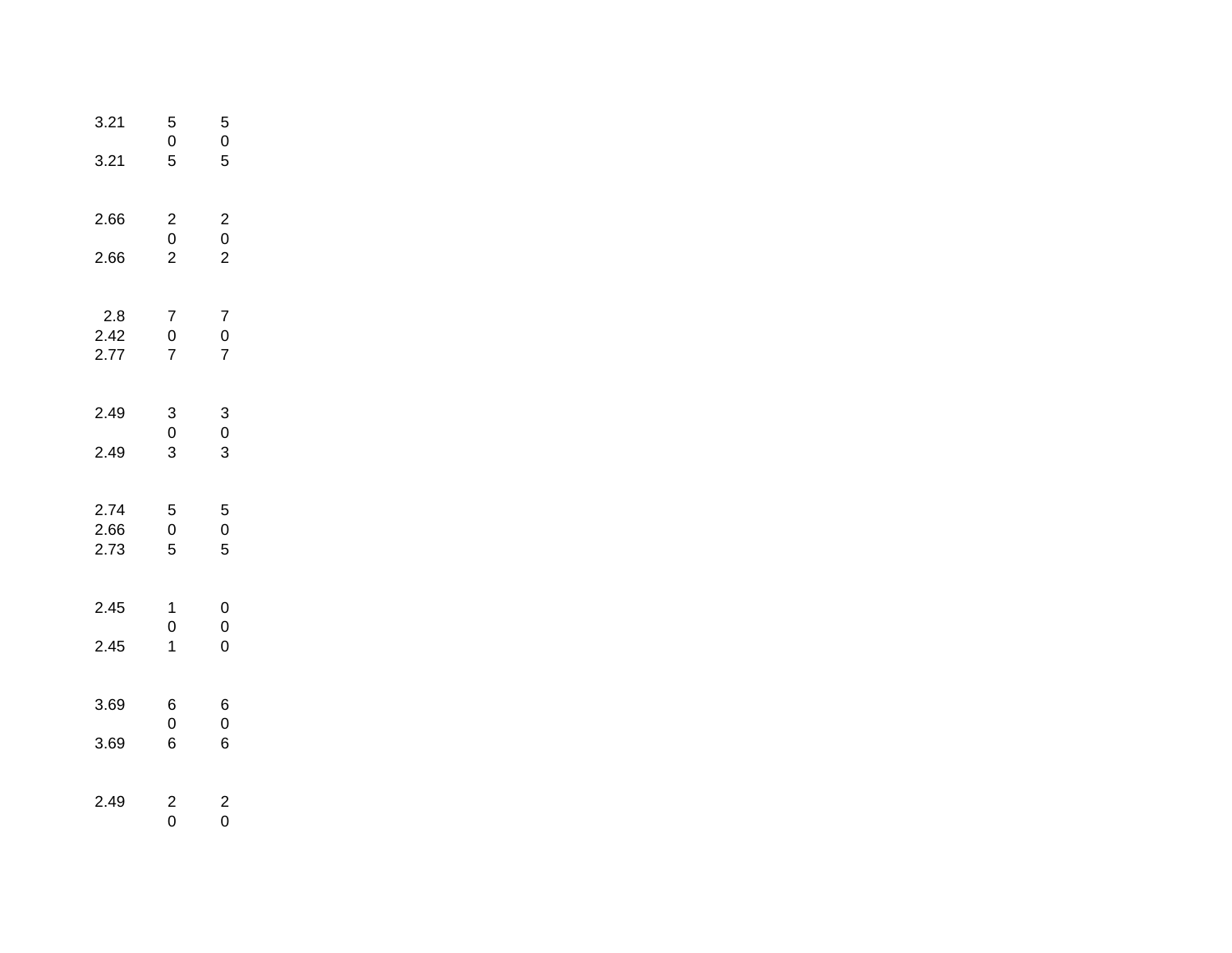| 2.49                 | 2                                          | 2                                                        |  |
|----------------------|--------------------------------------------|----------------------------------------------------------|--|
| 3.08<br>3.02         | 1<br>$\begin{array}{c} 0 \\ 1 \end{array}$ | 1<br>$\mathbf{0}$<br>$\overline{\mathbf{1}}$             |  |
| 2.86<br>2.81         | $\begin{array}{c} 3 \\ 0 \\ 3 \end{array}$ | $\begin{array}{c} 3 \\ 0 \\ 3 \end{array}$               |  |
| 2.33<br>2.33         | $\begin{array}{c} 1 \\ 0 \\ 1 \end{array}$ | $\ddot{\phantom{0}}$<br>$\begin{matrix}0\\1\end{matrix}$ |  |
| 2.89<br>2.89         | $\begin{array}{c} 7 \\ 0 \\ 7 \end{array}$ | $\begin{array}{c} 7 \\ 0 \\ 7 \end{array}$               |  |
| 3.36<br>2.89<br>3.23 | $\begin{array}{c} 3 \\ 0 \\ 3 \end{array}$ | $\begin{array}{c} 3 \\ 0 \\ 3 \end{array}$               |  |
| 3.14<br>3.14         | 1<br>$\mathbf{O}$<br>$\overline{1}$        | 1<br>$\mathbf{O}$<br>$\overline{1}$                      |  |
| 2.76<br>2.82         | 5<br>1<br>6                                | 5<br>$\mathbf 1$<br>6                                    |  |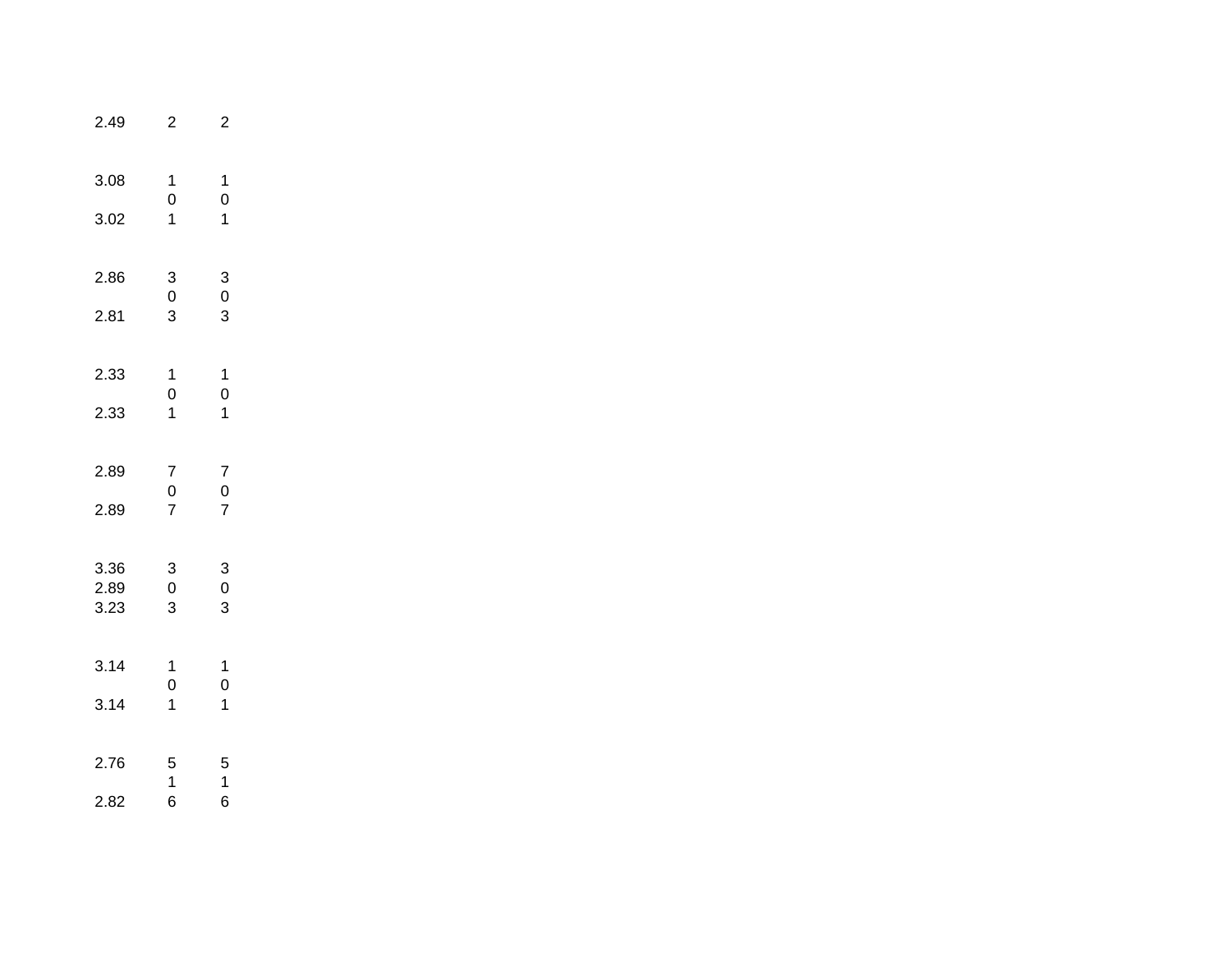| 3.19<br>3.19 | 3<br>0<br>3                                | 3<br>0<br>3                                |  |
|--------------|--------------------------------------------|--------------------------------------------|--|
| 2.33         | 0<br>$\mathbf 0$                           | 0<br>0                                     |  |
| 2.24         | $\overline{0}$                             | 0                                          |  |
| 3.08         | $\mathbf 1$<br>$\mathbf 0$                 | 1<br>$\overline{0}$                        |  |
| 2.98         | $\mathbf 1$                                | 1                                          |  |
| 2.69         | 0                                          | 0                                          |  |
| 2.69         | $\mathbf{0}$<br>0                          | $\overline{0}$<br>0                        |  |
|              |                                            |                                            |  |
| 2.5          | 1<br>$\mathbf 0$                           | 1<br>$\mathbf 0$                           |  |
| 2.63         | 1                                          | 1                                          |  |
| 3.26         |                                            |                                            |  |
| 3.26         | $\begin{array}{c} 2 \\ 0 \\ 2 \end{array}$ | $\begin{array}{c} 2 \\ 0 \\ 2 \end{array}$ |  |
| 2.95         | $\mathbf 1$                                | 1                                          |  |
| 2.95         | $\mathbf 0$<br>1                           | $\mathbf 0$<br>1                           |  |
|              |                                            |                                            |  |
| 3.35         | 10                                         | 10                                         |  |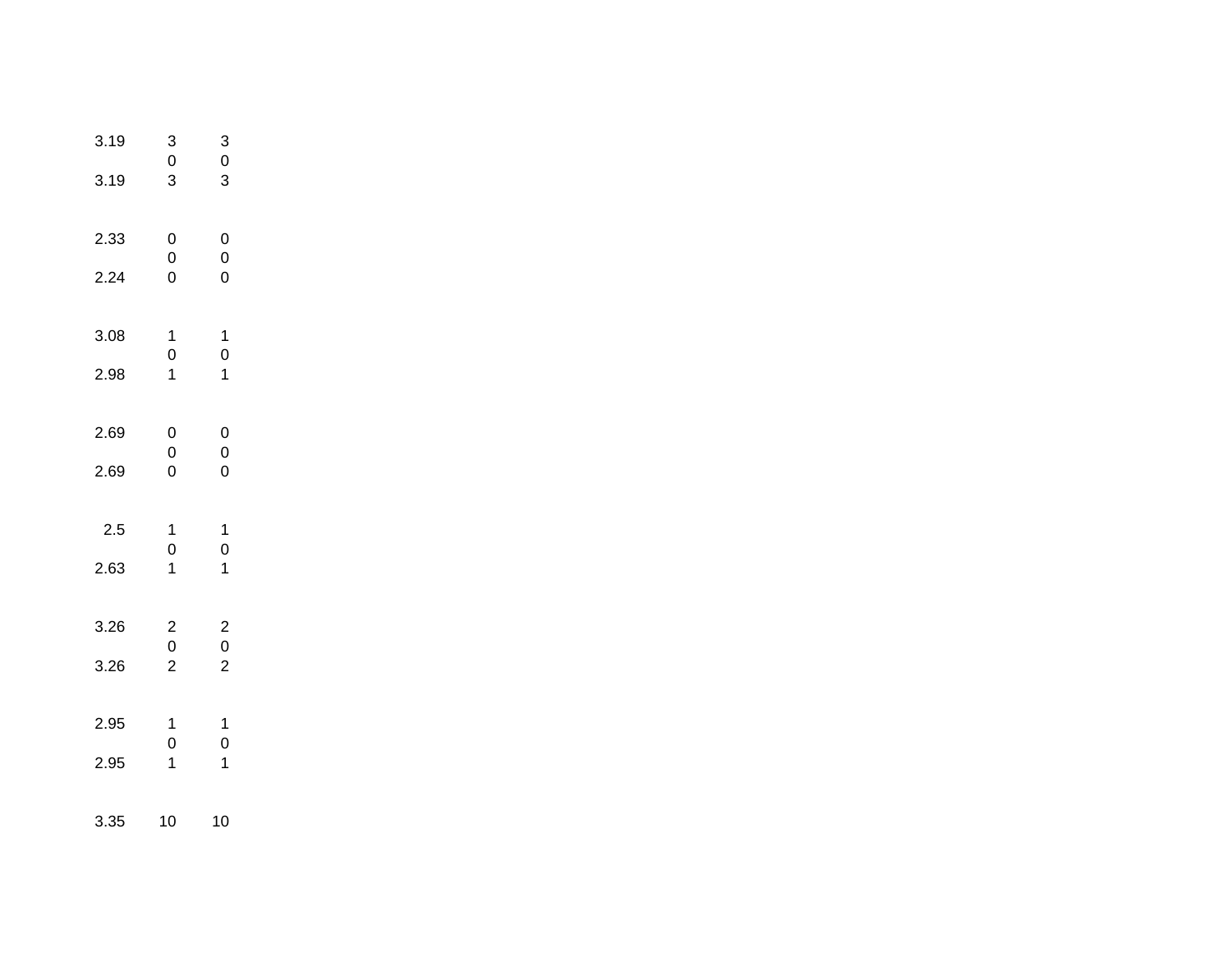| 3.34                 | 0<br>10                                    | $\mathbf{0}$<br>10                         |  |
|----------------------|--------------------------------------------|--------------------------------------------|--|
| 3.04<br>2.51<br>2.99 | 6<br>$\overline{0}$<br>6                   | 6<br>$\mathbf 0$<br>6                      |  |
| 2.54                 | $\begin{array}{c} 2 \\ 0 \\ 2 \end{array}$ | $\begin{array}{c} 2 \\ 0 \\ 2 \end{array}$ |  |
| 2.54                 |                                            |                                            |  |
| 3.42                 | $\begin{array}{c} 2 \\ 0 \\ 2 \end{array}$ | $\begin{array}{c} 2 \\ 0 \\ 2 \end{array}$ |  |
| 3.42                 |                                            |                                            |  |
| 2.94<br>2.77<br>2.91 | $\begin{array}{c} 6 \\ 1 \\ 7 \end{array}$ | $\begin{array}{c} 6 \\ 1 \\ 7 \end{array}$ |  |
| 3.44                 | $\begin{array}{c} 2 \\ 0 \\ 2 \end{array}$ | $\begin{array}{c} 2 \\ 0 \\ 2 \end{array}$ |  |
| 3.44                 |                                            |                                            |  |
| 3.23                 | 1                                          | 1                                          |  |
| 3.23                 | $\begin{matrix} 0 \\ 1 \end{matrix}$       | $\begin{matrix} 0 \\ 1 \end{matrix}$       |  |
| 2.33                 | $\begin{array}{c} 3 \\ 0 \\ 3 \end{array}$ | $\begin{array}{c} 3 \\ 0 \\ 3 \end{array}$ |  |
| 2.3                  |                                            |                                            |  |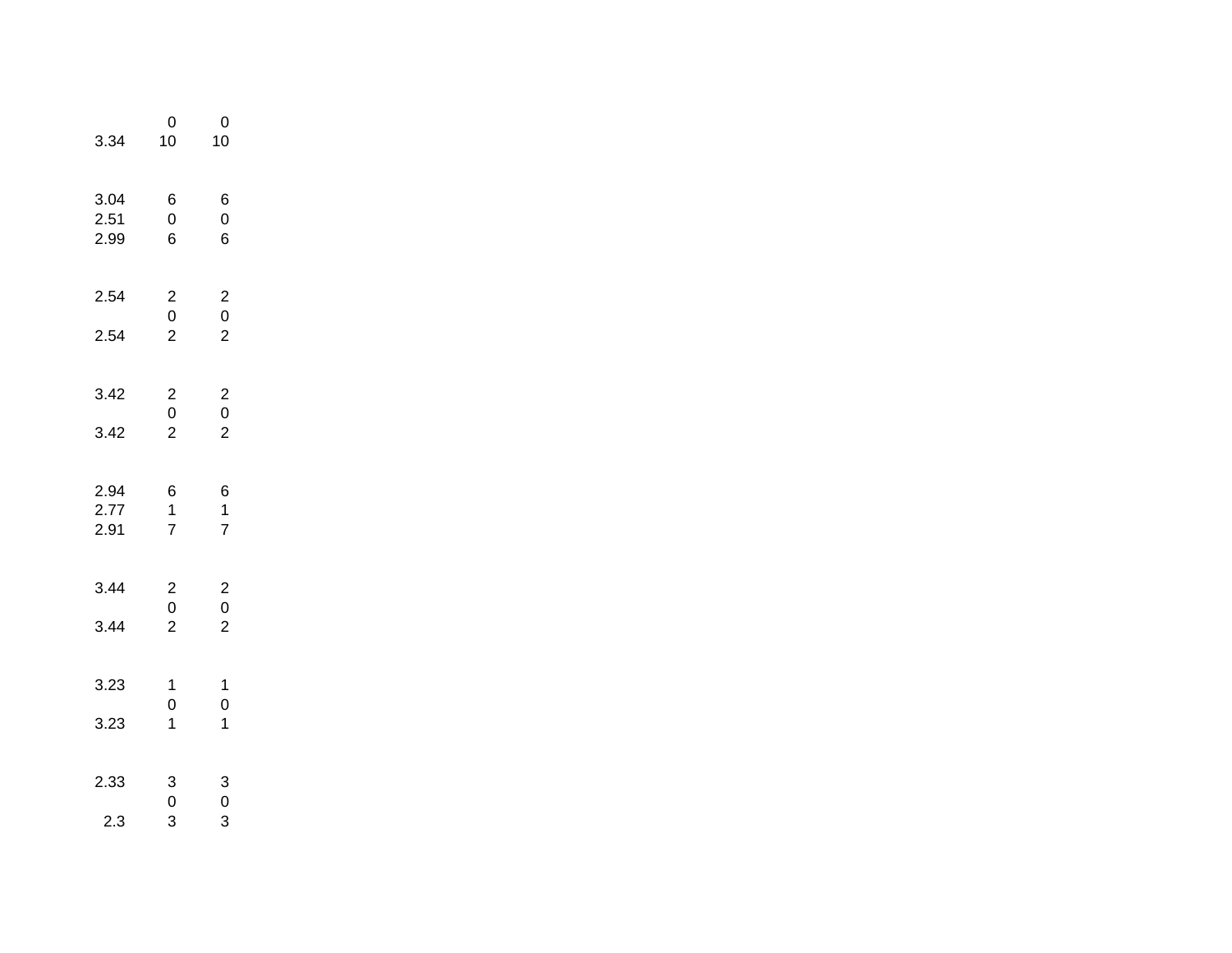| 3.31                 | 1                                          | 1                                          |
|----------------------|--------------------------------------------|--------------------------------------------|
| 3.31                 | $\mathbf{0}$<br>$\overline{1}$             | $\mathbf{0}$<br>1                          |
| 3.01                 | $\begin{array}{c} 3 \\ 0 \\ 3 \end{array}$ | $\begin{array}{c} 3 \\ 0 \\ 3 \end{array}$ |
| 3.01                 |                                            |                                            |
| 3.4                  | 5<br>$\mathbf 0$                           | 5<br>$\mathbf 0$                           |
| 3.4                  | 5                                          | 5                                          |
| 3.25                 | 3<br>0                                     | $\begin{bmatrix} 3 \\ 0 \end{bmatrix}$     |
| 3.25                 | 3                                          | 3                                          |
| 2.77<br>1.54<br>2.75 | 21<br>$\overline{0}$<br>21                 | 19<br>0<br>19                              |
| 1.34                 | 0<br>$\mathbf 0$                           | $\mathbf 0$<br>$\mathbf 0$                 |
| 1.34                 | $\overline{0}$                             | $\overline{0}$                             |
| 2.51<br>1.27<br>2.44 | $\begin{array}{c} 3 \\ 0 \\ 3 \end{array}$ | $\begin{array}{c} 2 \\ 0 \\ 2 \end{array}$ |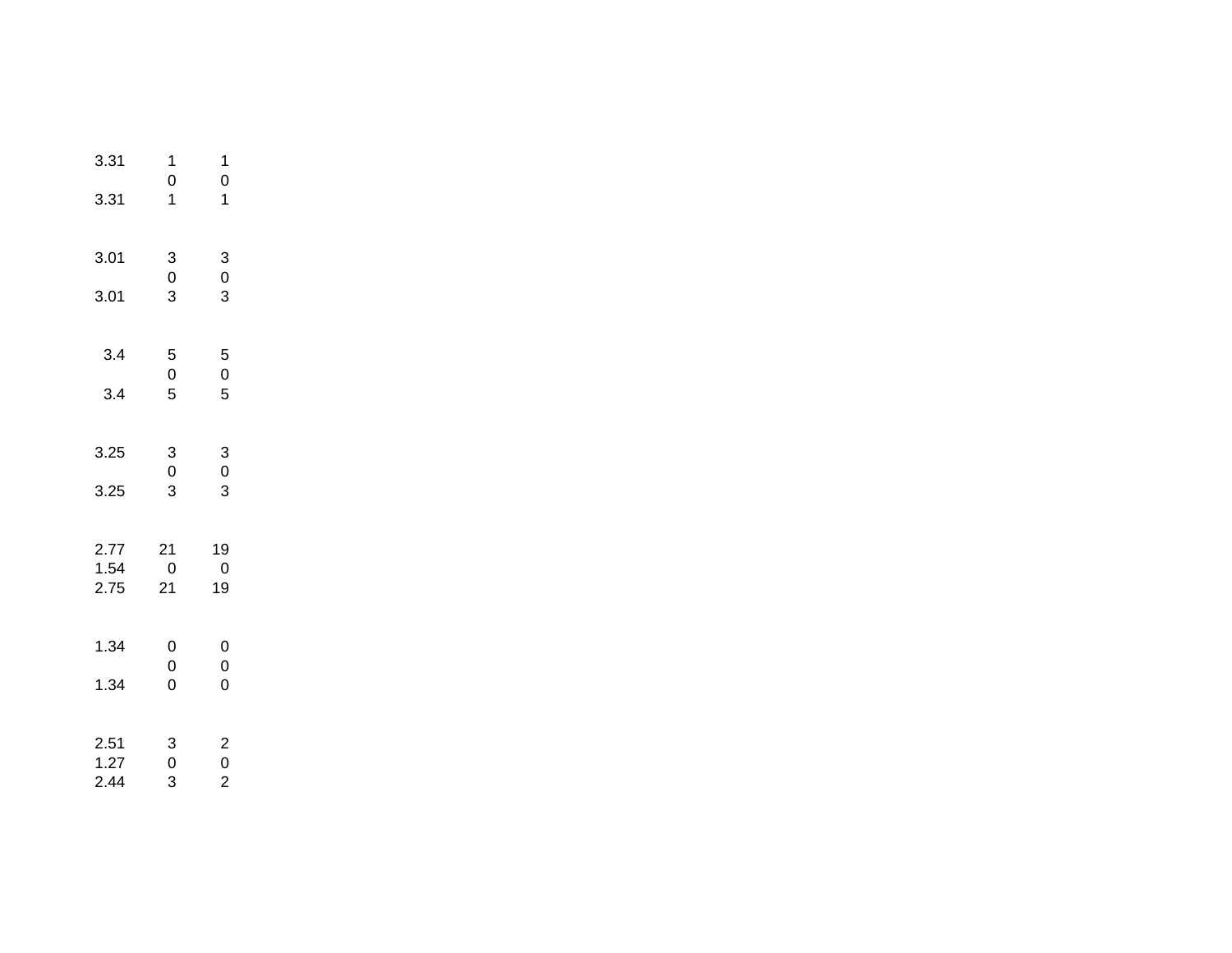| 2.6<br>2.6          | 0<br>$\mathbf{0}$<br>$\overline{0}$        | 0<br>0<br>O                                |  |
|---------------------|--------------------------------------------|--------------------------------------------|--|
| 3.15<br>2.3<br>2.98 | $\mathbf 1$<br>$\mathbf 0$<br>$\mathbf 1$  | $\mathbf{1}$<br>$\mathbf 0$<br>$\mathbf 1$ |  |
| 1.75<br>1.75        | $\begin{array}{c} 0 \\ 0 \\ 0 \end{array}$ | 0<br>$\mathbf{0}$<br>$\overline{0}$        |  |
| 2.55<br>2.61        | 1<br>$\begin{array}{c} 0 \\ 1 \end{array}$ | 1<br>$\overline{0}$<br>$\overline{1}$      |  |
| 2.74<br>2.74        | $\begin{array}{c} 2 \\ 0 \\ 2 \end{array}$ | $\begin{array}{c} 2 \\ 0 \\ 2 \end{array}$ |  |
| 3.25<br>3.03        | $\begin{array}{c} 2 \\ 0 \\ 2 \end{array}$ | $\begin{array}{c} 2 \\ 0 \\ 2 \end{array}$ |  |
| 2.86<br>2.86        | 3<br>$\mathbf 0$<br>3                      | 3<br>$\mathbf 0$<br>3                      |  |
| 3.01                | $\overline{\mathcal{A}}$<br>0              | 4<br>0                                     |  |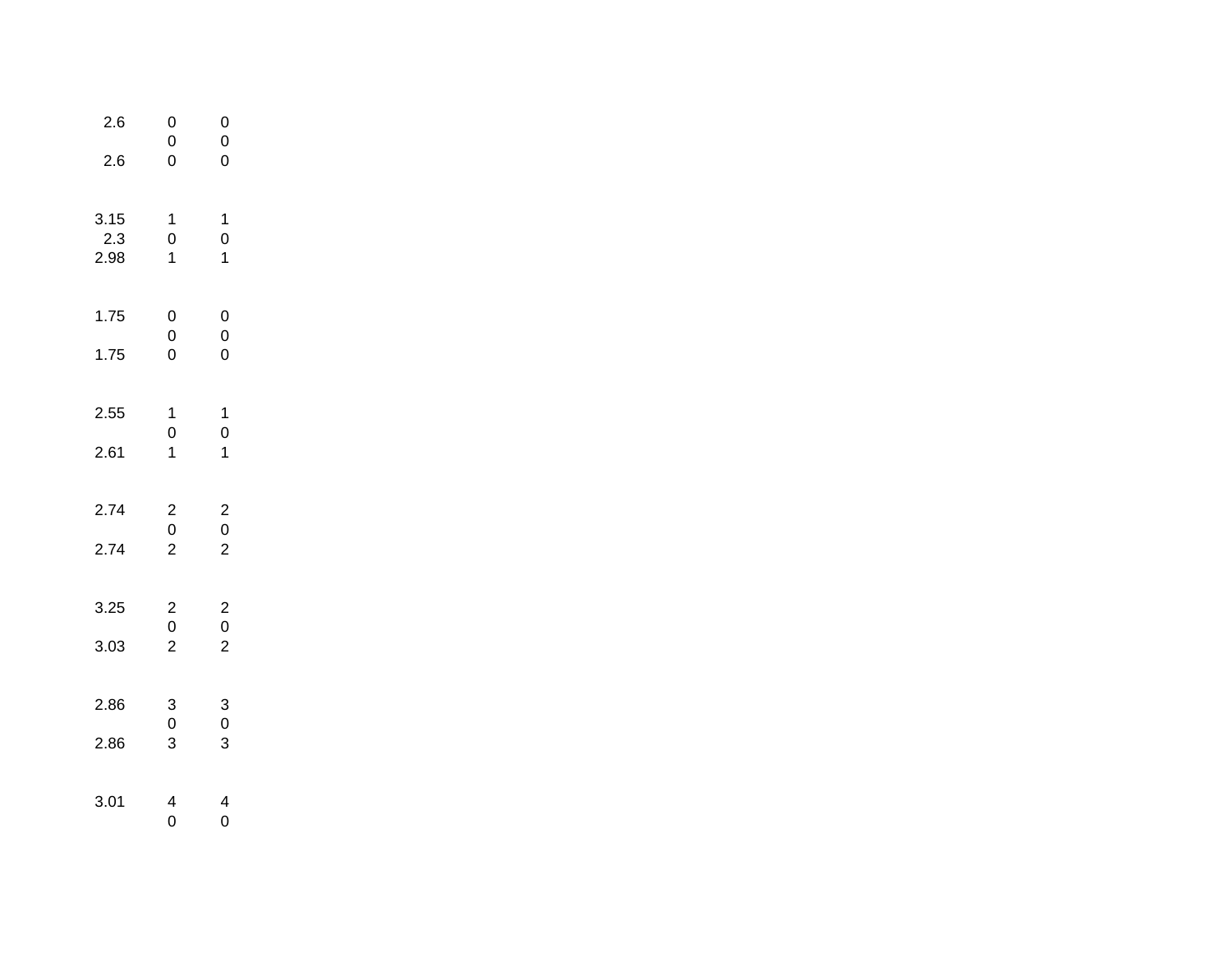| 3.01         | 4                                          | 4                                          |  |
|--------------|--------------------------------------------|--------------------------------------------|--|
| 2.88<br>2.88 | 5<br>$\begin{array}{c} 0 \\ 5 \end{array}$ | $\begin{array}{c} 5 \\ 0 \\ 5 \end{array}$ |  |
| 2.91         | 1                                          | $\mathbf 1$                                |  |
| 2.91         | $\begin{matrix} 0 \\ 1 \end{matrix}$       | $\begin{matrix} 0 \\ 1 \end{matrix}$       |  |
| 2.27         | 7                                          | $\overline{7}$                             |  |
| 2.27         | $\begin{array}{c} 0 \\ 7 \end{array}$      | $\begin{array}{c} 0 \\ 7 \end{array}$      |  |
| 2.78<br>2.78 | 1<br>0<br>$\overline{1}$                   | 1<br>$\overline{0}$<br>$\overline{1}$      |  |
| 2.83         | 25                                         | 25                                         |  |
| 2.53         | $\overline{0}$                             | $\boldsymbol{0}$                           |  |
| 2.82         | 25                                         | 25                                         |  |
| 2.46<br>2.46 | 1<br>$\overline{0}$<br>$\mathbf{1}$        | 1<br>$\overline{0}$<br>$\mathbf{1}$        |  |
| 2.86         | 11                                         | 11                                         |  |
| 2.76         | $\overline{0}$                             | $\overline{0}$                             |  |
| 2.86         | 11                                         | 11                                         |  |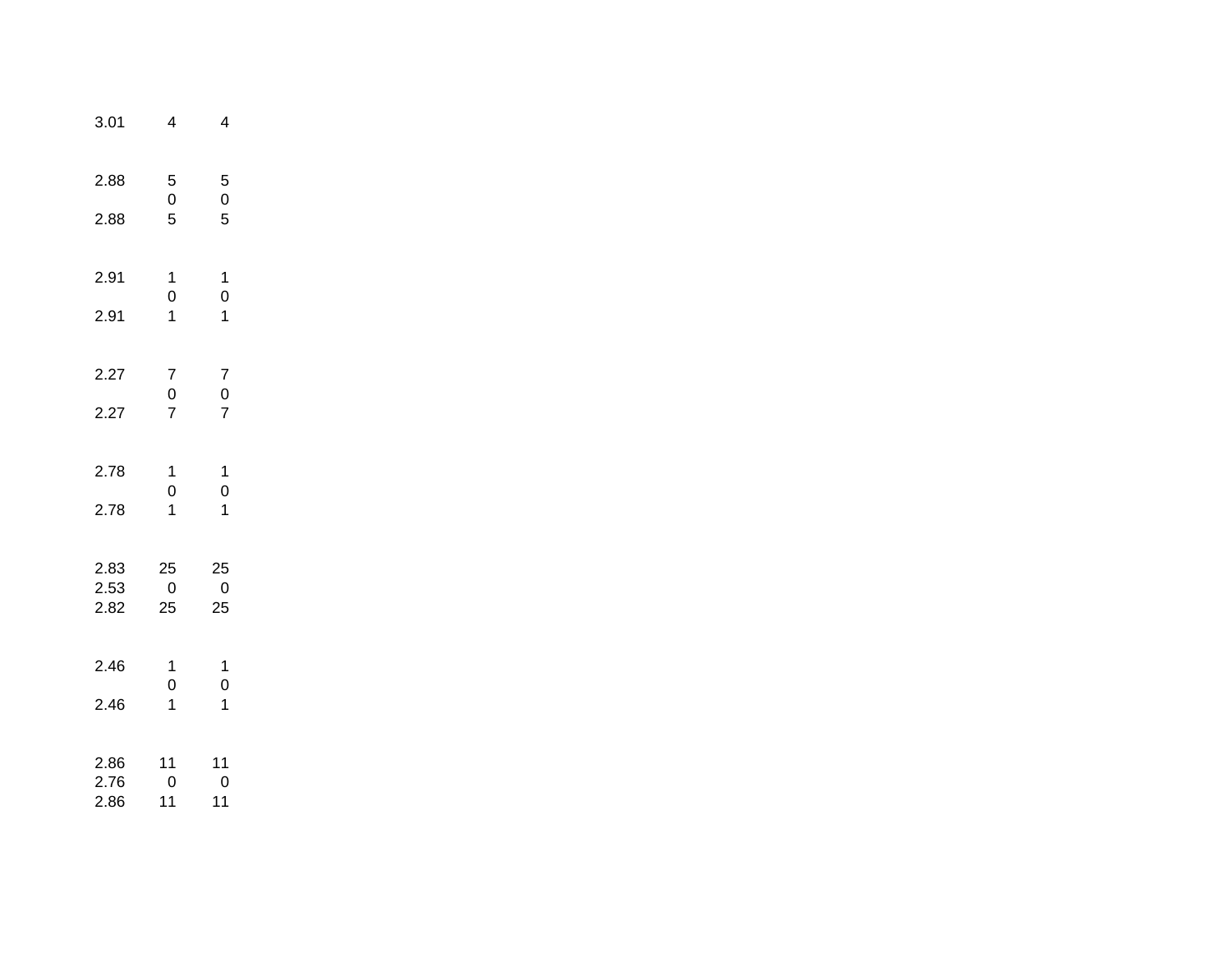| 3.32         | 3<br>0                                     | 3<br>$\mathbf 0$                           |  |
|--------------|--------------------------------------------|--------------------------------------------|--|
| 3.22         | 3                                          | 3                                          |  |
| 2.9          | 3<br>$\overline{0}$                        | $\begin{array}{c} 3 \\ 0 \\ 3 \end{array}$ |  |
| 2.9          | 3                                          |                                            |  |
| 3.02         | $\begin{array}{c} 2 \\ 0 \\ 2 \end{array}$ | $\begin{array}{c} 2 \\ 0 \\ 2 \end{array}$ |  |
| 3.02         |                                            |                                            |  |
| 3.21         | $\mathbf{1}$<br>$\overline{0}$             | $\mathbf 1$<br>$\overline{0}$              |  |
| 3.21         | $\overline{1}$                             | 1                                          |  |
| 3.14<br>1.69 | 16<br>$\overline{0}$                       | 15<br>$\pmb{0}$                            |  |
| 3.06         | 16                                         | 15                                         |  |
| 2.69<br>2.73 | 3<br>$\mathsf{O}\xspace$                   | $\begin{array}{c} 3 \\ 0 \end{array}$      |  |
| 2.7          | 3                                          | 3                                          |  |
| 3            | 24<br>$\overline{0}$                       | 21<br>$\overline{0}$                       |  |
| 3            | 24                                         | 21                                         |  |
| 2.85         | 4                                          | 4                                          |  |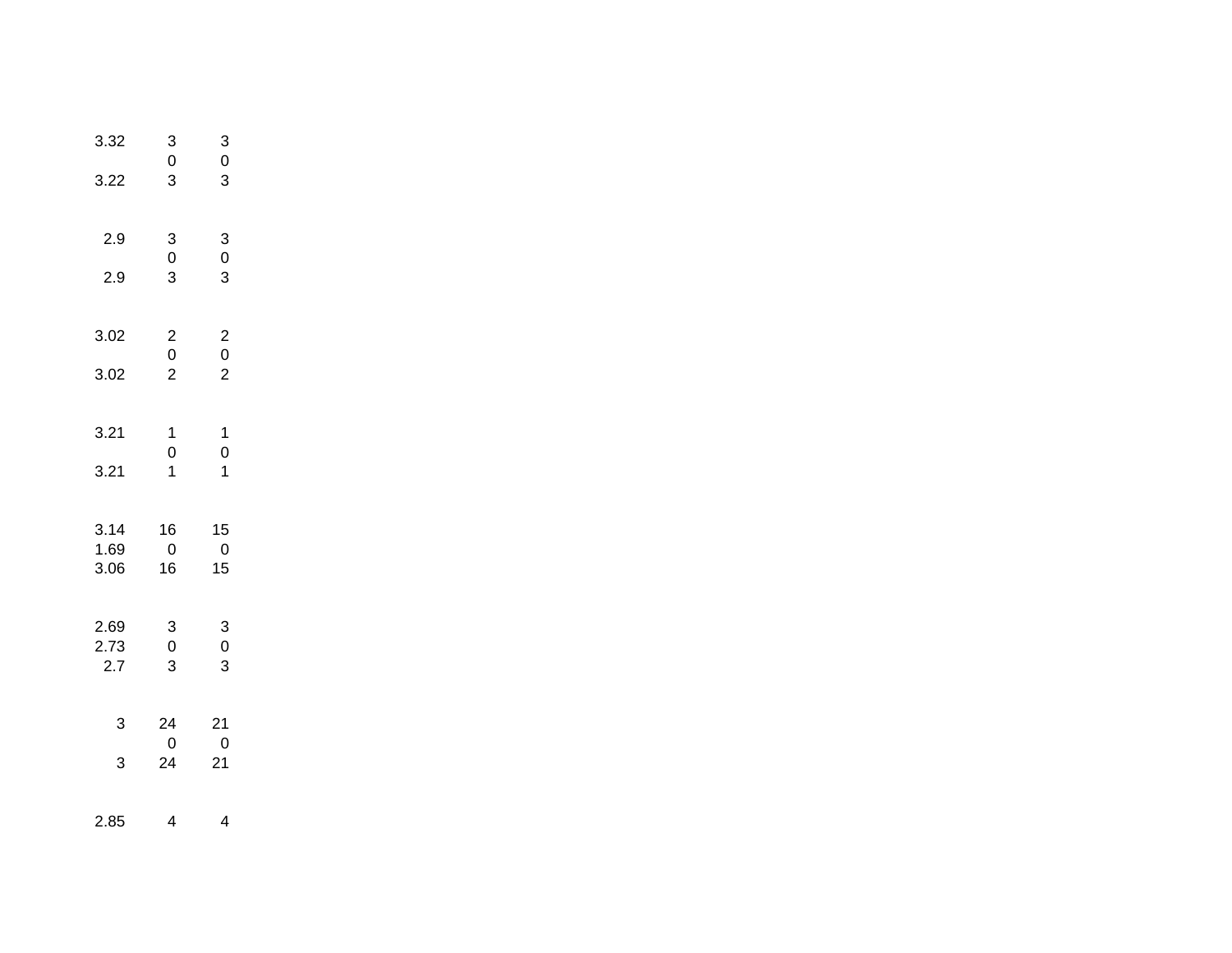| 2.85            | 0<br>4                                     | $\mathbf{0}$<br>4                                |  |
|-----------------|--------------------------------------------|--------------------------------------------------|--|
| 2.63            | 5<br>$\mathbf{0}$                          | $\overline{\mathcal{L}}$<br>$\mathbf{0}$         |  |
| 2.63            | 5                                          | $\overline{4}$                                   |  |
| 2.72            | 0<br>$\overline{0}$                        | $\mathbf 0$<br>$\mathbf{0}$                      |  |
| 2.72            | 0                                          | $\overline{0}$                                   |  |
| 2.72            | $\mathbf 1$<br>$\overline{0}$              | $\mathbf{1}$<br>$\begin{matrix}0\\1\end{matrix}$ |  |
| 2.72            | $\overline{1}$                             |                                                  |  |
| 2.51            | $\begin{array}{c} 3 \\ 0 \\ 3 \end{array}$ | $\begin{array}{c} 2 \\ 0 \\ 2 \end{array}$       |  |
| 2.51            |                                            |                                                  |  |
| 3.45            | 3<br>$\mathbf 0$                           | $\begin{array}{c} 3 \\ 0 \\ 3 \end{array}$       |  |
| 3.41            | 3                                          |                                                  |  |
| $2.9\,$<br>2.86 | 13<br>$\overline{0}$                       | 13<br>$\overline{0}$                             |  |
| 2.9             | 13                                         | 13                                               |  |
| 2.4             | 1<br>$\mathbf 0$                           | $\mathbf{1}$<br>$\mathbf 0$                      |  |
| 2.4             | $\mathbf{1}$                               | $\overline{\mathbf{1}}$                          |  |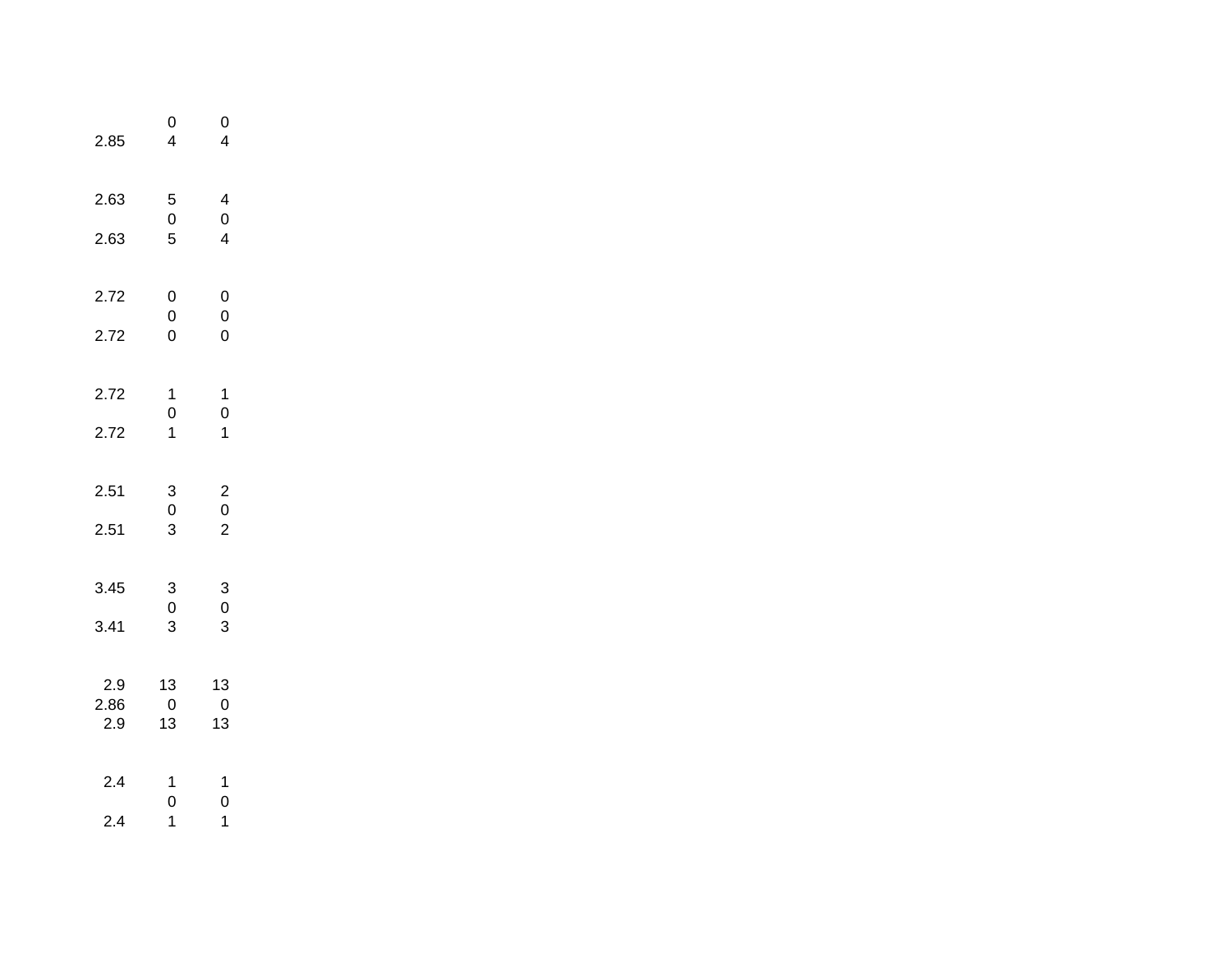| 2.68<br>2.8<br>2.69 | 5<br>$\overline{0}$<br>5                   | 4<br>0<br>4              |
|---------------------|--------------------------------------------|--------------------------|
| 3.29<br>3.21        | 11<br>0<br>11                              | 10<br>0<br>10            |
| 2.89<br>2.85        | 4<br>0<br>4                                | 4<br>0<br>4              |
| 3.17<br>3.48        | 0<br>0<br>$\overline{0}$                   | 0<br>0<br>$\overline{0}$ |
| 3.25<br>3.25        | 5<br>$\mathbf 0$<br>5                      | 5<br>$\overline{0}$<br>5 |
| 3.49<br>3.49        | 0<br>0<br>$\overline{0}$                   | 0<br>0<br>O              |
| 3.33<br>3.33        | $\begin{array}{c} 3 \\ 0 \\ 3 \end{array}$ | 3<br>0<br>3              |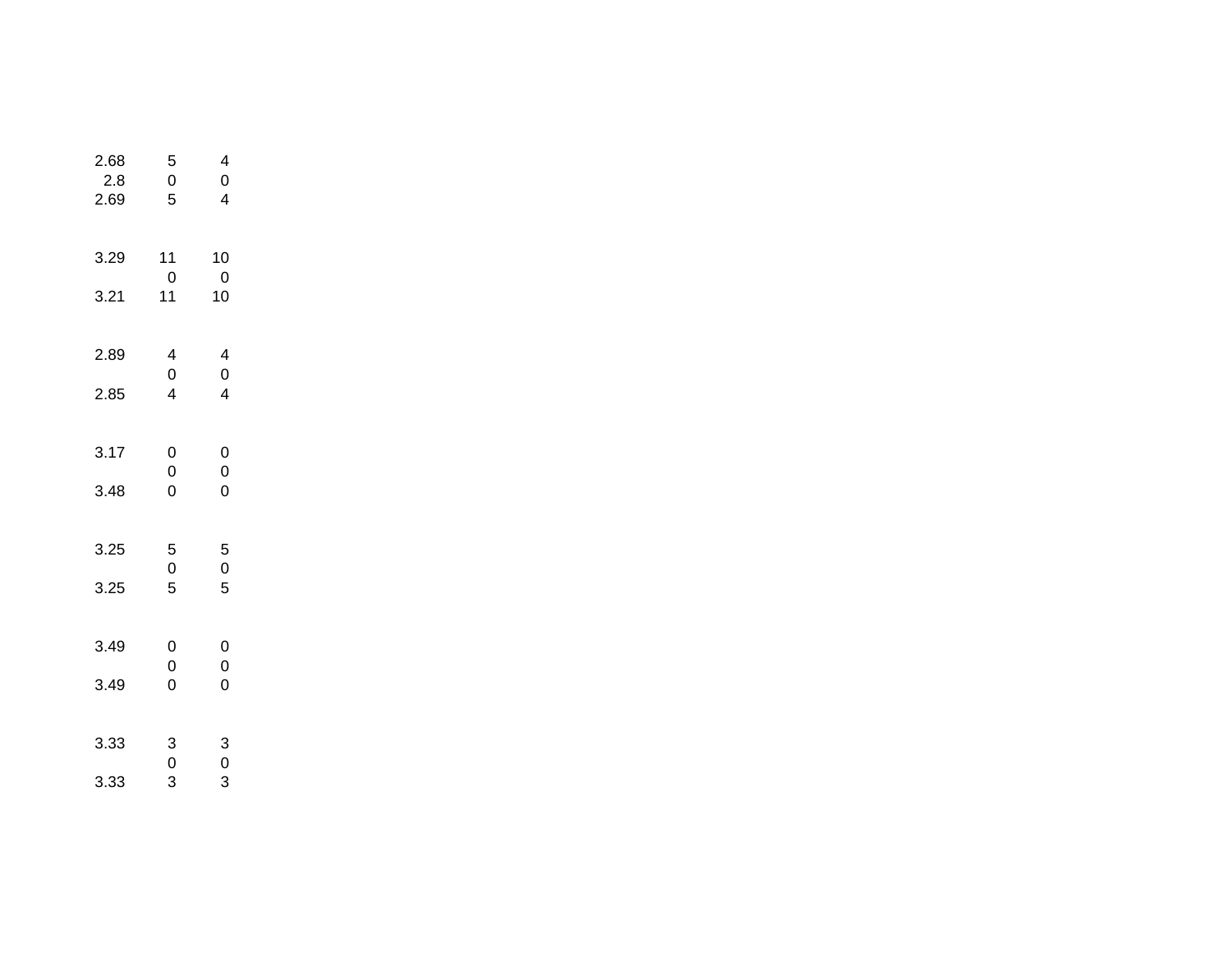| 2.57<br>2.36<br>2.56 | 22<br>$\mathbf{1}$<br>23              | 20<br>$\mathbf{1}$<br>21                   |  |
|----------------------|---------------------------------------|--------------------------------------------|--|
| 1.64                 | 0<br>$\overline{0}$                   | 0<br>$\mathbf{0}$                          |  |
| 1.64                 | $\overline{0}$                        | $\overline{0}$                             |  |
| 3.08                 | 7                                     | $\begin{array}{c} 7 \\ 0 \\ 7 \end{array}$ |  |
| 3.08                 | $\begin{array}{c} 0 \\ 7 \end{array}$ |                                            |  |
| 3.24                 | 7                                     | 7                                          |  |
| 3.21                 | $\mathbf{0}$<br>$\overline{7}$        | $\begin{array}{c} 0 \\ 7 \end{array}$      |  |
| 2.8                  | 25                                    | 24<br>$\overline{0}$                       |  |
| 2.12<br>2.77         | $\overline{0}$<br>25                  | 24                                         |  |
| 3.15                 | 3<br>$\mathsf 0$                      | $\begin{array}{c} 3 \\ 0 \end{array}$      |  |
| 3.15                 | 3                                     | 3                                          |  |
|                      | $\mathbf 1$                           | 1                                          |  |
| 2.17<br>2.84         | $\mathbf 0$<br>$\overline{1}$         | $\mathbf{0}$<br>$\overline{1}$             |  |
| 3.02                 | 1                                     | 1                                          |  |
|                      | 0                                     | 0                                          |  |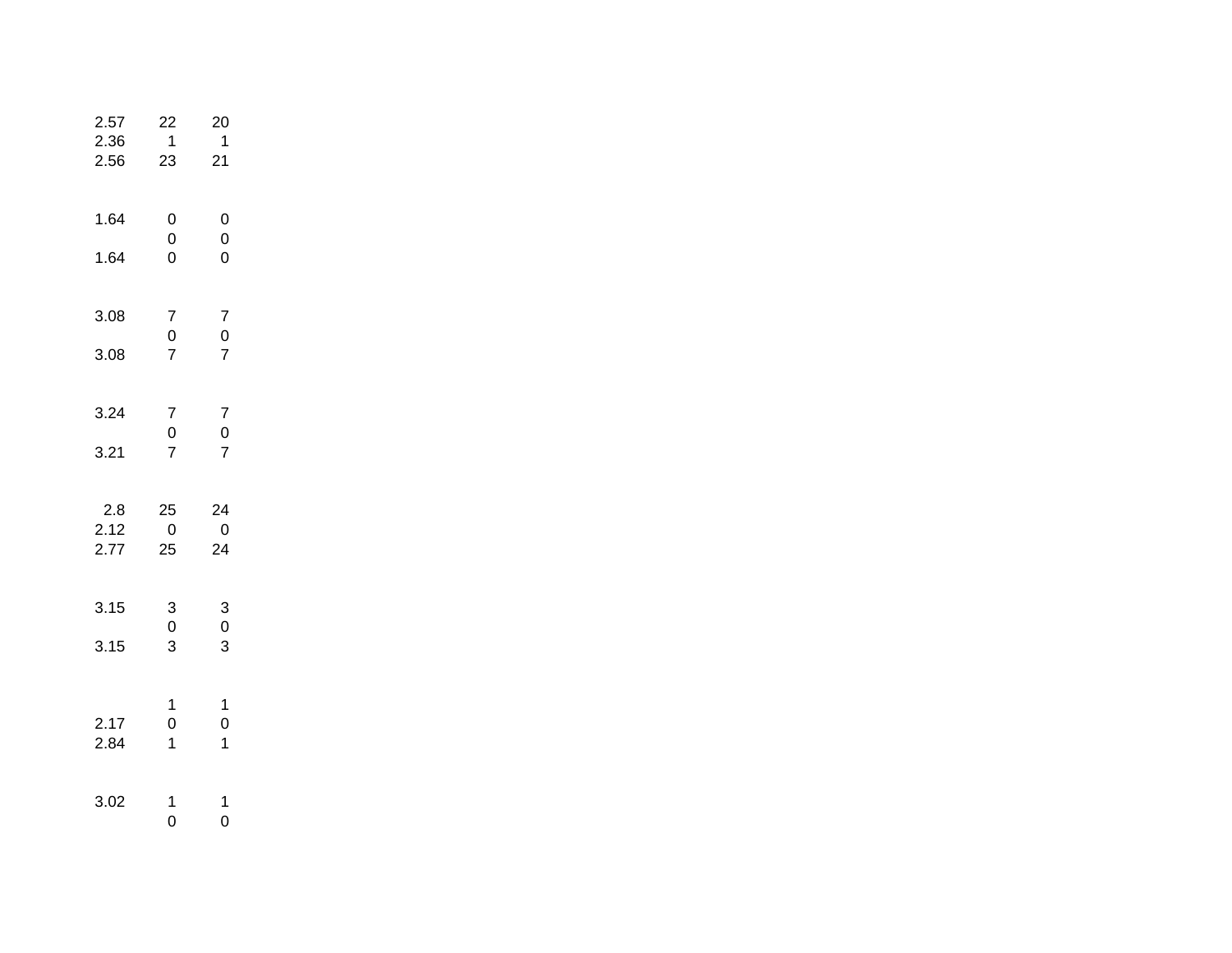| 3.02         | 1                                                                         | 1                                           |
|--------------|---------------------------------------------------------------------------|---------------------------------------------|
| 3.23<br>3.23 | $\overline{\mathbf{4}}$<br>$\mathsf{O}\xspace$<br>$\overline{\mathbf{4}}$ | 4<br>$\mathbf 0$<br>$\overline{4}$          |
| 2.79<br>2.79 | 3<br>$\pmb{0}$<br>3                                                       | 3<br>$\mathbf 0$<br>3                       |
| 2.92<br>2.92 | $\mathbf 1$<br>$\mathbf{0}$<br>$\overline{1}$                             | $\mathbf 1$<br>$\mathbf{0}$<br>$\mathbf{1}$ |
| 3.07<br>3.07 | 3<br>$\mathsf 0$<br>3                                                     | 3<br>$\mathbf 0$<br>3                       |
| 2.8<br>2.8   | 12<br>$\overline{0}$<br>12                                                | 12<br>$\overline{0}$<br>12                  |
| 3.05<br>3.05 | 7<br>$\bf{0}$<br>$\overline{7}$                                           | 7<br>$\boldsymbol{0}$<br>$\overline{7}$     |
| 2.72<br>2.72 | 0<br>$\mathbf 0$<br>$\overline{0}$                                        | 0<br>$\mathbf 0$<br>$\overline{0}$          |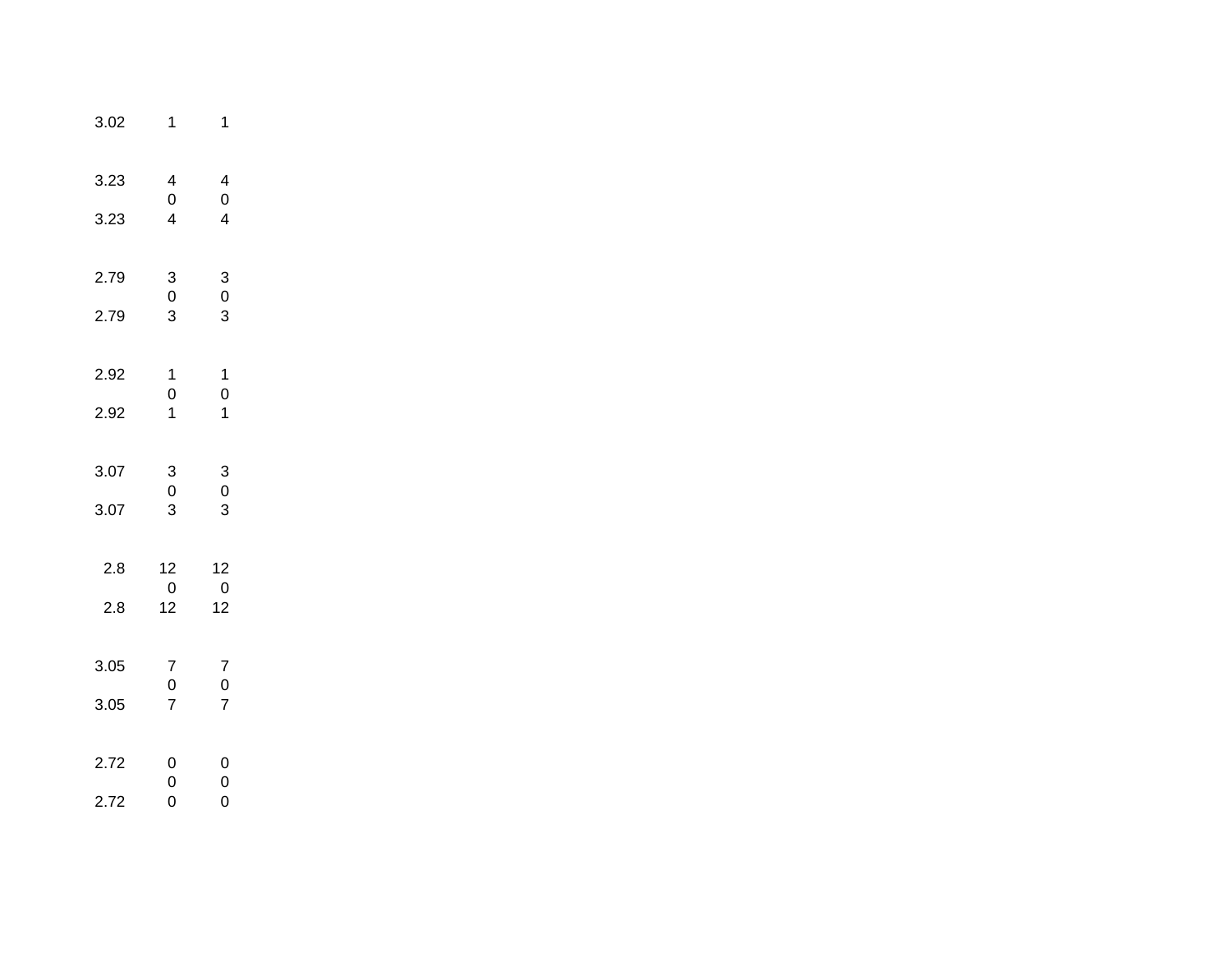| 2.62         | 7<br>1                                     | 6<br>$\mathbf 1$                       |  |
|--------------|--------------------------------------------|----------------------------------------|--|
| 2.66         | 8                                          | $\overline{7}$                         |  |
| 3.08         | $\overline{7}$                             | $\overline{7}$                         |  |
| 3.08         | $\begin{array}{c} 0 \\ 7 \end{array}$      | $\begin{array}{c} 0 \\ 7 \end{array}$  |  |
| 2.96         | $\begin{array}{c} 3 \\ 0 \\ 3 \end{array}$ | $\begin{bmatrix} 3 \\ 0 \end{bmatrix}$ |  |
| 2.88         |                                            | $\overline{3}$                         |  |
| 2.75         | 38                                         | 36                                     |  |
| 1.43<br>2.73 | 0<br>38                                    | 0<br>36                                |  |
| 3.79         | $\overline{\mathbf{4}}$<br>$\mathsf 0$     | $\overline{\mathbf{4}}$<br>$\mathbf 0$ |  |
| 3.79         | $\overline{4}$                             | $\overline{4}$                         |  |
| 2.54         | 11<br>$\pmb{0}$                            | 10<br>$\overline{0}$                   |  |
| 2.54         | 11                                         | 10                                     |  |
| 2.99         | 3<br>$\pmb{0}$                             | $\mathbf{3}$<br>$\overline{0}$         |  |
| 2.99         | 3                                          | 3                                      |  |
| 2.1          | 0                                          | 0                                      |  |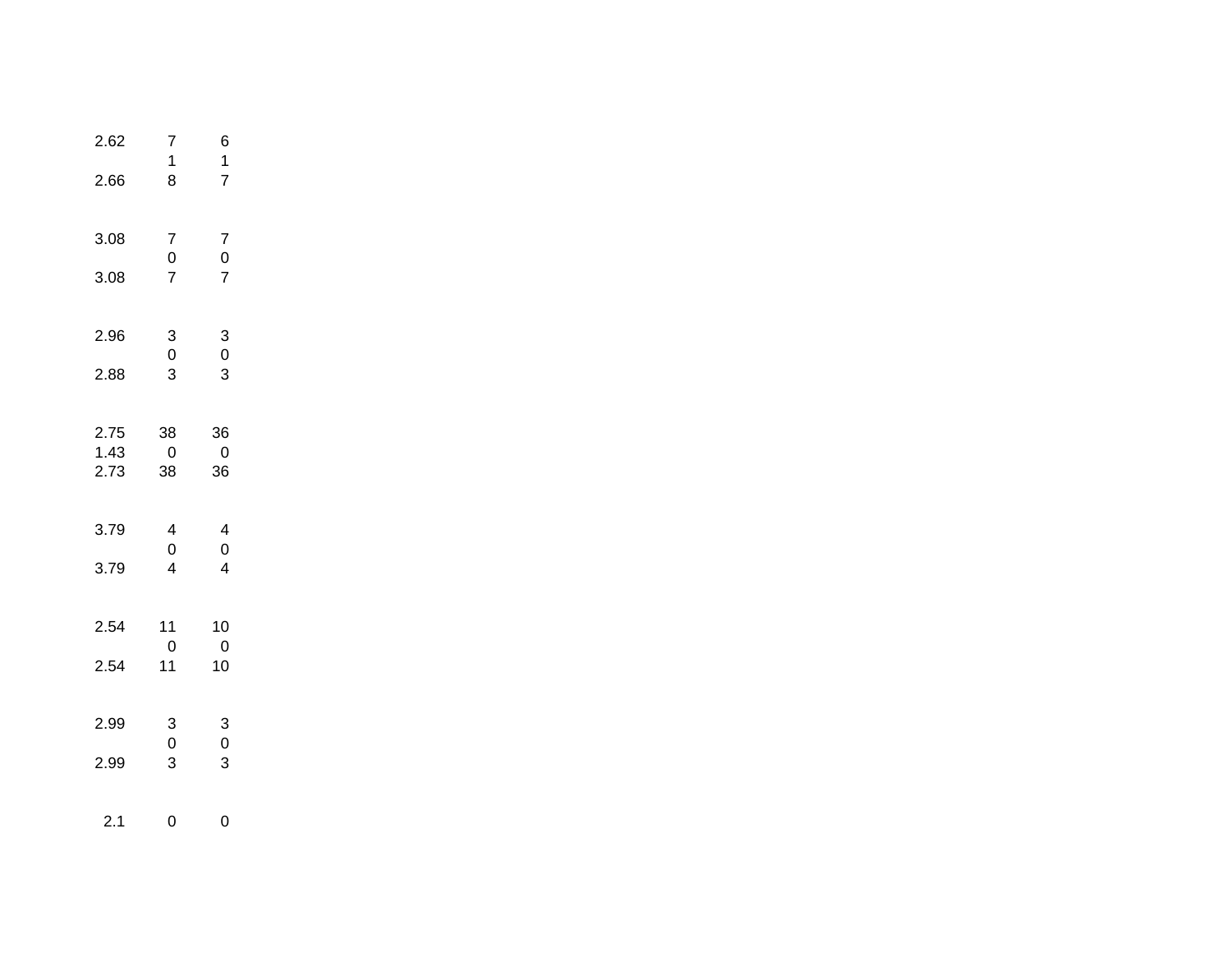| 2.1                  | $\mathbf{0}$<br>$\overline{0}$                                     | $\mathbf{0}$<br>$\overline{0}$                                      |
|----------------------|--------------------------------------------------------------------|---------------------------------------------------------------------|
| 3.21<br>3.21         | $\mathbf 0$<br>$\begin{matrix}0\\0\end{matrix}$                    | $\mathbf 0$<br>$\begin{matrix}0\\0\end{matrix}$                     |
| 2.97<br>2.72<br>2.96 | 31<br>$\overline{\mathbf{1}}$<br>32                                | 31<br>$\mathbf{1}$<br>32                                            |
| 2.29<br>2.29         | $\begin{array}{c} 0 \\ 0 \\ 0 \end{array}$                         | $\begin{array}{c} 0 \\ 0 \\ 0 \end{array}$                          |
| 3.16<br>3.16         | $\begin{array}{c} 2 \\ 0 \\ 2 \end{array}$                         | $\begin{array}{c} 2 \\ 0 \\ 2 \end{array}$                          |
| 1.32<br>1.32         | $\mathbf{0}$<br>$\begin{matrix}0\\0\end{matrix}$                   | $\mathbf 0$<br>$\mathbf{O}$<br>$\overline{0}$                       |
| 2.55<br>2.55         | $\overline{\mathcal{L}}$<br>$\mathbf 0$<br>$\overline{\mathbf{4}}$ | $\overline{\mathcal{L}}$<br>$\mathbf{0}$<br>$\overline{\mathbf{4}}$ |
| 3.54<br>3.54         | $\begin{array}{c} 3 \\ 0 \\ 3 \end{array}$                         | $\begin{array}{c} 3 \\ 0 \\ 3 \end{array}$                          |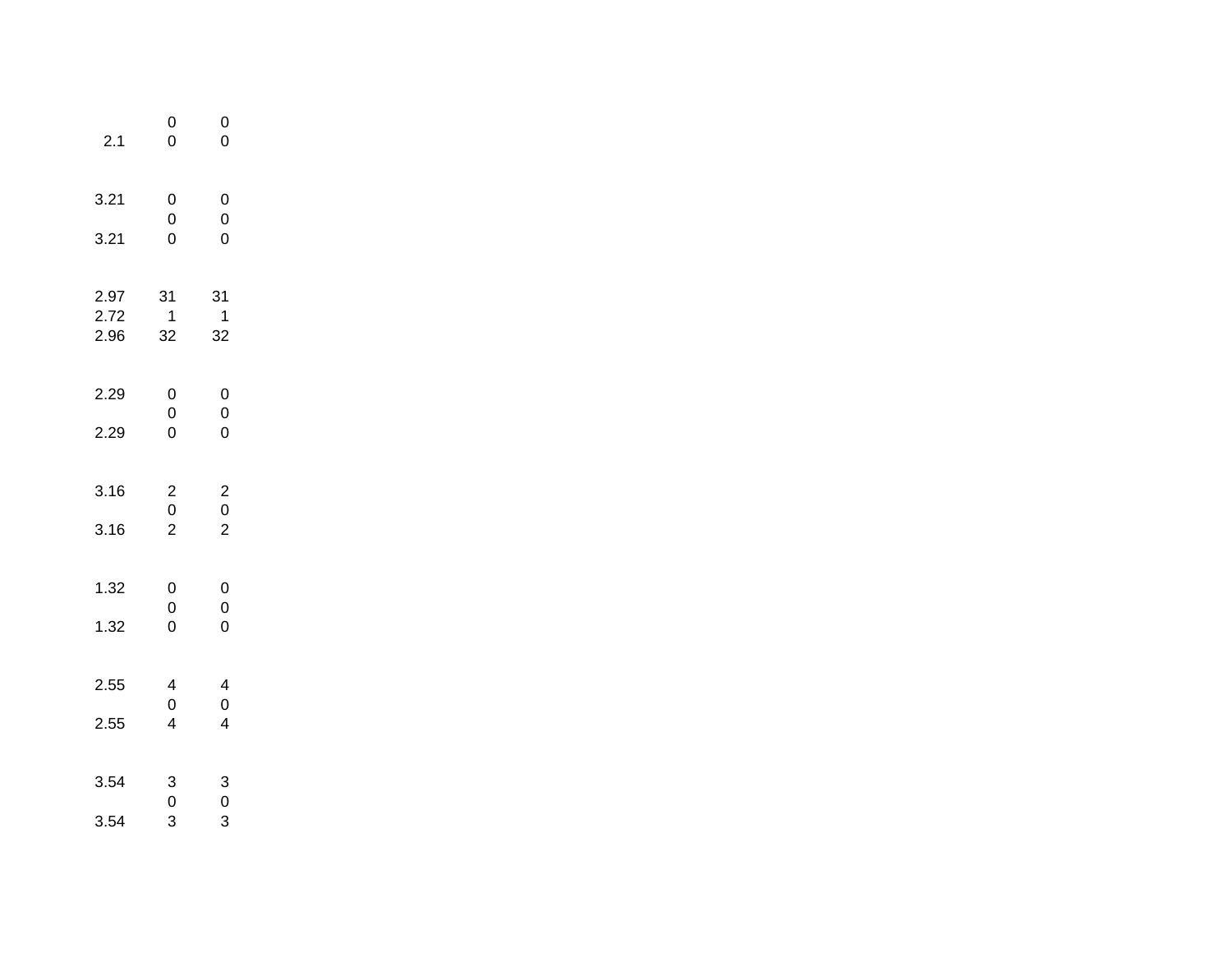| 3                 | $\begin{array}{c} 2 \\ 0 \\ 2 \end{array}$ | $\overline{\mathbf{c}}$<br>$\overline{0}$ |
|-------------------|--------------------------------------------|-------------------------------------------|
| 3                 |                                            | $\overline{c}$                            |
| 3.02<br>2.68<br>3 | 8<br>$\overline{0}$<br>8                   | 8<br>$\mathbf{0}$<br>8                    |
| 3.25              | $\begin{array}{c} 1 \\ 0 \end{array}$      | 1<br>$\mathbf{O}$                         |
| 3.12              | $\overline{1}$                             | 1                                         |
| 2.52              | $\mathbf{0}$                               | $\mathbf{0}$                              |
| 1.89<br>2.4       | $\mathbf{0}$<br>$\overline{0}$             | $\mathbf{0}$<br>0                         |
| 2.5               | 1<br>$\mathbf{O}$                          | 1<br>$\mathbf 0$                          |
| 2.41              | $\overline{1}$                             | 1                                         |
| 3.2               | 6<br>$\mathbf{0}$                          | 6<br>$\mathbf 0$                          |
| 3.2               | 6                                          | 6                                         |
| 2.49              | $\frac{4}{0}$                              | 4<br>$\mathbf 0$                          |
| 2.49              | 4                                          | 4                                         |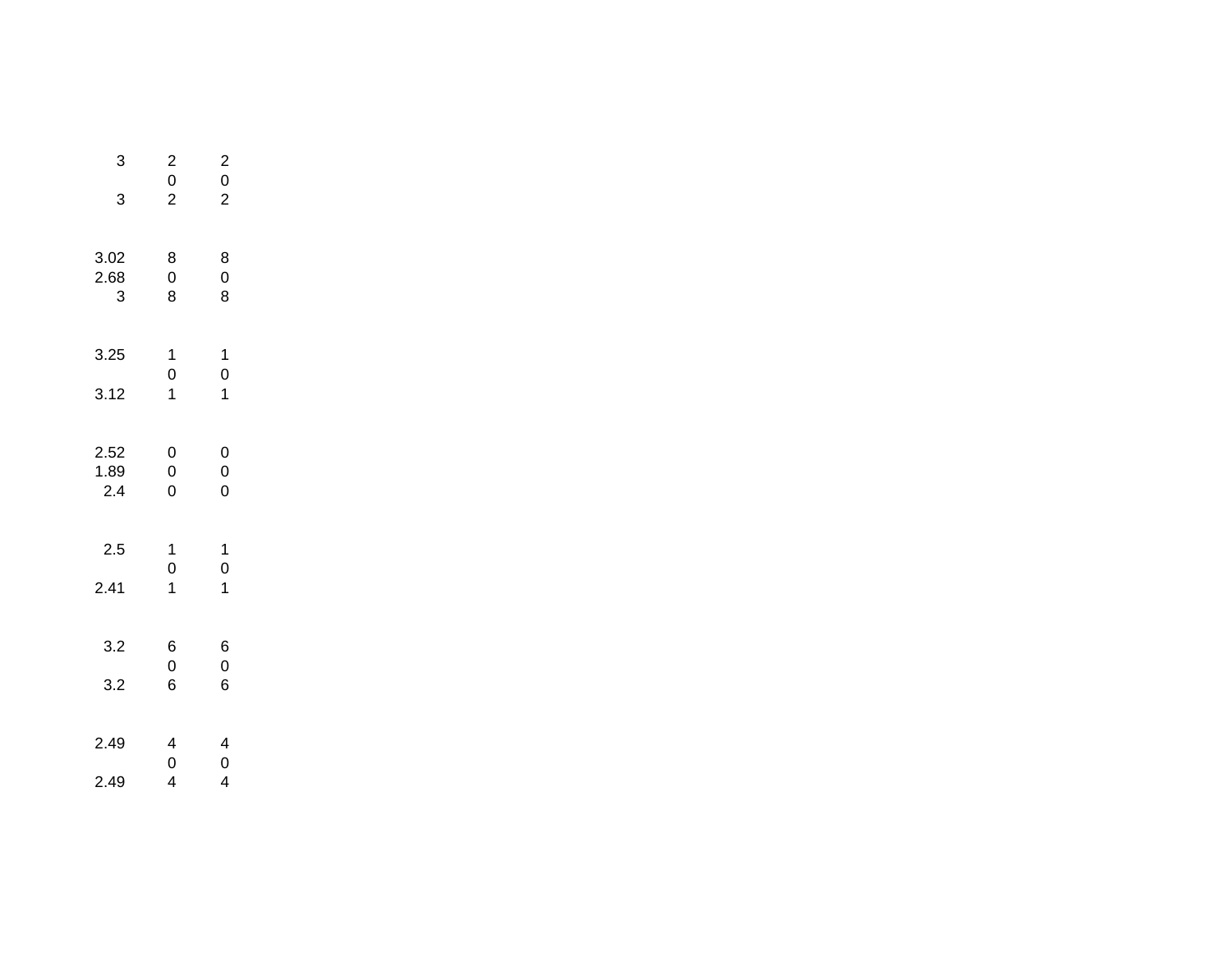| 2.62<br>2.67<br>2.62 | 16<br>$\overline{0}$<br>16                                        | 14<br>$\pmb{0}$<br>14                            |  |
|----------------------|-------------------------------------------------------------------|--------------------------------------------------|--|
| 2.9<br>2.13<br>2.86  | 23<br>$\overline{0}$<br>23                                        | 22<br>$\overline{0}$<br>22                       |  |
| 2.79<br>2.79         | $\begin{array}{c} 2 \\ 0 \\ 2 \end{array}$                        | $\begin{array}{c} 2 \\ 0 \\ 2 \end{array}$       |  |
| 2.54<br>2.54         | $\overline{\mathbf{4}}$<br>$\mathbf 0$<br>$\overline{\mathbf{4}}$ | 4<br>$\mathbf 0$<br>$\overline{4}$               |  |
| 2.74<br>2.72         | 1<br>$\overline{0}$<br>$\mathbf{1}$                               | $\mathbf{1}$<br>$\overline{0}$<br>$\overline{1}$ |  |
| 2.53<br>2.53         | 8<br>0<br>8                                                       | 7<br>$\frac{0}{7}$                               |  |
| 2.84<br>2.84         | 3<br>$\mathsf 0$<br>3                                             | 3<br>$\pmb{0}$<br>3                              |  |
| 2.97                 | $\overline{\mathbf{c}}$<br>$\overline{0}$                         | $\mathbf{1}$<br>0                                |  |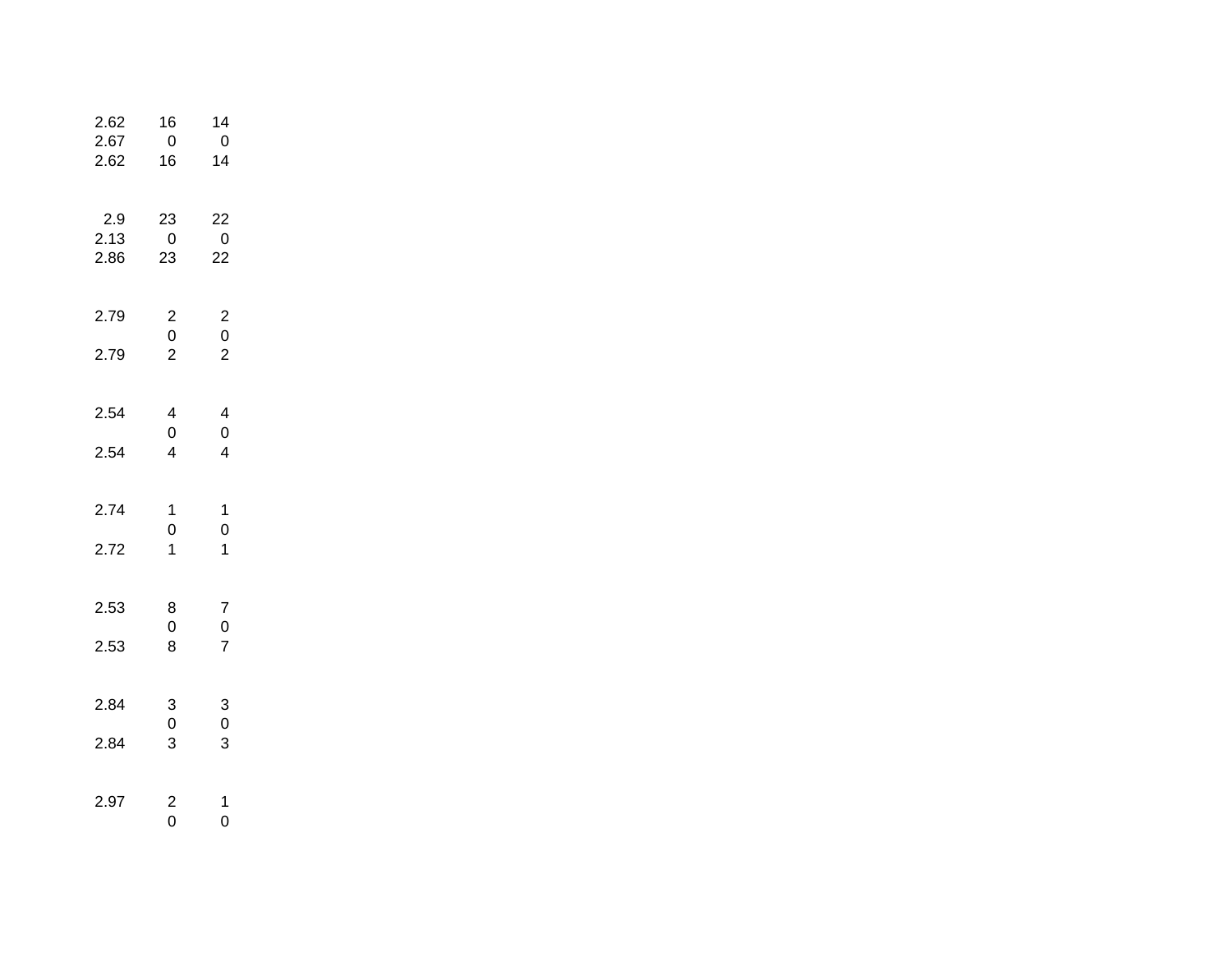| 2.93                 | $\overline{2}$                             | 1                                                         |
|----------------------|--------------------------------------------|-----------------------------------------------------------|
| 2.71<br>2.71         | $\begin{array}{c} 2 \\ 0 \\ 2 \end{array}$ | $\overline{\mathbf{c}}$<br>$\mathbf{0}$<br>$\overline{2}$ |
| 2.71<br>2.71         | 13<br>$\overline{0}$<br>13                 | 9<br>$\mathbf{0}$<br>9                                    |
| 2.89<br>2.62         | $\begin{array}{c} 2 \\ 0 \\ 2 \end{array}$ | 1<br>$\overline{0}$<br>$\mathbf{1}$                       |
| 3.29<br>3.29         | 1<br>$\overline{0}$<br>$\overline{1}$      | $\mathbf{1}$<br>$\overline{0}$<br>1                       |
| 2.94<br>2.89<br>2.94 | 26<br>0<br>26                              | 24<br>$\overline{\mathbf{0}}$<br>24                       |
| 2.84<br>2.39<br>2.82 | 810<br>9<br>819                            | 766<br>8<br>774                                           |

ENROLLED AT